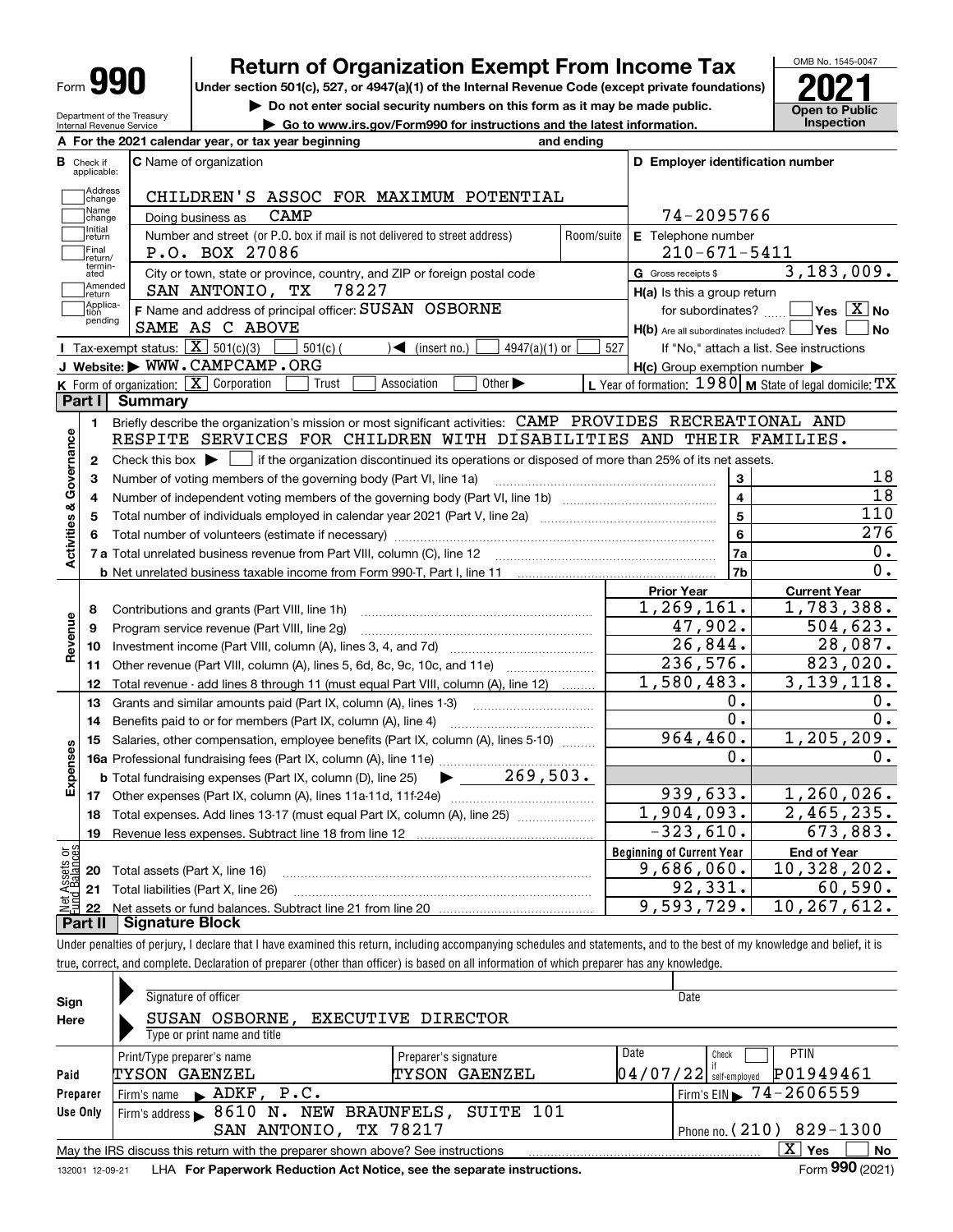|              | 74-2095766<br>CHILDREN'S ASSOC FOR MAXIMUM POTENTIAL<br>Page 2<br>Form 990 (2021)<br><b>Statement of Program Service Accomplishments</b><br>Part III                                       |
|--------------|--------------------------------------------------------------------------------------------------------------------------------------------------------------------------------------------|
|              |                                                                                                                                                                                            |
| 1            | Briefly describe the organization's mission:<br>CAMP'S MISSION AND CURRENT FOCUS IS TO STRENGTHEN AND INSPIRE                                                                              |
|              | INDIVIDUALS WITH SPECIAL NEEDS - AND THOSE WHO CARE FOR THEM -<br>THROUGH<br>RECREATION, RESPITE AND EDUCATION.                                                                            |
|              |                                                                                                                                                                                            |
|              |                                                                                                                                                                                            |
| $\mathbf{2}$ | Did the organization undertake any significant program services during the year which were not listed on the<br>Yes $X$ No<br>prior Form 990 or 990-EZ?                                    |
|              | If "Yes," describe these new services on Schedule O.                                                                                                                                       |
| 3            | $Yes$ $\overline{X}$ No<br>Did the organization cease conducting, or make significant changes in how it conducts, any program services?<br>If "Yes," describe these changes on Schedule O. |
| 4            | Describe the organization's program service accomplishments for each of its three largest program services, as measured by expenses.                                                       |
|              | Section 501(c)(3) and 501(c)(4) organizations are required to report the amount of grants and allocations to others, the total expenses, and                                               |
|              | revenue, if any, for each program service reported.<br>504, 623.<br>1,725,347.                                                                                                             |
| 4a           | including grants of \$<br>) (Revenue \$<br>CExpenses \$<br>(Code:                                                                                                                          |
|              | SUMMER SESSIONS CONSISTED OF 6 DISTINCT ONE WEEK RESIDENTIAL SESSIONS                                                                                                                      |
|              | AT OUR 55- ACRE, 300 BED CAPACITY CAMP IN THE TEXAS HILL COUNTRY WHERE                                                                                                                     |
|              | INDIVIDUALS PARTICIPATE IN TRADITIONAL, YET ADAPTED CAMPING ACTIVITIES                                                                                                                     |
|              | SUCH AS SWIMMING, HORSEBACK, CANOEING, NATURE,<br>ETC. CAMPER DEVELOP                                                                                                                      |
|              | INDEPENDENCE AND LEARN NEW SKILLS. CAMP SERVED 447 CHILDREN AND ADULTS                                                                                                                     |
|              | WITH MEDICAL, INTELLECTUAL, AND DEVELOPMENTAL DISABILITIES INCLUDING:                                                                                                                      |
|              | AUTISM, INTELLECTUAL DISABILITY, PERVASIVE DEVELOPMENT DELAY, CEREBRAL                                                                                                                     |
|              | PALSY, DOWN SYNDROME, SPINA BIFIDA, MUSCULAR DYSTROPHY, AND OTHER LIFE                                                                                                                     |
|              | THREATENING OR DEVELOPMENTAL DISABILITIES. CAMP HAD OVER 276 VOLUNTEERS                                                                                                                    |
|              | WHO PROVIDED 44,594 HOURS DURING THE SUMMER OF 2021.                                                                                                                                       |
|              |                                                                                                                                                                                            |
|              |                                                                                                                                                                                            |
|              |                                                                                                                                                                                            |
| 4b           | 173,468.<br>(Expenses \$<br>including grants of \$<br>) (Revenue \$<br>(Code:                                                                                                              |
|              | SCHOOL -YEAR PROGRAMS CONSISTED OF MONTHLY WEEKEND CAMPS DESIGNED MUCH                                                                                                                     |
|              | LIKE THE SUMMER CAMP PROGRAM, MONTHLY TEEN AND ADULT OUTINGS THAT OFFER                                                                                                                    |
|              | INDIVIDUALS WITH SPECIAL NEEDS THE ABILITY<br>TO SOCIALIZE AND ENJOY AGE                                                                                                                   |
|              | APPROPRIATE RECREATION AT SPORTING EVENTS,<br>AMUSEMENT PARKS,<br>MUSEUMS,                                                                                                                 |
|              | INT HE COMMUNITY.<br>CAMP CONDUCTED FAMILY WEEKEND<br>AND OTHER ACTIVITIES                                                                                                                 |
|              |                                                                                                                                                                                            |
|              | <b>RETREATS</b><br>SPRING AND FALL AND SERVED<br>INDIVIDUALS WITH SPECIAL<br>IN THE                                                                                                        |
|              | NEEDS AND THEIR ENTIRE FAMILIES DURING THESE WEEKENDS.                                                                                                                                     |
|              |                                                                                                                                                                                            |
|              |                                                                                                                                                                                            |
|              |                                                                                                                                                                                            |
|              |                                                                                                                                                                                            |
|              |                                                                                                                                                                                            |
| 4с           | $($ Revenue \$<br>$\text{(Code:}$ $\qquad \qquad$ $\text{(Expenses $}$<br>including grants of $$$                                                                                          |
|              |                                                                                                                                                                                            |
|              |                                                                                                                                                                                            |
|              |                                                                                                                                                                                            |
|              |                                                                                                                                                                                            |
|              |                                                                                                                                                                                            |
|              |                                                                                                                                                                                            |
|              |                                                                                                                                                                                            |
|              |                                                                                                                                                                                            |
|              |                                                                                                                                                                                            |
|              |                                                                                                                                                                                            |
|              |                                                                                                                                                                                            |
|              |                                                                                                                                                                                            |
|              |                                                                                                                                                                                            |
|              |                                                                                                                                                                                            |
| 4d           | Other program services (Describe on Schedule O.)                                                                                                                                           |
|              | (Expenses \$<br>(Revenue \$<br>including grants of \$                                                                                                                                      |
| 4е           | 1,898,815.<br>Total program service expenses                                                                                                                                               |
|              | Form 990 (2021)                                                                                                                                                                            |
|              | 132002 12-09-21                                                                                                                                                                            |

10220407 758098 2203.AUDIT 2021.03030 CHILDREN'S ASSOC FOR MAXI 2203.AU1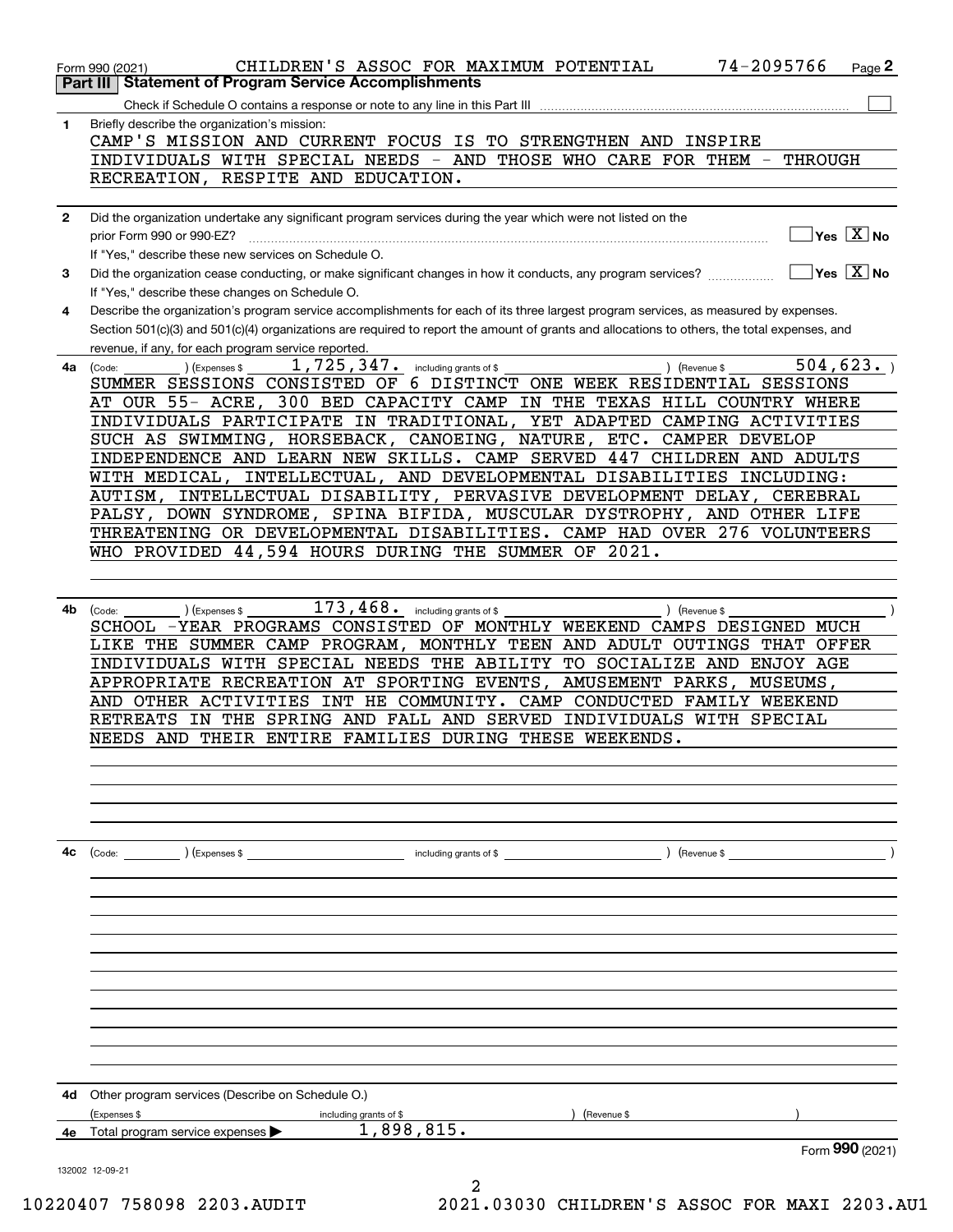|  | Form 990 (2021) |
|--|-----------------|
|  |                 |

|     |                                                                                                                                                 |                | Yes                   | No                      |
|-----|-------------------------------------------------------------------------------------------------------------------------------------------------|----------------|-----------------------|-------------------------|
|     | Is the organization described in section $501(c)(3)$ or $4947(a)(1)$ (other than a private foundation)?                                         |                |                       |                         |
|     |                                                                                                                                                 | 1              | х                     |                         |
| 2   |                                                                                                                                                 | $\overline{2}$ | $\overline{\text{x}}$ |                         |
| 3   | Did the organization engage in direct or indirect political campaign activities on behalf of or in opposition to candidates for                 |                |                       |                         |
|     |                                                                                                                                                 | 3              |                       | x                       |
| 4   | Section 501(c)(3) organizations. Did the organization engage in lobbying activities, or have a section 501(h) election in effect                |                |                       |                         |
|     |                                                                                                                                                 | 4              |                       | x                       |
| 5   | Is the organization a section 501(c)(4), 501(c)(5), or 501(c)(6) organization that receives membership dues, assessments, or                    |                |                       |                         |
|     |                                                                                                                                                 | 5              |                       | x                       |
| 6   | Did the organization maintain any donor advised funds or any similar funds or accounts for which donors have the right to                       |                |                       |                         |
|     | provide advice on the distribution or investment of amounts in such funds or accounts? If "Yes," complete Schedule D, Part I                    | 6              |                       | x                       |
| 7   | Did the organization receive or hold a conservation easement, including easements to preserve open space,                                       |                |                       |                         |
|     |                                                                                                                                                 | $\overline{7}$ |                       | x                       |
| 8   | Did the organization maintain collections of works of art, historical treasures, or other similar assets? If "Yes," complete                    |                |                       |                         |
|     |                                                                                                                                                 | 8              |                       | x                       |
| 9   | Did the organization report an amount in Part X, line 21, for escrow or custodial account liability, serve as a custodian for                   |                |                       |                         |
|     | amounts not listed in Part X; or provide credit counseling, debt management, credit repair, or debt negotiation services?                       |                |                       | x                       |
|     |                                                                                                                                                 | 9              |                       |                         |
| 10  | Did the organization, directly or through a related organization, hold assets in donor-restricted endowments                                    |                |                       | X.                      |
|     |                                                                                                                                                 | 10             |                       |                         |
| 11  | If the organization's answer to any of the following questions is "Yes," then complete Schedule D, Parts VI, VII, VIII, IX, or X,               |                |                       |                         |
|     | as applicable.<br>a Did the organization report an amount for land, buildings, and equipment in Part X, line 10? If "Yes," complete Schedule D, |                |                       |                         |
|     |                                                                                                                                                 | 11a            | X                     |                         |
|     | <b>b</b> Did the organization report an amount for investments - other securities in Part X, line 12, that is 5% or more of its total           |                |                       |                         |
|     |                                                                                                                                                 | 11b            |                       | x                       |
| c   | Did the organization report an amount for investments - program related in Part X, line 13, that is 5% or more of its total                     |                |                       |                         |
|     |                                                                                                                                                 | 11c            |                       | x                       |
|     | d Did the organization report an amount for other assets in Part X, line 15, that is 5% or more of its total assets reported in                 |                |                       |                         |
|     |                                                                                                                                                 | 11d            |                       | x                       |
|     |                                                                                                                                                 | <b>11e</b>     |                       | $\overline{\mathbf{x}}$ |
| f   | Did the organization's separate or consolidated financial statements for the tax year include a footnote that addresses                         |                |                       |                         |
|     | the organization's liability for uncertain tax positions under FIN 48 (ASC 740)? If "Yes," complete Schedule D, Part X                          | 11f            |                       | x                       |
|     | 12a Did the organization obtain separate, independent audited financial statements for the tax year? If "Yes," complete                         |                |                       |                         |
|     |                                                                                                                                                 | 12a            | x                     |                         |
|     | <b>b</b> Was the organization included in consolidated, independent audited financial statements for the tax year?                              |                |                       |                         |
|     | If "Yes," and if the organization answered "No" to line 12a, then completing Schedule D, Parts XI and XII is optional                           | 12b            |                       | Y                       |
| 13  |                                                                                                                                                 | 13             |                       | X                       |
| 14a | Did the organization maintain an office, employees, or agents outside of the United States?                                                     | 14a            |                       | $\mathbf X$             |
| b   | Did the organization have aggregate revenues or expenses of more than \$10,000 from grantmaking, fundraising, business,                         |                |                       |                         |
|     | investment, and program service activities outside the United States, or aggregate foreign investments valued at \$100,000                      |                |                       |                         |
|     |                                                                                                                                                 | 14b            |                       | x                       |
| 15  | Did the organization report on Part IX, column (A), line 3, more than \$5,000 of grants or other assistance to or for any                       |                |                       |                         |
|     |                                                                                                                                                 | 15             |                       | x                       |
| 16  | Did the organization report on Part IX, column (A), line 3, more than \$5,000 of aggregate grants or other assistance to                        |                |                       |                         |
|     |                                                                                                                                                 | 16             |                       | x                       |
| 17  | Did the organization report a total of more than \$15,000 of expenses for professional fundraising services on Part IX,                         |                |                       |                         |
|     |                                                                                                                                                 | 17             |                       | x                       |
| 18  | Did the organization report more than \$15,000 total of fundraising event gross income and contributions on Part VIII, lines                    |                |                       |                         |
|     |                                                                                                                                                 | 18             | х                     |                         |
| 19  | Did the organization report more than \$15,000 of gross income from gaming activities on Part VIII, line 9a? If "Yes."                          |                |                       |                         |
|     |                                                                                                                                                 | 19             |                       | X                       |
| 20a |                                                                                                                                                 | 20a            |                       | $\mathbf x$             |
| b   | If "Yes" to line 20a, did the organization attach a copy of its audited financial statements to this return?                                    | 20b            |                       |                         |
| 21  | Did the organization report more than \$5,000 of grants or other assistance to any domestic organization or                                     |                |                       |                         |
|     |                                                                                                                                                 | 21             |                       | x<br>Form 990 (2021)    |
|     | 132003 12-09-21                                                                                                                                 |                |                       |                         |

132003 12-09-21

3 10220407 758098 2203.AUDIT 2021.03030 CHILDREN'S ASSOC FOR MAXI 2203.AU1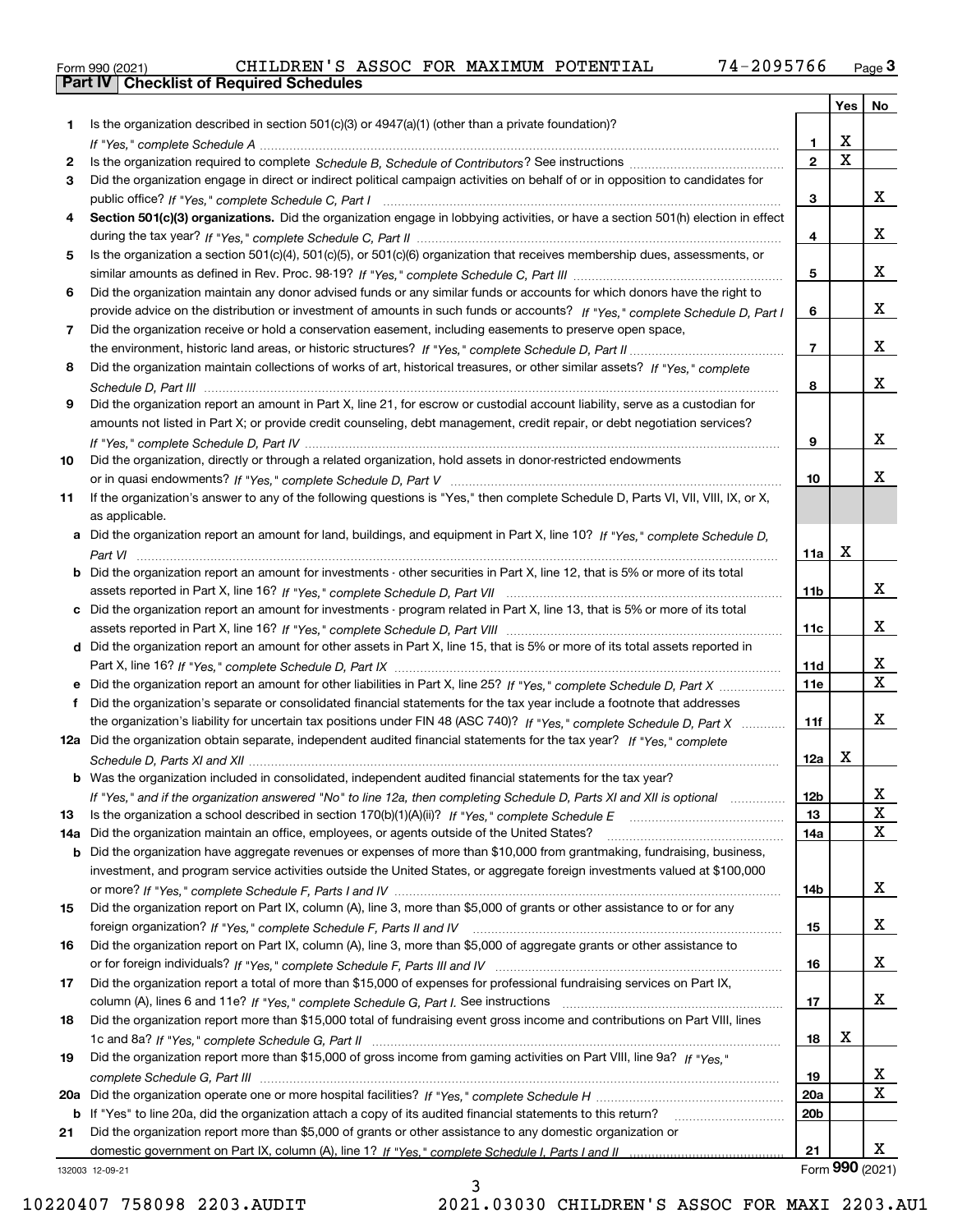| Form 990 (2021) |                                                       |  |  | CHILDREN'S ASSOC FOR MAXIMUM POTENTIAL | 74-2095766 | Page 4 |
|-----------------|-------------------------------------------------------|--|--|----------------------------------------|------------|--------|
|                 | Part IV   Checklist of Required Schedules (continued) |  |  |                                        |            |        |

*(continued)*

|        |                                                                                                                              |            | Yes  | No                           |
|--------|------------------------------------------------------------------------------------------------------------------------------|------------|------|------------------------------|
| 22     | Did the organization report more than \$5,000 of grants or other assistance to or for domestic individuals on                |            |      |                              |
|        |                                                                                                                              | 22         |      | x                            |
| 23     | Did the organization answer "Yes" to Part VII, Section A, line 3, 4, or 5, about compensation of the organization's current  |            |      |                              |
|        | and former officers, directors, trustees, key employees, and highest compensated employees? If "Yes," complete               |            |      |                              |
|        |                                                                                                                              | 23         |      | x                            |
|        | 24a Did the organization have a tax-exempt bond issue with an outstanding principal amount of more than \$100,000 as of the  |            |      |                              |
|        | last day of the year, that was issued after December 31, 2002? If "Yes," answer lines 24b through 24d and complete           |            |      |                              |
|        |                                                                                                                              | 24a        |      | x                            |
| b      | Did the organization invest any proceeds of tax-exempt bonds beyond a temporary period exception?                            | 24b        |      |                              |
|        | c Did the organization maintain an escrow account other than a refunding escrow at any time during the year to defease       |            |      |                              |
|        |                                                                                                                              | 24c        |      |                              |
|        |                                                                                                                              | 24d        |      |                              |
|        | 25a Section 501(c)(3), 501(c)(4), and 501(c)(29) organizations. Did the organization engage in an excess benefit             |            |      |                              |
|        |                                                                                                                              | 25a        |      | X.                           |
|        | b Is the organization aware that it engaged in an excess benefit transaction with a disqualified person in a prior year, and |            |      |                              |
|        | that the transaction has not been reported on any of the organization's prior Forms 990 or 990-EZ? If "Yes." complete        |            |      |                              |
|        | Schedule L, Part I                                                                                                           | 25b        |      | x                            |
| 26     | Did the organization report any amount on Part X, line 5 or 22, for receivables from or payables to any current              |            |      |                              |
|        | or former officer, director, trustee, key employee, creator or founder, substantial contributor, or 35%                      |            |      |                              |
|        | controlled entity or family member of any of these persons? If "Yes," complete Schedule L, Part II                           | 26         |      | x                            |
| 27     | Did the organization provide a grant or other assistance to any current or former officer, director, trustee, key employee,  |            |      |                              |
|        | creator or founder, substantial contributor or employee thereof, a grant selection committee member, or to a 35% controlled  |            |      |                              |
|        | entity (including an employee thereof) or family member of any of these persons? If "Yes," complete Schedule L, Part III     | 27         |      | x                            |
|        | Was the organization a party to a business transaction with one of the following parties (see the Schedule L, Part IV,       |            |      |                              |
| 28     |                                                                                                                              |            |      |                              |
|        | instructions for applicable filing thresholds, conditions, and exceptions):                                                  |            |      |                              |
|        | a A current or former officer, director, trustee, key employee, creator or founder, or substantial contributor? If           |            |      | x                            |
|        |                                                                                                                              | 28a        |      | $\overline{\mathtt{x}}$      |
|        |                                                                                                                              | 28b        |      |                              |
|        | c A 35% controlled entity of one or more individuals and/or organizations described in line 28a or 28b? If                   |            |      |                              |
|        |                                                                                                                              | 28c        |      | x<br>$\overline{\mathbf{x}}$ |
| 29     |                                                                                                                              | 29         |      |                              |
| 30     | Did the organization receive contributions of art, historical treasures, or other similar assets, or qualified conservation  |            |      |                              |
|        |                                                                                                                              | 30         |      | x<br>$\overline{\textbf{x}}$ |
| 31     | Did the organization liquidate, terminate, or dissolve and cease operations? If "Yes," complete Schedule N. Part I           | 31         |      |                              |
| 32     | Did the organization sell, exchange, dispose of, or transfer more than 25% of its net assets? If "Yes," complete             |            |      |                              |
|        |                                                                                                                              | 32         |      | x                            |
| 33     | Did the organization own 100% of an entity disregarded as separate from the organization under Regulations                   |            |      |                              |
|        |                                                                                                                              | 33         |      | x                            |
| 34     | Was the organization related to any tax-exempt or taxable entity? If "Yes," complete Schedule R, Part II, III, or IV, and    |            |      |                              |
|        |                                                                                                                              | 34         |      | X                            |
|        | 35a Did the organization have a controlled entity within the meaning of section 512(b)(13)?                                  | <b>35a</b> |      | X                            |
|        | b If "Yes" to line 35a, did the organization receive any payment from or engage in any transaction with a controlled entity  |            |      |                              |
|        |                                                                                                                              | 35b        |      |                              |
| 36     | Section 501(c)(3) organizations. Did the organization make any transfers to an exempt non-charitable related organization?   |            |      |                              |
|        |                                                                                                                              | 36         |      | X.                           |
| 37     | Did the organization conduct more than 5% of its activities through an entity that is not a related organization             |            |      |                              |
|        | and that is treated as a partnership for federal income tax purposes? If "Yes," complete Schedule R, Part VI                 | 37         |      | X.                           |
| 38     | Did the organization complete Schedule O and provide explanations on Schedule O for Part VI, lines 11b and 19?               |            |      |                              |
|        | Note: All Form 990 filers are required to complete Schedule O                                                                | 38         | х    |                              |
| Part V | <b>Statements Regarding Other IRS Filings and Tax Compliance</b>                                                             |            |      |                              |
|        | Check if Schedule O contains a response or note to any line in this Part V                                                   |            |      |                              |
|        |                                                                                                                              |            | Yes∣ | No                           |
|        | ל<br>1a                                                                                                                      |            |      |                              |
| b      | 0<br>Enter the number of Forms W-2G included on line 1a. Enter -0- if not applicable<br>1b                                   |            |      |                              |
| c      | Did the organization comply with backup withholding rules for reportable payments to vendors and reportable gaming           |            |      |                              |
|        | (gambling) winnings to prize winners?                                                                                        | 1c         | х    |                              |
|        | 132004 12-09-21                                                                                                              |            |      | Form 990 (2021)              |
|        |                                                                                                                              |            |      |                              |

10220407 758098 2203.AUDIT 2021.03030 CHILDREN'S ASSOC FOR MAXI 2203.AU1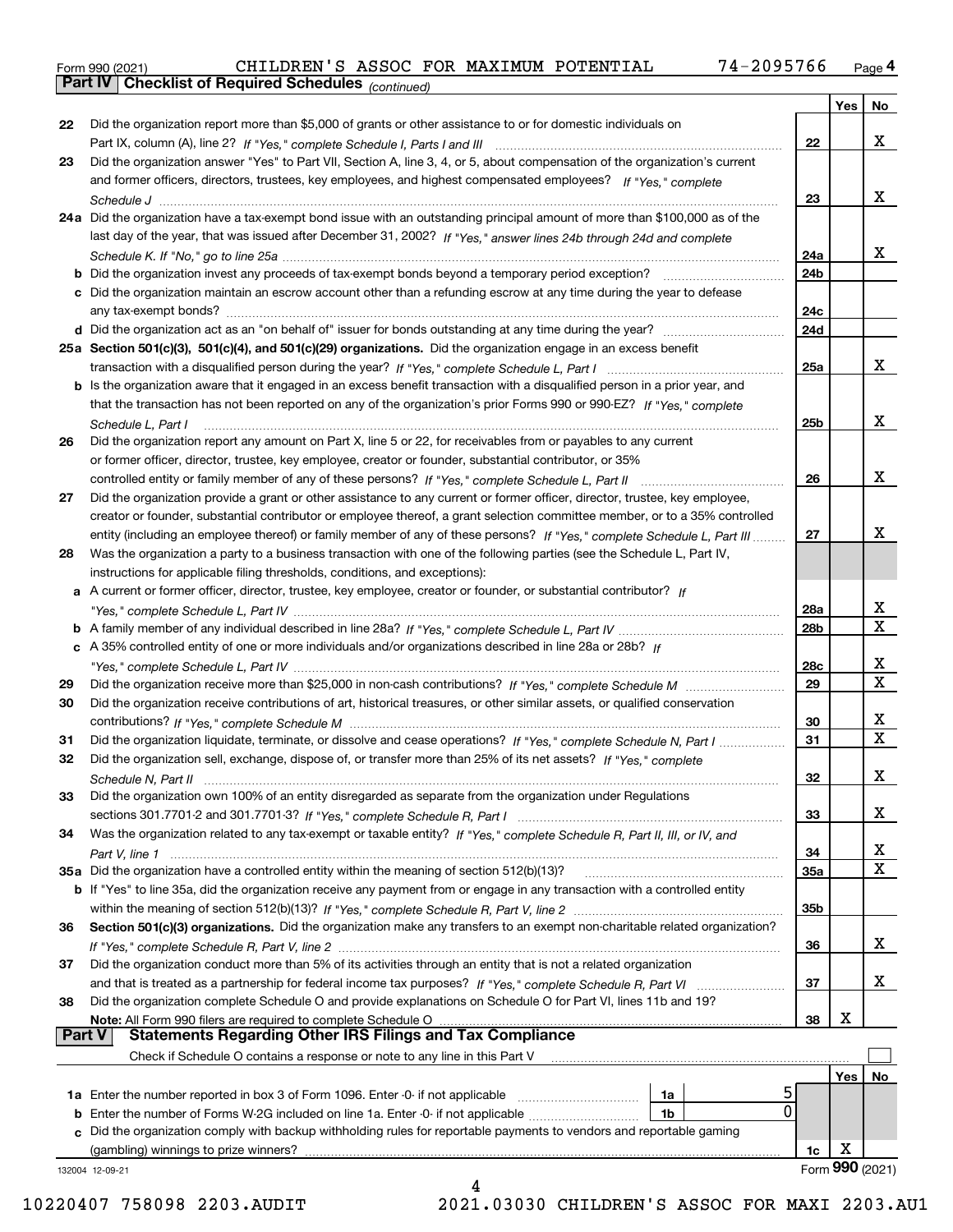|    |                                                                                                                                                   |            |                | Yes | No                      |
|----|---------------------------------------------------------------------------------------------------------------------------------------------------|------------|----------------|-----|-------------------------|
|    | 2a Enter the number of employees reported on Form W-3, Transmittal of Wage and Tax Statements,                                                    |            |                |     |                         |
|    | filed for the calendar year ending with or within the year covered by this return                                                                 | 110<br>2a  |                |     |                         |
|    |                                                                                                                                                   |            | 2 <sub>b</sub> | х   |                         |
|    |                                                                                                                                                   |            |                |     |                         |
|    |                                                                                                                                                   |            | 3a             |     | X                       |
|    |                                                                                                                                                   |            | 3 <sub>b</sub> |     |                         |
|    | 4a At any time during the calendar year, did the organization have an interest in, or a signature or other authority over, a                      |            |                |     |                         |
|    | financial account in a foreign country (such as a bank account, securities account, or other financial account)?                                  |            | 4a             |     | х                       |
|    | <b>b</b> If "Yes," enter the name of the foreign country $\blacktriangleright$                                                                    |            |                |     |                         |
|    | See instructions for filing requirements for FinCEN Form 114, Report of Foreign Bank and Financial Accounts (FBAR).                               |            |                |     |                         |
|    |                                                                                                                                                   |            | 5a             |     | х                       |
| b  |                                                                                                                                                   |            | 5b             |     | $\overline{\mathbf{X}}$ |
|    |                                                                                                                                                   |            | 5с             |     |                         |
|    | 6a Does the organization have annual gross receipts that are normally greater than \$100,000, and did the organization solicit                    |            |                |     |                         |
|    |                                                                                                                                                   |            | 6a             |     | X                       |
|    | <b>b</b> If "Yes," did the organization include with every solicitation an express statement that such contributions or gifts                     |            |                |     |                         |
|    |                                                                                                                                                   |            | 6b             |     |                         |
| 7  | Organizations that may receive deductible contributions under section 170(c).                                                                     |            |                |     |                         |
|    | a Did the organization receive a payment in excess of \$75 made partly as a contribution and partly for goods and services provided to the payor? |            | 7a             |     | х                       |
| b  | If "Yes," did the organization notify the donor of the value of the goods or services provided?                                                   |            | 7b             |     |                         |
|    | c Did the organization sell, exchange, or otherwise dispose of tangible personal property for which it was required                               |            |                |     |                         |
|    |                                                                                                                                                   |            | 7c             |     | х                       |
|    |                                                                                                                                                   | 7d         |                |     |                         |
|    | Did the organization receive any funds, directly or indirectly, to pay premiums on a personal benefit contract?                                   |            | 7e             |     |                         |
| е  |                                                                                                                                                   |            | 7f             |     |                         |
| f  | Did the organization, during the year, pay premiums, directly or indirectly, on a personal benefit contract?                                      |            |                |     |                         |
| g  | If the organization received a contribution of qualified intellectual property, did the organization file Form 8899 as required?                  |            | 7g             |     |                         |
| h  | If the organization received a contribution of cars, boats, airplanes, or other vehicles, did the organization file a Form 1098-C?                |            | 7h             |     |                         |
| 8  | Sponsoring organizations maintaining donor advised funds. Did a donor advised fund maintained by the                                              |            |                |     |                         |
|    | sponsoring organization have excess business holdings at any time during the year?                                                                |            | 8              |     |                         |
| 9  | Sponsoring organizations maintaining donor advised funds.                                                                                         |            |                |     |                         |
| а  | Did the sponsoring organization make any taxable distributions under section 4966?                                                                |            | 9a             |     |                         |
| b  | Did the sponsoring organization make a distribution to a donor, donor advisor, or related person? [[[[[[[[[[[                                     |            | 9b             |     |                         |
| 10 | Section 501(c)(7) organizations. Enter:                                                                                                           |            |                |     |                         |
|    |                                                                                                                                                   | 10a        |                |     |                         |
|    | Gross receipts, included on Form 990, Part VIII, line 12, for public use of club facilities                                                       | 10b        |                |     |                         |
| 11 | Section 501(c)(12) organizations. Enter:                                                                                                          |            |                |     |                         |
|    | <b>a</b> Gross income from members or shareholders                                                                                                | 11a        |                |     |                         |
|    | b Gross income from other sources. (Do not net amounts due or paid to other sources against                                                       |            |                |     |                         |
|    |                                                                                                                                                   | 11b        |                |     |                         |
|    | 12a Section 4947(a)(1) non-exempt charitable trusts. Is the organization filing Form 990 in lieu of Form 1041?                                    |            | 12a            |     |                         |
|    | <b>b</b> If "Yes," enter the amount of tax-exempt interest received or accrued during the year <i>manument</i>                                    | <b>12b</b> |                |     |                         |
| 13 | Section 501(c)(29) qualified nonprofit health insurance issuers.                                                                                  |            |                |     |                         |
|    | a Is the organization licensed to issue qualified health plans in more than one state?                                                            |            | 13а            |     |                         |
|    | Note: See the instructions for additional information the organization must report on Schedule O.                                                 |            |                |     |                         |
|    | <b>b</b> Enter the amount of reserves the organization is required to maintain by the states in which the                                         |            |                |     |                         |
|    |                                                                                                                                                   | 13b        |                |     |                         |
|    |                                                                                                                                                   | 13с        |                |     |                         |
|    | 14a Did the organization receive any payments for indoor tanning services during the tax year?                                                    |            | 14a            |     | X                       |
|    |                                                                                                                                                   |            | 14b            |     |                         |
| 15 | Is the organization subject to the section 4960 tax on payment(s) of more than \$1,000,000 in remuneration or                                     |            |                |     |                         |
|    |                                                                                                                                                   |            | 15             |     | x                       |
|    | If "Yes," see the instructions and file Form 4720, Schedule N.                                                                                    |            |                |     |                         |
| 16 | Is the organization an educational institution subject to the section 4968 excise tax on net investment income?                                   |            | 16             |     | х                       |
|    | If "Yes," complete Form 4720, Schedule O.                                                                                                         |            |                |     |                         |
| 17 | Section 501(c)(21) organizations. Did the trust, any disqualified person, or mine operator engage in any                                          |            |                |     |                         |
|    |                                                                                                                                                   |            | 17             |     |                         |
|    |                                                                                                                                                   |            |                |     |                         |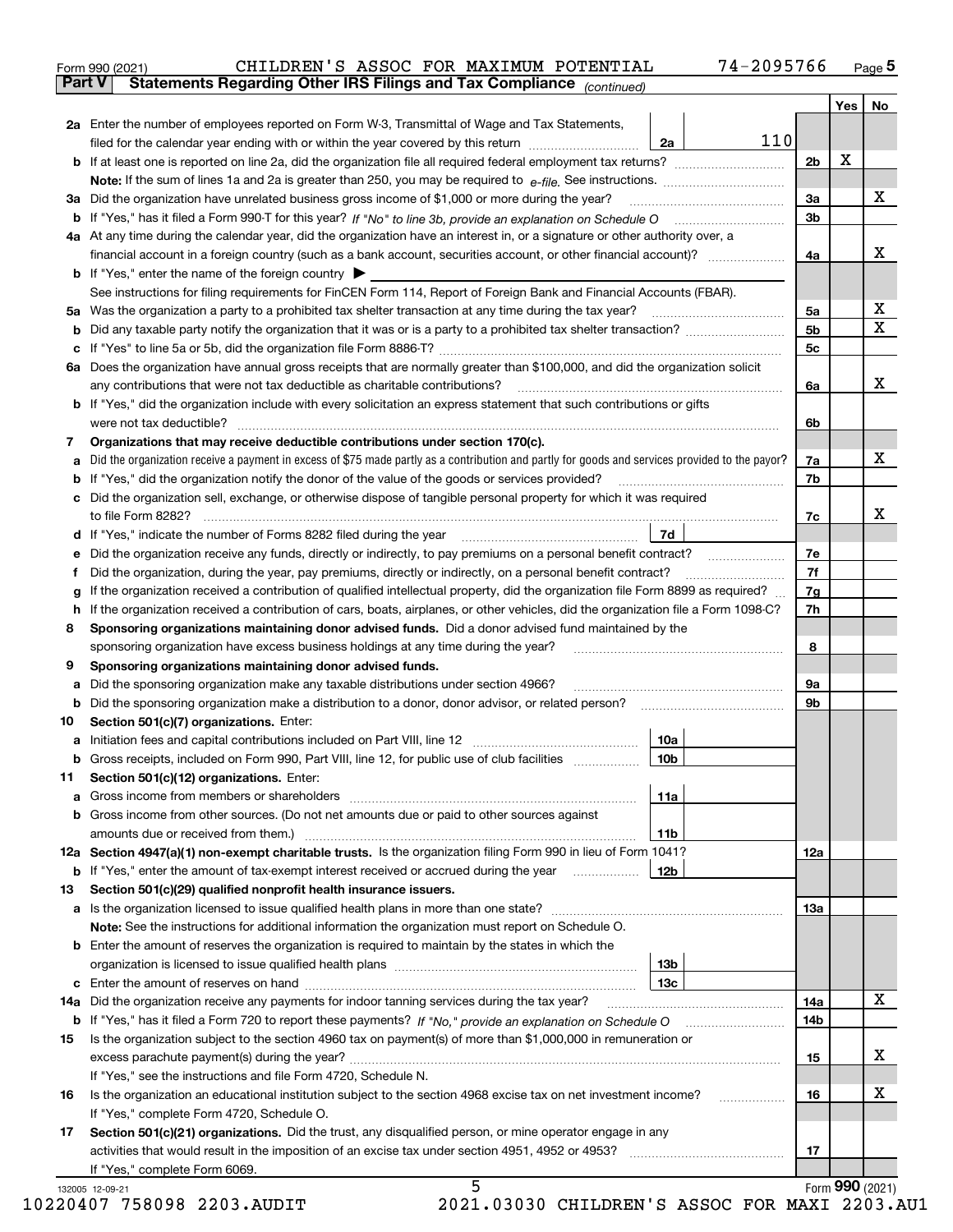|        | to line 8a, 8b, or 10b below, describe the circumstances, processes, or changes on Schedule O. See instructions.                                                                                                               |                 |     |                         |
|--------|--------------------------------------------------------------------------------------------------------------------------------------------------------------------------------------------------------------------------------|-----------------|-----|-------------------------|
|        | Check if Schedule O contains a response or note to any line in this Part VI                                                                                                                                                    |                 |     | $\overline{\mathbf{x}}$ |
|        | <b>Section A. Governing Body and Management</b>                                                                                                                                                                                |                 |     |                         |
|        |                                                                                                                                                                                                                                |                 | Yes | No                      |
|        | 18<br><b>1a</b> Enter the number of voting members of the governing body at the end of the tax year <i>manumum</i><br>1a                                                                                                       |                 |     |                         |
|        | If there are material differences in voting rights among members of the governing body, or if the governing                                                                                                                    |                 |     |                         |
|        | body delegated broad authority to an executive committee or similar committee, explain on Schedule O.                                                                                                                          |                 |     |                         |
| b      | 18<br>Enter the number of voting members included on line 1a, above, who are independent<br>1b                                                                                                                                 |                 |     |                         |
| 2      | Did any officer, director, trustee, or key employee have a family relationship or a business relationship with any other                                                                                                       |                 |     |                         |
|        | officer, director, trustee, or key employee?<br>.                                                                                                                                                                              | $\mathbf{2}$    |     | х                       |
| 3      | Did the organization delegate control over management duties customarily performed by or under the direct supervision                                                                                                          |                 |     |                         |
|        |                                                                                                                                                                                                                                | 3               |     | х                       |
| 4      | Did the organization make any significant changes to its governing documents since the prior Form 990 was filed?                                                                                                               | 4               |     | X                       |
| 5      |                                                                                                                                                                                                                                | 5               |     | X                       |
| 6      | Did the organization have members or stockholders?                                                                                                                                                                             | 6               |     | х                       |
| 7a     | Did the organization have members, stockholders, or other persons who had the power to elect or appoint one or                                                                                                                 |                 |     |                         |
|        |                                                                                                                                                                                                                                | 7a              |     | х                       |
|        | <b>b</b> Are any governance decisions of the organization reserved to (or subject to approval by) members, stockholders, or                                                                                                    |                 |     |                         |
|        | persons other than the governing body?                                                                                                                                                                                         | 7b              |     | х                       |
| 8      | Did the organization contemporaneously document the meetings held or written actions undertaken during the year by the following:                                                                                              |                 |     |                         |
|        |                                                                                                                                                                                                                                | 8a              | х   |                         |
| а<br>b |                                                                                                                                                                                                                                | 8b              | X   |                         |
| 9      |                                                                                                                                                                                                                                |                 |     |                         |
|        | Is there any officer, director, trustee, or key employee listed in Part VII, Section A, who cannot be reached at the                                                                                                           | 9               |     | x                       |
|        |                                                                                                                                                                                                                                |                 |     |                         |
|        | Section B. Policies (This Section B requests information about policies not required by the Internal Revenue Code.)                                                                                                            |                 | Yes | No                      |
|        |                                                                                                                                                                                                                                | <b>10a</b>      |     | x                       |
|        | <b>b</b> If "Yes," did the organization have written policies and procedures governing the activities of such chapters, affiliates,                                                                                            |                 |     |                         |
|        |                                                                                                                                                                                                                                |                 |     |                         |
|        | and branches to ensure their operations are consistent with the organization's exempt purposes?                                                                                                                                | 10 <sub>b</sub> | X   |                         |
|        | 11a Has the organization provided a complete copy of this Form 990 to all members of its governing body before filing the form?                                                                                                | 11a             |     |                         |
| b      | Describe on Schedule O the process, if any, used by the organization to review this Form 990.                                                                                                                                  |                 | х   |                         |
| 12a    |                                                                                                                                                                                                                                | 12a             | х   |                         |
| b      |                                                                                                                                                                                                                                | 12 <sub>b</sub> |     |                         |
| с      | Did the organization regularly and consistently monitor and enforce compliance with the policy? If "Yes." describe                                                                                                             |                 |     |                         |
|        |                                                                                                                                                                                                                                | 12c             | х   |                         |
| 13     |                                                                                                                                                                                                                                | 13              | X   |                         |
| 14     |                                                                                                                                                                                                                                | 14              | X   |                         |
| 15     | Did the process for determining compensation of the following persons include a review and approval by independent                                                                                                             |                 |     |                         |
|        | persons, comparability data, and contemporaneous substantiation of the deliberation and decision?                                                                                                                              |                 |     |                         |
| а      | The organization's CEO, Executive Director, or top management official manufactured content content of the organization's CEO, Executive Director, or top management official manufactured content of the original manufacture | 15a             | х   |                         |
| b      |                                                                                                                                                                                                                                | 15 <sub>b</sub> | X   |                         |
|        | If "Yes" to line 15a or 15b, describe the process on Schedule O. See instructions.                                                                                                                                             |                 |     |                         |
|        | 16a Did the organization invest in, contribute assets to, or participate in a joint venture or similar arrangement with a                                                                                                      |                 |     |                         |
|        | taxable entity during the year?                                                                                                                                                                                                | 16a             |     | x                       |
|        | b If "Yes," did the organization follow a written policy or procedure requiring the organization to evaluate its participation                                                                                                 |                 |     |                         |
|        | in joint venture arrangements under applicable federal tax law, and take steps to safeguard the organization's                                                                                                                 |                 |     |                         |
|        |                                                                                                                                                                                                                                | 16b             |     |                         |
|        | <b>Section C. Disclosure</b>                                                                                                                                                                                                   |                 |     |                         |
| 17     | <b>NONE</b><br>List the states with which a copy of this Form 990 is required to be filed $\blacktriangleright$                                                                                                                |                 |     |                         |
| 18     | Section 6104 requires an organization to make its Forms 1023 (1024 or 1024-A, if applicable), 990, and 990-T (section 501(c)(3)s only) available                                                                               |                 |     |                         |
|        | for public inspection. Indicate how you made these available. Check all that apply.                                                                                                                                            |                 |     |                         |
|        | $\boxed{\text{X}}$ Another's website<br>$X$ Own website<br>$X$ Upon request<br>Other (explain on Schedule O)                                                                                                                   |                 |     |                         |
| 19     | Describe on Schedule O whether (and if so, how) the organization made its governing documents, conflict of interest policy, and financial                                                                                      |                 |     |                         |
|        | statements available to the public during the tax year.                                                                                                                                                                        |                 |     |                         |
| 20     | State the name, address, and telephone number of the person who possesses the organization's books and records                                                                                                                 |                 |     |                         |
|        | THE ORGANIZATION - $210-671-5411$                                                                                                                                                                                              |                 |     |                         |
|        | 78227<br>P.O. BOX 27086,<br>SAN ANTONIO,<br>TХ                                                                                                                                                                                 |                 |     |                         |
|        | 132006 12-09-21                                                                                                                                                                                                                |                 |     | Form 990 (2021)         |
|        | 6                                                                                                                                                                                                                              |                 |     |                         |

Form 990 (2021) **CHILDREN'S ASSOC FOR MAXIMUM POTENTIAL** 74-2095766 Page 6<br>**Part VI Governance, Management, and Disclosure.** For each "Yes" response to lines 2 through 7b below, and for a "No" response

CHILDREN'S ASSOC FOR MAXIMUM POTENTIAL 74-2095766

10220407 758098 2203.AUDIT 2021.03030 CHILDREN'S ASSOC FOR MAXI 2203.AU1

*For each "Yes" response to lines 2 through 7b below, and for a "No" response*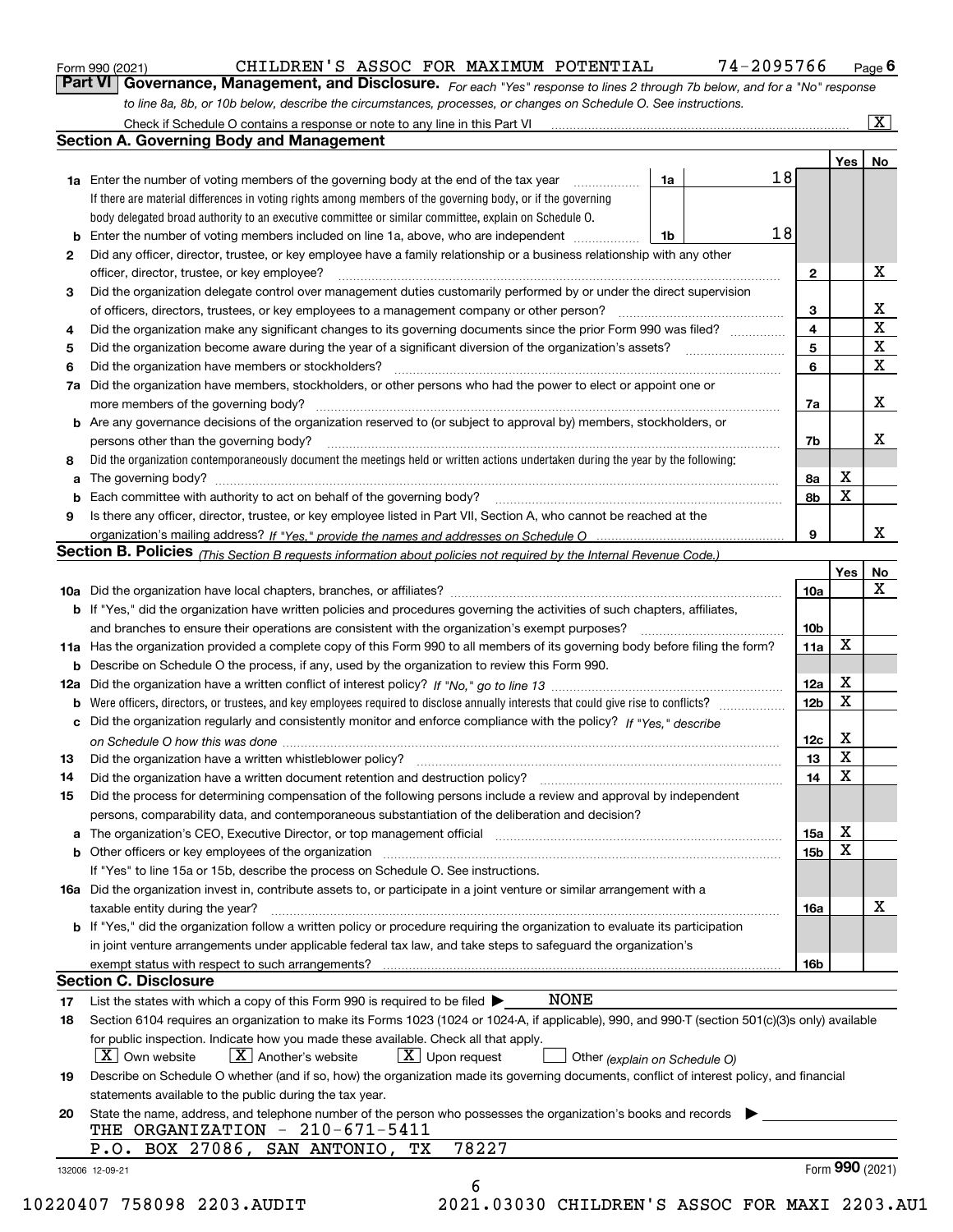$\mathcal{L}^{\text{max}}$ 

| Form 990 (2021) | CHILDREN'S ASSOC FOR MAXIMUM POTENTIAL                                                     |  |  | 74-2095766 | Page 7 |
|-----------------|--------------------------------------------------------------------------------------------|--|--|------------|--------|
|                 | Part VII Compensation of Officers, Directors, Trustees, Key Employees, Highest Compensated |  |  |            |        |
|                 | <b>Employees, and Independent Contractors</b>                                              |  |  |            |        |

Check if Schedule O contains a response or note to any line in this Part VII

**Section A. Officers, Directors, Trustees, Key Employees, and Highest Compensated Employees**

**1a**  Complete this table for all persons required to be listed. Report compensation for the calendar year ending with or within the organization's tax year. **•** List all of the organization's current officers, directors, trustees (whether individuals or organizations), regardless of amount of compensation.

Enter -0- in columns (D), (E), and (F) if no compensation was paid.

 $\bullet$  List all of the organization's  $\sf current$  key employees, if any. See the instructions for definition of "key employee."

**•** List the organization's five current highest compensated employees (other than an officer, director, trustee, or key employee) who received reportable compensation (box 5 of Form W-2, Form 1099-MISC, and/or box 1 of Form 1099-NEC) of more than \$100,000 from the organization and any related organizations.

**•** List all of the organization's former officers, key employees, and highest compensated employees who received more than \$100,000 of reportable compensation from the organization and any related organizations.

**former directors or trustees**  ¥ List all of the organization's that received, in the capacity as a former director or trustee of the organization, more than \$10,000 of reportable compensation from the organization and any related organizations.

See the instructions for the order in which to list the persons above.

Check this box if neither the organization nor any related organization compensated any current officer, director, or trustee.  $\mathcal{L}^{\text{max}}$ 

| (A)                              | (B)                      |                                |                       | (C)         |              |                                                                  |        | (D)                          | (E)             | (F)                         |
|----------------------------------|--------------------------|--------------------------------|-----------------------|-------------|--------------|------------------------------------------------------------------|--------|------------------------------|-----------------|-----------------------------|
| Name and title                   | Average                  |                                |                       | Position    |              | (do not check more than one                                      |        | Reportable                   | Reportable      | Estimated                   |
|                                  | hours per                |                                |                       |             |              | box, unless person is both an<br>officer and a director/trustee) |        | compensation                 | compensation    | amount of                   |
|                                  | week                     |                                |                       |             |              |                                                                  |        | from                         | from related    | other                       |
|                                  | (list any                |                                |                       |             |              |                                                                  |        | the                          | organizations   | compensation                |
|                                  | hours for                |                                |                       |             |              |                                                                  |        | organization                 | (W-2/1099-MISC/ | from the                    |
|                                  | related<br>organizations |                                |                       |             |              |                                                                  |        | (W-2/1099-MISC/<br>1099-NEC) | 1099-NEC)       | organization<br>and related |
|                                  | below                    |                                |                       |             |              |                                                                  |        |                              |                 | organizations               |
|                                  | line)                    | Individual trustee or director | Institutional trustee | Officer     | Key employee | Highest compensated<br> employee                                 | Former |                              |                 |                             |
| SUSAN OSBORNE<br>(1)             | 40.00                    |                                |                       |             |              |                                                                  |        |                              |                 |                             |
| EXECUTIVE DIRECTOR               |                          |                                |                       | $\mathbf X$ |              |                                                                  |        | 111,509.                     | $\mathbf{0}$ .  | 3,542.                      |
| (2)<br>BERNADETTE MCKAY          | $\overline{2.00}$        |                                |                       |             |              |                                                                  |        |                              |                 |                             |
| PRESIDENT                        |                          | $\mathbf X$                    |                       |             |              |                                                                  |        | 0.                           | $\mathbf 0$ .   | 0.                          |
| <b>BOB BROCK</b><br>(3)          | 2.00                     |                                |                       |             |              |                                                                  |        |                              |                 |                             |
| VICE PRESIDENT                   |                          | $\overline{\mathbf{X}}$        |                       |             |              |                                                                  |        | 0.                           | $\mathbf 0$ .   | $\mathbf 0$ .               |
| SUSAN SMITH<br>(4)               | $\overline{2.00}$        |                                |                       |             |              |                                                                  |        |                              |                 |                             |
| SECRETARY                        |                          | X                              |                       |             |              |                                                                  |        | 0.                           | $\mathbf 0$ .   | $\mathbf 0$ .               |
| THERESA ROSENHEIM<br>(5)         | 2.00                     |                                |                       |             |              |                                                                  |        |                              |                 |                             |
| <b>TREASURER</b>                 |                          | $\overline{\mathbf{X}}$        |                       |             |              |                                                                  |        | 0.                           | $\mathbf 0$ .   | $\mathbf 0$ .               |
| (6)<br><b>JEANNE ALBRECHT</b>    | 2.00                     |                                |                       |             |              |                                                                  |        |                              |                 |                             |
| <b>DIRECTOR</b>                  |                          | $\overline{\mathbf{X}}$        |                       |             |              |                                                                  |        | $\mathbf 0$ .                | $\mathbf 0$ .   | $0_{.}$                     |
| <b>JULIE ALLEN</b><br>(7)        | 2.00                     |                                |                       |             |              |                                                                  |        |                              |                 |                             |
| <b>DIRECTOR</b>                  |                          | $\overline{\text{X}}$          |                       |             |              |                                                                  |        | $\mathbf 0$ .                | $\mathbf 0$ .   | $0 \cdot$                   |
| MICHAEL BOLNER<br>(8)            | 2.00                     |                                |                       |             |              |                                                                  |        |                              |                 |                             |
| <b>DIRECTOR</b>                  |                          | $\overline{\mathbf{X}}$        |                       |             |              |                                                                  |        | 0.                           | $\mathbf 0$ .   | $\mathbf 0$ .               |
| (9)<br>DR. MARK CROLEY           | 2.00                     |                                |                       |             |              |                                                                  |        |                              |                 |                             |
| <b>DIRECTOR</b>                  |                          | $\overline{\mathbf{X}}$        |                       |             |              |                                                                  |        | 0.                           | 0.              | $0_{.}$                     |
| (10) DR. MARILYN HARRINGTON      | 2.00                     |                                |                       |             |              |                                                                  |        |                              |                 |                             |
| <b>DIRECTOR</b>                  |                          | $\overline{\text{X}}$          |                       |             |              |                                                                  |        | 0.                           | $\mathbf 0$ .   | 0.                          |
| (11) GREG JUROWSKI               | 2.00                     |                                |                       |             |              |                                                                  |        |                              |                 |                             |
| <b>DIRECTOR</b>                  |                          | $\overline{\mathbf{X}}$        |                       |             |              |                                                                  |        | 0.                           | 0.              | $\mathbf 0$ .               |
| (12) LEE MATECKO                 | 2.00                     |                                |                       |             |              |                                                                  |        |                              |                 |                             |
| <b>DIRECTOR</b>                  |                          | $\overline{\text{X}}$          |                       |             |              |                                                                  |        | 0.                           | $\mathbf 0$ .   | $0_{.}$                     |
| (13) DR. FRED MCCURDY            | 2.00                     |                                |                       |             |              |                                                                  |        |                              |                 |                             |
| <b>DIRECTOR</b>                  |                          | X                              |                       |             |              |                                                                  |        | 0.                           | 0.              | $0_{.}$                     |
| (14) DR. LINDA MCMILLION MD, PHD | 2.00                     |                                |                       |             |              |                                                                  |        |                              |                 |                             |
| <b>DIRECTOR</b>                  |                          | $\overline{\text{X}}$          |                       |             |              |                                                                  |        | $\mathbf 0$ .                | $\mathbf 0$ .   | $0$ .                       |
| (15) KEVIN MOORE                 | 2.00                     |                                |                       |             |              |                                                                  |        |                              |                 |                             |
| <b>DIRECTOR</b>                  |                          | $\overline{\mathbf{X}}$        |                       |             |              |                                                                  |        | 0.                           | 0.              | 0.                          |
| (16) KAREN RIDOUT                | 2.00                     |                                |                       |             |              |                                                                  |        |                              |                 |                             |
| <b>DIRECTOR</b>                  |                          | $\rm X$                        |                       |             |              |                                                                  |        | 0.                           | $\mathbf 0$ .   | 0.                          |
| (17) ZAKIA QUINTINO              | $\overline{2.00}$        |                                |                       |             |              |                                                                  |        |                              |                 |                             |
| <b>DIRECTOR</b>                  |                          | $\rm X$                        |                       |             |              |                                                                  |        | 0.                           | $\mathbf 0$ .   | 0.<br>$\overline{2}$        |

7

132007 12-09-21

Form (2021) **990**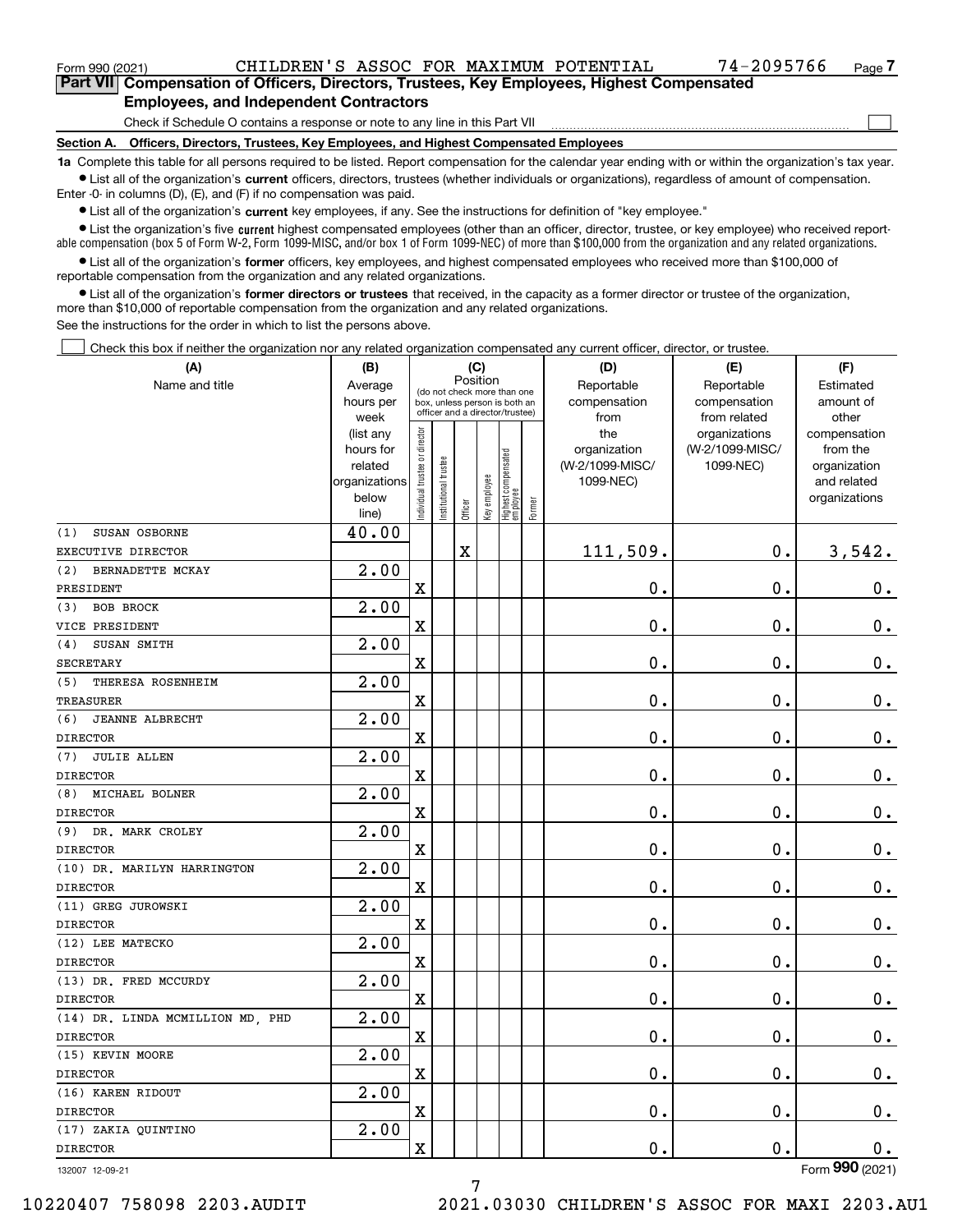|                                                             | Form 990 (2021)                                                                                                                                                                                                                                                     |                                                         |                                                                                                                    |                        |         |              |                                  |        | CHILDREN'S ASSOC FOR MAXIMUM POTENTIAL           | 74-2095766                                                         |                                   |                     |                                                          | Page $8$ |
|-------------------------------------------------------------|---------------------------------------------------------------------------------------------------------------------------------------------------------------------------------------------------------------------------------------------------------------------|---------------------------------------------------------|--------------------------------------------------------------------------------------------------------------------|------------------------|---------|--------------|----------------------------------|--------|--------------------------------------------------|--------------------------------------------------------------------|-----------------------------------|---------------------|----------------------------------------------------------|----------|
|                                                             | <b>Part VII</b><br>Section A. Officers, Directors, Trustees, Key Employees, and Highest Compensated Employees (continued)                                                                                                                                           |                                                         |                                                                                                                    |                        |         |              |                                  |        |                                                  |                                                                    |                                   |                     |                                                          |          |
|                                                             | (A)<br>Name and title                                                                                                                                                                                                                                               | (B)<br>Average<br>hours per<br>week<br>(list any        | (C)<br>Position<br>(do not check more than one<br>box, unless person is both an<br>officer and a director/trustee) |                        |         |              |                                  |        | (D)<br>Reportable<br>compensation<br>from<br>the | (E)<br>Reportable<br>compensation<br>from related<br>organizations |                                   |                     | (F)<br>Estimated<br>amount of<br>other<br>compensation   |          |
|                                                             |                                                                                                                                                                                                                                                                     | hours for<br>related<br>organizations<br>below<br>line) | Individual trustee or director                                                                                     | In stitutional trustee | Officer | Key employee | Highest compensated<br> employee | Former | organization<br>(W-2/1099-MISC/<br>1099-NEC)     | (W-2/1099-MISC/<br>1099-NEC)                                       |                                   |                     | from the<br>organization<br>and related<br>organizations |          |
|                                                             | (18) JERRY TERRY                                                                                                                                                                                                                                                    | 2.00                                                    |                                                                                                                    |                        |         |              |                                  |        |                                                  |                                                                    |                                   |                     |                                                          |          |
|                                                             | <b>DIRECTOR</b>                                                                                                                                                                                                                                                     |                                                         | X                                                                                                                  |                        |         |              |                                  |        | 0.                                               |                                                                    | 0.                                |                     |                                                          | 0.       |
|                                                             | (19) KENDA WILLOUGHBY<br><b>DIRECTOR</b>                                                                                                                                                                                                                            | 2.00                                                    | X                                                                                                                  |                        |         |              |                                  |        | ο.                                               |                                                                    | ο.                                |                     |                                                          | 0.       |
|                                                             |                                                                                                                                                                                                                                                                     |                                                         |                                                                                                                    |                        |         |              |                                  |        |                                                  |                                                                    |                                   |                     |                                                          |          |
|                                                             |                                                                                                                                                                                                                                                                     |                                                         |                                                                                                                    |                        |         |              |                                  |        |                                                  |                                                                    |                                   |                     |                                                          |          |
|                                                             |                                                                                                                                                                                                                                                                     |                                                         |                                                                                                                    |                        |         |              |                                  |        |                                                  |                                                                    |                                   |                     |                                                          |          |
|                                                             |                                                                                                                                                                                                                                                                     |                                                         |                                                                                                                    |                        |         |              |                                  |        |                                                  |                                                                    |                                   |                     |                                                          |          |
|                                                             |                                                                                                                                                                                                                                                                     |                                                         |                                                                                                                    |                        |         |              |                                  |        |                                                  |                                                                    |                                   |                     |                                                          |          |
|                                                             | 1b Subtotal                                                                                                                                                                                                                                                         |                                                         |                                                                                                                    |                        |         |              |                                  |        | 111,509.                                         |                                                                    | 0.                                |                     | 3,542.                                                   |          |
|                                                             | c Total from continuation sheets to Part VII, Section A                                                                                                                                                                                                             |                                                         |                                                                                                                    |                        |         |              |                                  |        | 0.<br>111,509.                                   |                                                                    | $\mathbf 0$ .<br>$\overline{0}$ . |                     | 3,542.                                                   | 0.       |
| $\mathbf{2}$                                                | Total number of individuals (including but not limited to those listed above) who received more than \$100,000 of reportable<br>compensation from the organization                                                                                                  |                                                         |                                                                                                                    |                        |         |              |                                  |        |                                                  |                                                                    |                                   |                     |                                                          |          |
| 3                                                           | Did the organization list any former officer, director, trustee, key employee, or highest compensated employee on                                                                                                                                                   |                                                         |                                                                                                                    |                        |         |              |                                  |        |                                                  |                                                                    |                                   |                     | Yes                                                      | No<br>х  |
| 4                                                           | line 1a? If "Yes," complete Schedule J for such individual manufactured contained and the Yes," complete Schedule J for such individual<br>For any individual listed on line 1a, is the sum of reportable compensation and other compensation from the organization |                                                         |                                                                                                                    |                        |         |              |                                  |        |                                                  |                                                                    |                                   | 3<br>4              |                                                          | x        |
| 5                                                           | Did any person listed on line 1a receive or accrue compensation from any unrelated organization or individual for services                                                                                                                                          |                                                         |                                                                                                                    |                        |         |              |                                  |        |                                                  |                                                                    |                                   | 5                   |                                                          | x        |
|                                                             | <b>Section B. Independent Contractors</b>                                                                                                                                                                                                                           |                                                         |                                                                                                                    |                        |         |              |                                  |        |                                                  |                                                                    |                                   |                     |                                                          |          |
| 1.                                                          | Complete this table for your five highest compensated independent contractors that received more than \$100,000 of compensation from<br>the organization. Report compensation for the calendar year ending with or within the organization's tax year.              |                                                         |                                                                                                                    |                        |         |              |                                  |        |                                                  |                                                                    |                                   |                     |                                                          |          |
|                                                             | (A)<br>Name and business address                                                                                                                                                                                                                                    |                                                         |                                                                                                                    |                        |         |              |                                  |        | (B)<br>Description of services                   |                                                                    |                                   | (C)<br>Compensation |                                                          |          |
| THE PLAYWELL GROUP INC<br>203A TX-46 E, BOERNE,<br>TX 78006 |                                                                                                                                                                                                                                                                     |                                                         |                                                                                                                    |                        |         |              |                                  |        | PLAYGROUND EQUIPMENT<br>SUPPLIER                 |                                                                    | 111,607.                          |                     |                                                          |          |
|                                                             |                                                                                                                                                                                                                                                                     |                                                         |                                                                                                                    |                        |         |              |                                  |        |                                                  |                                                                    |                                   |                     |                                                          |          |
|                                                             |                                                                                                                                                                                                                                                                     |                                                         |                                                                                                                    |                        |         |              |                                  |        |                                                  |                                                                    |                                   |                     |                                                          |          |
| 2                                                           | Total number of independent contractors (including but not limited to those listed above) who received more than                                                                                                                                                    |                                                         |                                                                                                                    |                        |         |              |                                  |        |                                                  |                                                                    |                                   |                     |                                                          |          |
|                                                             | \$100,000 of compensation from the organization                                                                                                                                                                                                                     |                                                         |                                                                                                                    |                        |         |              |                                  |        |                                                  |                                                                    |                                   | Form 990 (2021)     |                                                          |          |

132008 12-09-21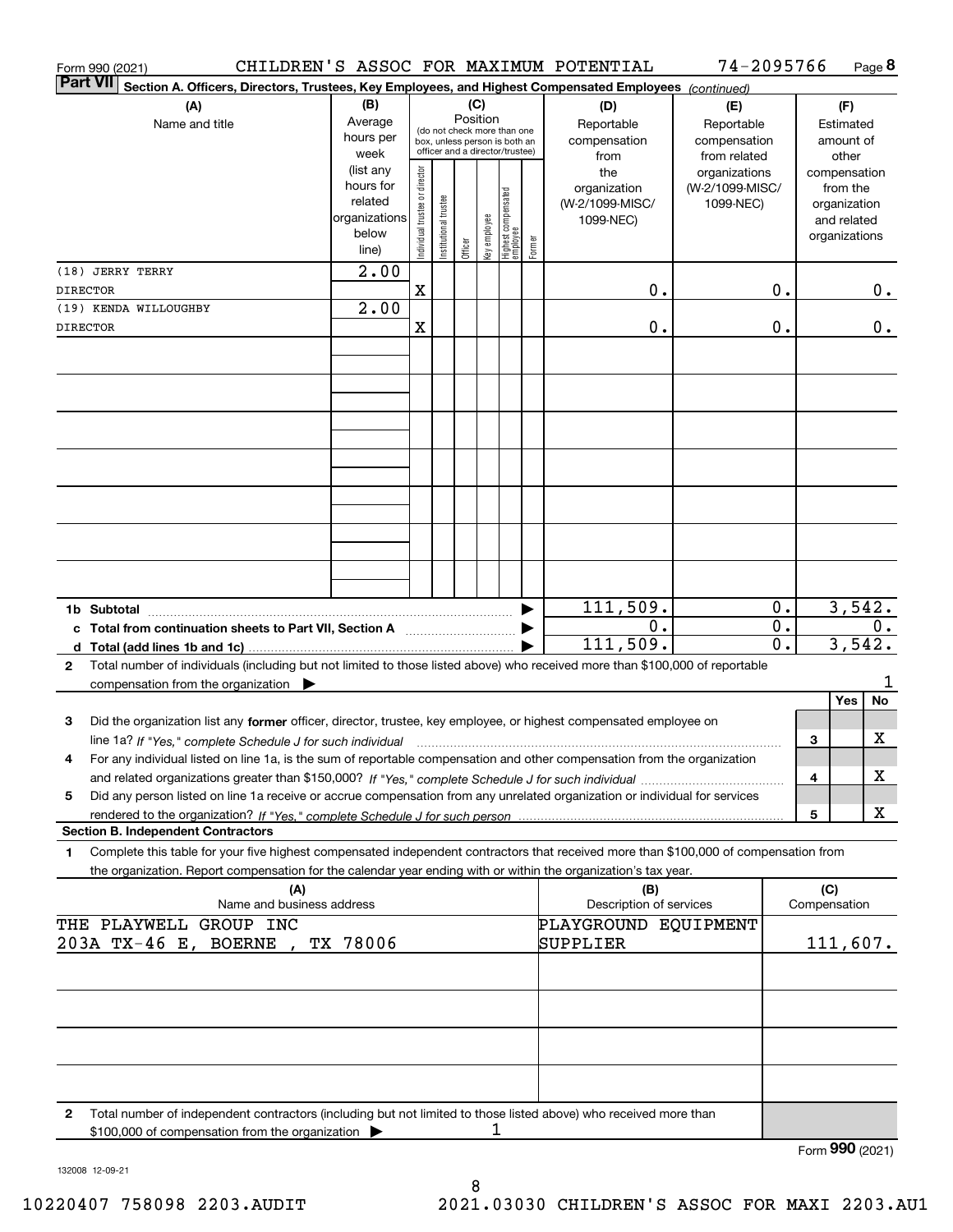|                                                           |                  |        | Form 990 (2021)                                                                                                                                                                                                                             |          |                 |                                | CHILDREN'S ASSOC FOR MAXIMUM POTENTIAL |                                       | 74-2095766                    | Page 9                                                   |
|-----------------------------------------------------------|------------------|--------|---------------------------------------------------------------------------------------------------------------------------------------------------------------------------------------------------------------------------------------------|----------|-----------------|--------------------------------|----------------------------------------|---------------------------------------|-------------------------------|----------------------------------------------------------|
|                                                           | <b>Part VIII</b> |        | <b>Statement of Revenue</b>                                                                                                                                                                                                                 |          |                 |                                |                                        |                                       |                               |                                                          |
|                                                           |                  |        | Check if Schedule O contains a response or note to any line in this Part VIII                                                                                                                                                               |          |                 |                                |                                        | $\overline{(B)}$                      | $\overline{(C)}$              | (D)                                                      |
|                                                           |                  |        |                                                                                                                                                                                                                                             |          |                 |                                | (A)<br>Total revenue                   | Related or exempt<br>function revenue | Unrelated<br>business revenue | Revenue excluded<br>from tax under<br>sections 512 - 514 |
|                                                           |                  |        | 1 a Federated campaigns                                                                                                                                                                                                                     |          | 1a              | 50, 791.                       |                                        |                                       |                               |                                                          |
|                                                           |                  |        | <b>b</b> Membership dues                                                                                                                                                                                                                    |          | 1 <sub>b</sub>  | 60.                            |                                        |                                       |                               |                                                          |
|                                                           |                  |        | c Fundraising events                                                                                                                                                                                                                        |          | 1 <sub>c</sub>  |                                |                                        |                                       |                               |                                                          |
|                                                           |                  |        | d Related organizations                                                                                                                                                                                                                     |          | 1 <sub>d</sub>  |                                |                                        |                                       |                               |                                                          |
|                                                           |                  |        | e Government grants (contributions)                                                                                                                                                                                                         |          | 1e              | 625,294.                       |                                        |                                       |                               |                                                          |
|                                                           |                  |        | f All other contributions, gifts, grants, and                                                                                                                                                                                               |          |                 |                                |                                        |                                       |                               |                                                          |
|                                                           |                  |        | similar amounts not included above                                                                                                                                                                                                          |          | 1f              | 1,107,243.                     |                                        |                                       |                               |                                                          |
| Contributions, Gifts, Grants<br>and Other Similar Amounts |                  |        | g Noncash contributions included in lines 1a-1f                                                                                                                                                                                             |          | $1g$ \$         |                                |                                        |                                       |                               |                                                          |
|                                                           |                  |        |                                                                                                                                                                                                                                             |          |                 |                                | $\blacktriangleright$ 1,783,388.       |                                       |                               |                                                          |
|                                                           |                  |        |                                                                                                                                                                                                                                             |          |                 | <b>Business Code</b><br>611710 | 504, 623.                              | 504, 623.                             |                               |                                                          |
| Program Service<br>Revenue                                |                  |        | 2 a SUMMER & WKEND CAMP                                                                                                                                                                                                                     |          |                 |                                |                                        |                                       |                               |                                                          |
|                                                           |                  | b<br>c |                                                                                                                                                                                                                                             |          |                 |                                |                                        |                                       |                               |                                                          |
|                                                           |                  | d      | <u> 1989 - Johann Stein, marwolaethau a bhann an t-Amhair an t-Amhair an t-Amhair an t-Amhair an t-Amhair an t-A</u><br><u> 1989 - Johann Barn, mars ann an t-Amhair ann an t-Amhair an t-Amhair ann an t-Amhair an t-Amhair ann an t-A</u> |          |                 |                                |                                        |                                       |                               |                                                          |
|                                                           |                  | е      |                                                                                                                                                                                                                                             |          |                 |                                |                                        |                                       |                               |                                                          |
|                                                           |                  | f      |                                                                                                                                                                                                                                             |          |                 |                                |                                        |                                       |                               |                                                          |
|                                                           |                  |        |                                                                                                                                                                                                                                             |          |                 |                                | 504,623.                               |                                       |                               |                                                          |
|                                                           | З                |        | Investment income (including dividends, interest, and                                                                                                                                                                                       |          |                 |                                |                                        |                                       |                               |                                                          |
|                                                           |                  |        |                                                                                                                                                                                                                                             |          |                 | ▶                              | 28,087.                                |                                       |                               | 28,087.                                                  |
|                                                           | 4                |        | Income from investment of tax-exempt bond proceeds                                                                                                                                                                                          |          |                 |                                |                                        |                                       |                               |                                                          |
|                                                           | 5                |        |                                                                                                                                                                                                                                             |          | (i) Real        | (ii) Personal                  |                                        |                                       |                               |                                                          |
|                                                           |                  |        |                                                                                                                                                                                                                                             |          |                 |                                |                                        |                                       |                               |                                                          |
|                                                           |                  |        | <b>6 a</b> Gross rents<br><b>b</b> Less: rental expenses $\ldots$                                                                                                                                                                           | 6a<br>6b |                 |                                |                                        |                                       |                               |                                                          |
|                                                           |                  |        | Rental income or (loss)                                                                                                                                                                                                                     | 6c       |                 |                                |                                        |                                       |                               |                                                          |
|                                                           |                  |        | d Net rental income or (loss)                                                                                                                                                                                                               |          |                 |                                |                                        |                                       |                               |                                                          |
|                                                           |                  |        | 7 a Gross amount from sales of                                                                                                                                                                                                              |          | (i) Securities  | (ii) Other                     |                                        |                                       |                               |                                                          |
|                                                           |                  |        | assets other than inventory                                                                                                                                                                                                                 | 7a       |                 |                                |                                        |                                       |                               |                                                          |
|                                                           |                  |        | <b>b</b> Less: cost or other basis                                                                                                                                                                                                          |          |                 |                                |                                        |                                       |                               |                                                          |
|                                                           |                  |        | and sales expenses                                                                                                                                                                                                                          | 7b       |                 |                                |                                        |                                       |                               |                                                          |
| anueve                                                    |                  |        | c Gain or (loss)                                                                                                                                                                                                                            | 7c       |                 |                                |                                        |                                       |                               |                                                          |
|                                                           |                  |        |                                                                                                                                                                                                                                             |          |                 |                                |                                        |                                       |                               |                                                          |
| Other R                                                   |                  |        | 8 a Gross income from fundraising events (not<br>including \$                                                                                                                                                                               |          | of              |                                |                                        |                                       |                               |                                                          |
|                                                           |                  |        | contributions reported on line 1c). See                                                                                                                                                                                                     |          |                 | $ a_2 2 7 2$ , 096.            |                                        |                                       |                               |                                                          |
|                                                           |                  |        |                                                                                                                                                                                                                                             |          |                 | $ 8b $ 43,891.                 |                                        |                                       |                               |                                                          |
|                                                           |                  |        | c Net income or (loss) from fundraising events                                                                                                                                                                                              |          |                 |                                | 228,205.                               |                                       |                               | 228, 205.                                                |
|                                                           |                  |        | 9 a Gross income from gaming activities. See                                                                                                                                                                                                |          |                 |                                |                                        |                                       |                               |                                                          |
|                                                           |                  |        |                                                                                                                                                                                                                                             |          | 9a              |                                |                                        |                                       |                               |                                                          |
|                                                           |                  |        |                                                                                                                                                                                                                                             |          | 9 <sub>b</sub>  |                                |                                        |                                       |                               |                                                          |
|                                                           |                  |        | c Net income or (loss) from gaming activities                                                                                                                                                                                               |          |                 |                                |                                        |                                       |                               |                                                          |
|                                                           |                  |        | 10 a Gross sales of inventory, less returns                                                                                                                                                                                                 |          |                 |                                |                                        |                                       |                               |                                                          |
|                                                           |                  |        |                                                                                                                                                                                                                                             |          | 10a             |                                |                                        |                                       |                               |                                                          |
|                                                           |                  |        |                                                                                                                                                                                                                                             |          | 10 <sub>b</sub> |                                |                                        |                                       |                               |                                                          |
|                                                           |                  |        | c Net income or (loss) from sales of inventory                                                                                                                                                                                              |          |                 | <b>Business Code</b>           |                                        |                                       |                               |                                                          |
|                                                           |                  |        | 11 a OTHER INCOME                                                                                                                                                                                                                           |          |                 | 900099                         | 594,815.                               |                                       |                               | 594,815.                                                 |
| Miscellaneous<br>Revenue                                  |                  | b      |                                                                                                                                                                                                                                             |          |                 |                                |                                        |                                       |                               |                                                          |
|                                                           |                  | c      |                                                                                                                                                                                                                                             |          |                 |                                |                                        |                                       |                               |                                                          |
|                                                           |                  |        |                                                                                                                                                                                                                                             |          |                 |                                |                                        |                                       |                               |                                                          |
|                                                           |                  |        |                                                                                                                                                                                                                                             |          |                 | $\blacktriangleright$          | 594,815.                               |                                       |                               |                                                          |
|                                                           | 12               |        |                                                                                                                                                                                                                                             |          |                 |                                | $\overline{3,139,118}$ .               | 504,623.                              |                               | $0.$   851,107.                                          |
| 132009 12-09-21                                           |                  |        |                                                                                                                                                                                                                                             |          |                 |                                |                                        |                                       |                               | Form 990 (2021)                                          |
|                                                           |                  |        |                                                                                                                                                                                                                                             |          |                 |                                | 9                                      |                                       |                               |                                                          |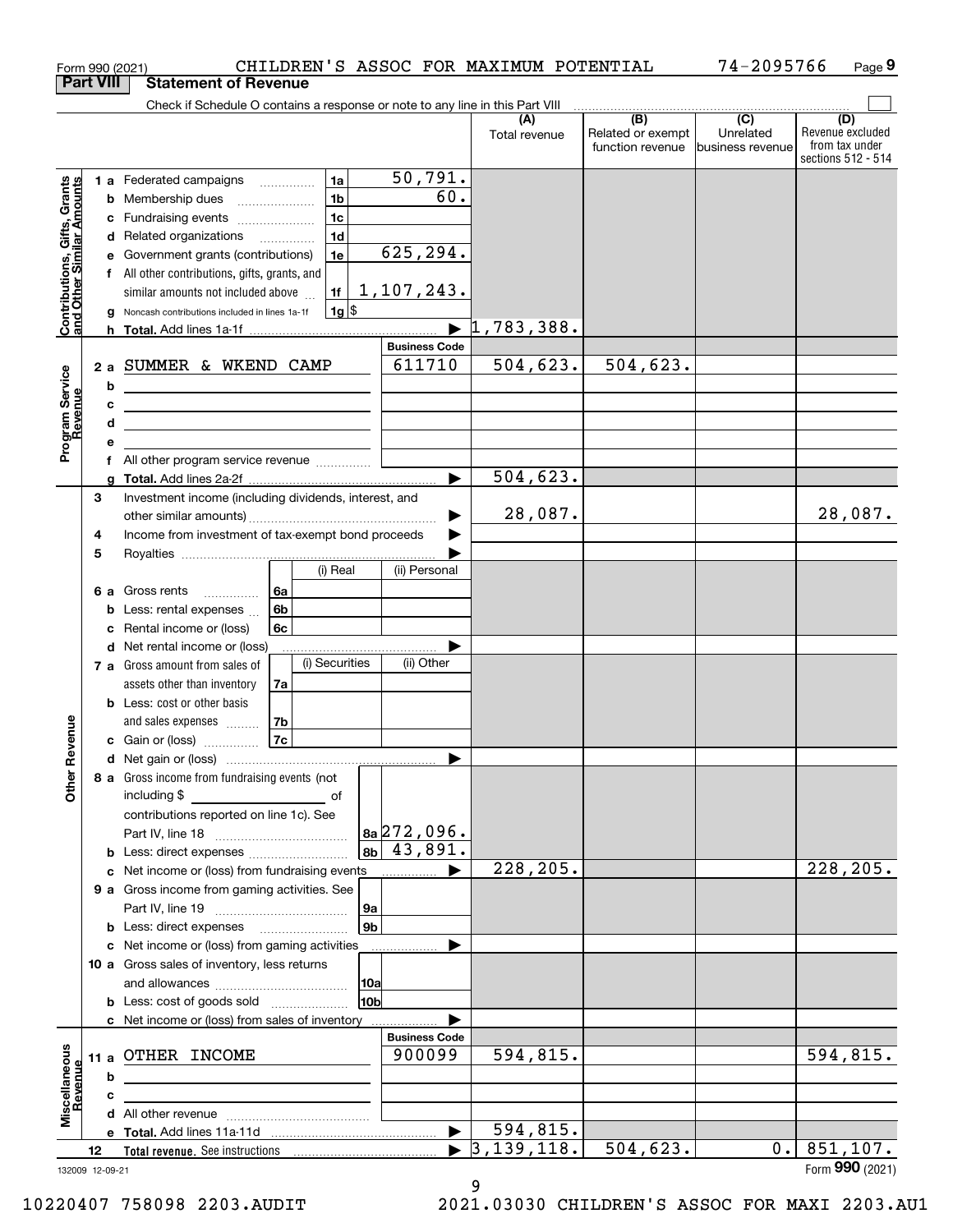|              | Do not include amounts reported on lines 6b,<br>7b, 8b, 9b, and 10b of Part VIII.                     | (A)<br>Total expenses    | (B)<br>Program service<br>expenses | (C)<br>Management and<br>general expenses | (D)<br>Fundraising<br>expenses |  |
|--------------|-------------------------------------------------------------------------------------------------------|--------------------------|------------------------------------|-------------------------------------------|--------------------------------|--|
| 1.           | Grants and other assistance to domestic organizations                                                 |                          |                                    |                                           |                                |  |
|              | and domestic governments. See Part IV, line 21                                                        |                          |                                    |                                           |                                |  |
| $\mathbf{2}$ | Grants and other assistance to domestic                                                               |                          |                                    |                                           |                                |  |
|              | individuals. See Part IV, line 22                                                                     |                          |                                    |                                           |                                |  |
| 3            | Grants and other assistance to foreign                                                                |                          |                                    |                                           |                                |  |
|              |                                                                                                       |                          |                                    |                                           |                                |  |
|              | organizations, foreign governments, and foreign<br>individuals. See Part IV, lines 15 and 16          |                          |                                    |                                           |                                |  |
|              |                                                                                                       |                          |                                    |                                           |                                |  |
| 4            | Benefits paid to or for members                                                                       |                          |                                    |                                           |                                |  |
| 5            | Compensation of current officers, directors,                                                          | 111,509.                 | 86,931.                            | 3,790.                                    | 20,788.                        |  |
|              | trustees, and key employees                                                                           |                          |                                    |                                           |                                |  |
| 6            | Compensation not included above to disqualified                                                       |                          |                                    |                                           |                                |  |
|              | persons (as defined under section 4958(f)(1)) and                                                     |                          |                                    |                                           |                                |  |
|              | persons described in section 4958(c)(3)(B)                                                            |                          |                                    |                                           |                                |  |
| 7            | Other salaries and wages                                                                              | 936,680.                 | 730,219.                           | 31,838.                                   | 174,623.                       |  |
| 8            | Pension plan accruals and contributions (include                                                      |                          |                                    |                                           |                                |  |
|              | section 401(k) and 403(b) employer contributions)                                                     |                          |                                    |                                           |                                |  |
| 9            |                                                                                                       | $\frac{78,461}{78,559}$  | 50, 265.                           | <u>14,357.</u>                            | <u>13,839.</u>                 |  |
| 10           |                                                                                                       |                          | 63, 183.                           | $\overline{2,274}$ .                      | 13, 102.                       |  |
| 11           | Fees for services (nonemployees):                                                                     |                          |                                    |                                           |                                |  |
| a            |                                                                                                       |                          |                                    |                                           |                                |  |
| b            |                                                                                                       |                          |                                    |                                           |                                |  |
| c            |                                                                                                       |                          |                                    |                                           |                                |  |
| d            |                                                                                                       |                          |                                    |                                           |                                |  |
| e            | Professional fundraising services. See Part IV, line 17                                               |                          |                                    |                                           |                                |  |
| f            | Investment management fees                                                                            |                          |                                    |                                           |                                |  |
| $\mathbf{q}$ | Other. (If line 11g amount exceeds 10% of line 25,                                                    |                          |                                    |                                           |                                |  |
|              | column (A), amount, list line 11g expenses on Sch O.)                                                 | $\frac{107,366}{10,366}$ | $\frac{83,078.}{1,288.}$           | $\frac{23,388}{4,866}$                    | 900.                           |  |
| 12           |                                                                                                       |                          |                                    |                                           | 4,212.                         |  |
| 13           |                                                                                                       |                          |                                    |                                           |                                |  |
| 14           |                                                                                                       |                          |                                    |                                           |                                |  |
| 15           |                                                                                                       |                          |                                    |                                           |                                |  |
| 16           |                                                                                                       | 315, 246.                | 157,858.                           | 151,400.                                  | 5,988.                         |  |
| 17           | Travel                                                                                                |                          |                                    |                                           |                                |  |
| 18           | Payments of travel or entertainment expenses                                                          |                          |                                    |                                           |                                |  |
|              | for any federal, state, or local public officials                                                     |                          |                                    |                                           |                                |  |
| 19           | Conferences, conventions, and meetings                                                                |                          |                                    |                                           |                                |  |
| 20           | Interest                                                                                              |                          |                                    |                                           |                                |  |
| 21           |                                                                                                       |                          |                                    |                                           |                                |  |
| 22           | Depreciation, depletion, and amortization                                                             | 455, 346.                | 409,811.                           | 27, 321.                                  | 18,214.                        |  |
| 23           | Insurance                                                                                             | 97,320.                  | 77,736.                            | 19,584.                                   |                                |  |
| 24           | Other expenses. Itemize expenses not covered                                                          |                          |                                    |                                           |                                |  |
|              | above. (List miscellaneous expenses on line 24e. If                                                   |                          |                                    |                                           |                                |  |
|              | line 24e amount exceeds 10% of line 25, column (A),<br>amount, list line 24e expenses on Schedule O.) |                          |                                    |                                           |                                |  |
| a            | CAMP SUPPLIES                                                                                         | 142,941.                 | 135,652.                           | 5,463.                                    | 1,826.                         |  |
| b            | OTHER COSTS                                                                                           | 69, 157.                 | 41,562.                            | 15, 198.                                  | 12,397.                        |  |
| C            | EQUIP RENTAL AND MAINTE                                                                               | 42,140.                  | 37, 155.                           | 4,985.                                    | 0.                             |  |
|              | <b>TELEPHONE</b>                                                                                      | 14, 196.                 | 10, 239.                           | 875.                                      | 3,082.                         |  |
| d            |                                                                                                       | $\overline{5,948}$ .     | 13,838.                            | $-8,422.$                                 | 532.                           |  |
| е            | All other expenses                                                                                    | 2,465,235.               | 1,898,815.                         | 296, 917.                                 | 269,503.                       |  |
| 25           | Total functional expenses. Add lines 1 through 24e                                                    |                          |                                    |                                           |                                |  |
| 26           | Joint costs. Complete this line only if the organization                                              |                          |                                    |                                           |                                |  |
|              | reported in column (B) joint costs from a combined                                                    |                          |                                    |                                           |                                |  |
|              | educational campaign and fundraising solicitation.                                                    |                          |                                    |                                           |                                |  |
|              | Check here $\blacktriangleright$<br>if following SOP 98-2 (ASC 958-720)                               |                          |                                    |                                           |                                |  |

10

Form 990 (2021) CHILDREN'S ASSOC FOR MAXIMUM POTENTIAL 74-2095766 <sub>Page</sub> **Part IX Statement of Functional Expenses**

*Section 501(c)(3) and 501(c)(4) organizations must complete all columns. All other organizations must complete column (A).*

Check if Schedule O contains a response or note to any line in this Part IX ...<br>amounts reported on lines  $\mathcal{E}_h$  (A) (B)

132010 12-09-21

Form (2021) **990**

**10**

 $\mathcal{L}^{\text{max}}$ 

10220407 758098 2203.AUDIT 2021.03030 CHILDREN'S ASSOC FOR MAXI 2203.AU1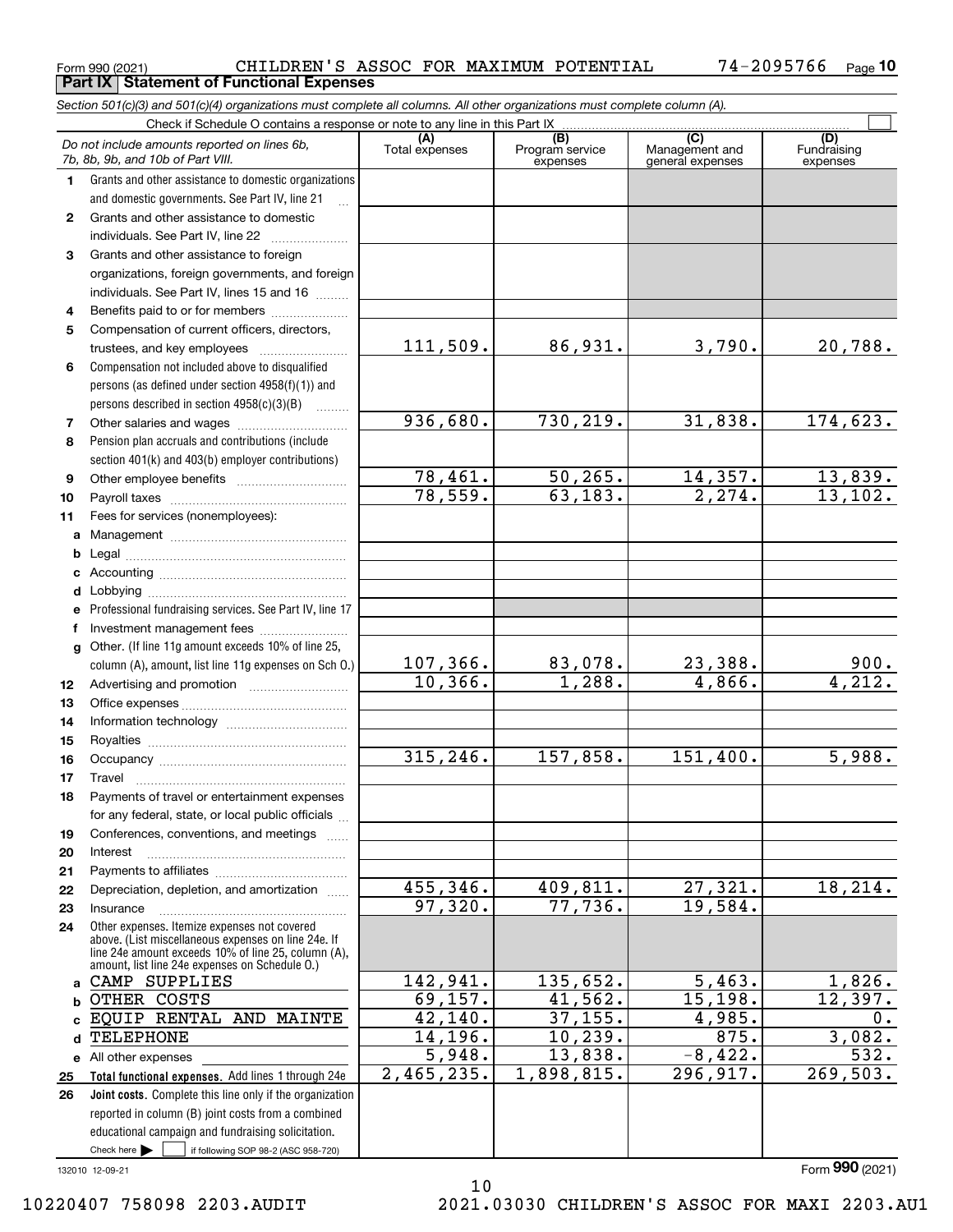Check if Schedule O contains a response or note to any line in this Part X Cash - non-interest-bearing ~~~~~~~~~~~~~~~~~~~~~~~~~ Savings and temporary cash investments ~~~~~~~~~~~~~~~~~~ Pledges and grants receivable, net

|                   | З  |                                                                                                                                                                                                                                |                   |                       | 3           |                 |                 |
|-------------------|----|--------------------------------------------------------------------------------------------------------------------------------------------------------------------------------------------------------------------------------|-------------------|-----------------------|-------------|-----------------|-----------------|
|                   | 4  | Accounts receivable, net                                                                                                                                                                                                       |                   |                       | 89,825.     | 4               | 83,571.         |
|                   | 5  | Loans and other receivables from any current or former officer, director,                                                                                                                                                      |                   |                       |             |                 |                 |
|                   |    | trustee, key employee, creator or founder, substantial contributor, or 35%                                                                                                                                                     |                   |                       |             |                 |                 |
|                   |    | controlled entity or family member of any of these persons                                                                                                                                                                     |                   |                       | 5           |                 |                 |
|                   | 6  | Loans and other receivables from other disqualified persons (as defined                                                                                                                                                        |                   |                       |             |                 |                 |
|                   |    | under section 4958(f)(1)), and persons described in section 4958(c)(3)(B)                                                                                                                                                      | $\ldots$          |                       | 6           |                 |                 |
|                   | 7  |                                                                                                                                                                                                                                |                   |                       |             | 7               |                 |
| Assets            | 8  |                                                                                                                                                                                                                                |                   |                       | 4,755.      | 8               | 29,754.         |
|                   | 9  | Prepaid expenses and deferred charges                                                                                                                                                                                          |                   | $\overline{82,442}$ . | 9           | 82, 115.        |                 |
|                   |    | 10a Land, buildings, and equipment: cost or other                                                                                                                                                                              |                   |                       |             |                 |                 |
|                   |    | basis. Complete Part VI of Schedule D    10a   11, 957, 263.                                                                                                                                                                   |                   |                       |             |                 |                 |
|                   |    | <u>10b</u><br><b>b</b> Less: accumulated depreciation                                                                                                                                                                          |                   | 4,109,394.            | 8,057,514.  | 10 <sub>c</sub> | 7,847,869.      |
|                   | 11 |                                                                                                                                                                                                                                |                   |                       | 657,312.    | 11              | 765,436.        |
|                   | 12 |                                                                                                                                                                                                                                |                   |                       |             | 12              |                 |
|                   | 13 |                                                                                                                                                                                                                                |                   |                       | 13          |                 |                 |
|                   | 14 |                                                                                                                                                                                                                                |                   |                       | 14          |                 |                 |
|                   | 15 |                                                                                                                                                                                                                                |                   |                       | 15          |                 |                 |
|                   | 16 |                                                                                                                                                                                                                                |                   |                       | 9,686,060.  | 16              | 10,328,202.     |
|                   | 17 |                                                                                                                                                                                                                                |                   |                       | 65,331.     | 17              | 60,590.         |
|                   | 18 |                                                                                                                                                                                                                                |                   |                       |             | 18              |                 |
|                   | 19 | Deferred revenue material contracts and a contract of the contract of the contract of the contract of the contract of the contract of the contract of the contract of the contract of the contract of the contract of the cont |                   |                       | 27,000.     | 19              | 0.              |
|                   | 20 |                                                                                                                                                                                                                                |                   |                       | 20          |                 |                 |
|                   | 21 | Escrow or custodial account liability. Complete Part IV of Schedule D                                                                                                                                                          | 1.1.1.1.1.1.1.1.1 |                       | 21          |                 |                 |
|                   | 22 | Loans and other payables to any current or former officer, director,                                                                                                                                                           |                   |                       |             |                 |                 |
|                   |    | trustee, key employee, creator or founder, substantial contributor, or 35%                                                                                                                                                     |                   |                       |             |                 |                 |
| Liabilities       |    | controlled entity or family member of any of these persons                                                                                                                                                                     |                   |                       |             | 22              |                 |
|                   | 23 | Secured mortgages and notes payable to unrelated third parties                                                                                                                                                                 |                   |                       |             | 23              |                 |
|                   | 24 |                                                                                                                                                                                                                                |                   |                       |             | 24              |                 |
|                   | 25 | Other liabilities (including federal income tax, payables to related third                                                                                                                                                     |                   |                       |             |                 |                 |
|                   |    | parties, and other liabilities not included on lines 17-24). Complete Part X                                                                                                                                                   |                   |                       |             |                 |                 |
|                   |    | of Schedule D                                                                                                                                                                                                                  |                   |                       |             | 25              |                 |
|                   | 26 |                                                                                                                                                                                                                                |                   |                       | 92,331.     | 26              | 60,590.         |
|                   |    | Organizations that follow FASB ASC 958, check here $\triangleright \lfloor X \rfloor$                                                                                                                                          |                   |                       |             |                 |                 |
| <b>Balances</b>   |    | and complete lines 27, 28, 32, and 33.                                                                                                                                                                                         |                   |                       |             |                 |                 |
|                   | 27 |                                                                                                                                                                                                                                |                   |                       | 9,321,884.  | 27              | 9,868,215.      |
| ъ                 | 28 |                                                                                                                                                                                                                                |                   |                       | 271,845.    | 28              | 399,397.        |
|                   |    | Organizations that do not follow FASB ASC 958, check here $\blacktriangleright$                                                                                                                                                |                   |                       |             |                 |                 |
|                   |    | and complete lines 29 through 33.                                                                                                                                                                                              |                   |                       |             |                 |                 |
|                   | 29 |                                                                                                                                                                                                                                |                   |                       | 29          |                 |                 |
|                   | 30 | Paid-in or capital surplus, or land, building, or equipment fund                                                                                                                                                               |                   |                       | 30          |                 |                 |
| Net Assets or Fun | 31 | Retained earnings, endowment, accumulated income, or other funds                                                                                                                                                               |                   | 9,593,729.            | 31          | 10,267,612.     |                 |
|                   | 32 |                                                                                                                                                                                                                                | 9,686,060.        | 32<br>33              | 10,328,202. |                 |                 |
|                   | 33 |                                                                                                                                                                                                                                |                   |                       |             |                 | Form 990 (2021) |
|                   |    |                                                                                                                                                                                                                                |                   |                       |             |                 |                 |

Form 990 (2021) CHILDREN'S ASSOC FOR MAXIMUM POTENTIAL 74-2095766 <sub>Page</sub>

**11**

(B)<br>End of year

 $\mathcal{L}^{\text{max}}$ 

**(A) (B)**

Beginning of year | | End of year

**12**

 $794, 212. | z | 1, 519, 457.$ 

**Part X** | Balance Sheet

**12**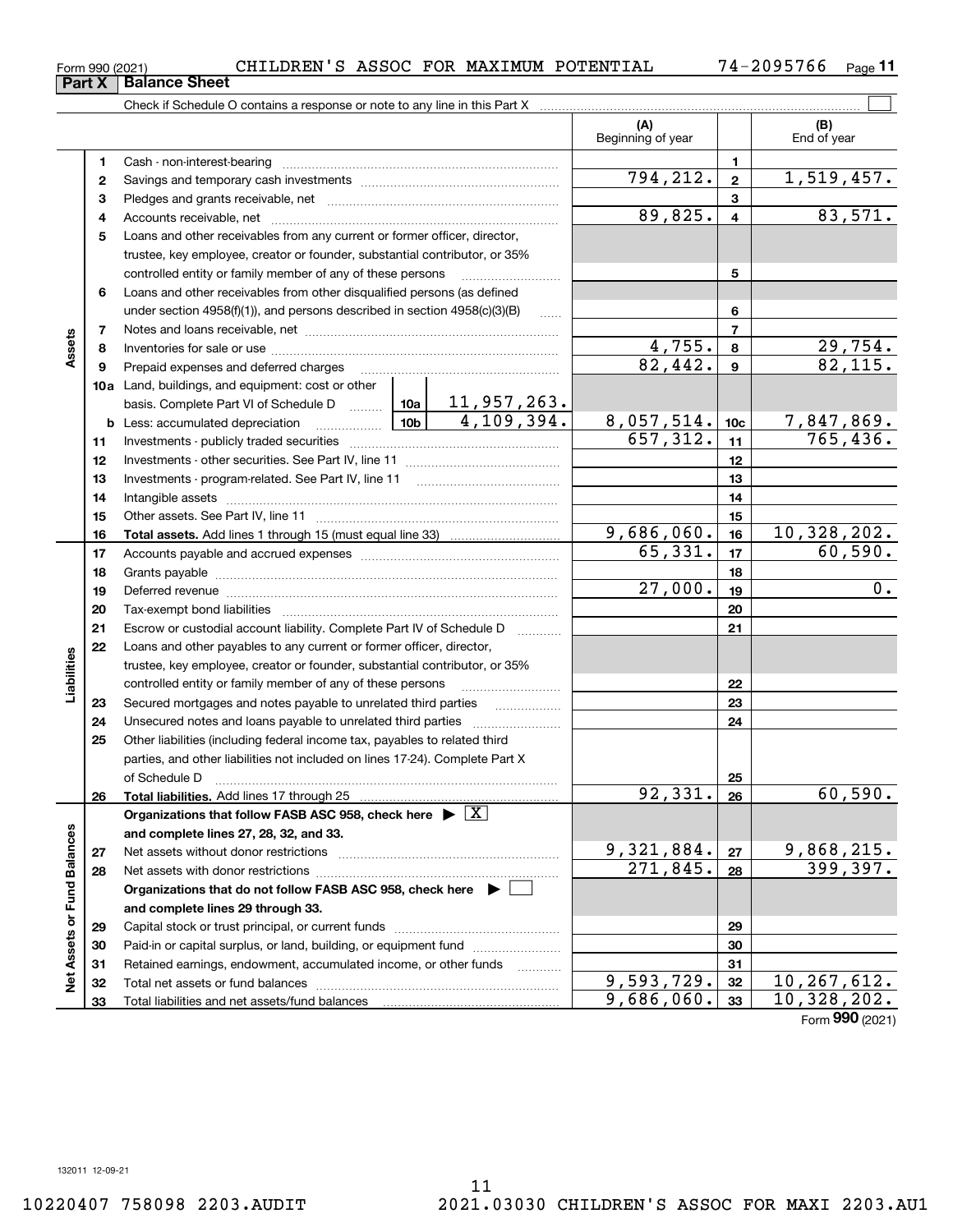|    | CHILDREN'S ASSOC FOR MAXIMUM POTENTIAL<br>Form 990 (2021)                                                                       |                | 74-2095766     |          | Page $12$               |
|----|---------------------------------------------------------------------------------------------------------------------------------|----------------|----------------|----------|-------------------------|
|    | <b>Reconciliation of Net Assets</b><br>Part XI                                                                                  |                |                |          |                         |
|    |                                                                                                                                 |                |                |          |                         |
|    |                                                                                                                                 |                |                |          |                         |
| 1  | Total revenue (must equal Part VIII, column (A), line 12)                                                                       | $\mathbf{1}$   | 3, 139, 118.   |          |                         |
| 2  | Total expenses (must equal Part IX, column (A), line 25)                                                                        | $\overline{2}$ | 2,465,235.     |          |                         |
| 3  | Revenue less expenses. Subtract line 2 from line 1                                                                              | 3              |                | 673,883. |                         |
| 4  |                                                                                                                                 | 4              | 9,593,729.     |          |                         |
| 5  | Net unrealized gains (losses) on investments                                                                                    | 5              |                |          |                         |
| 6  |                                                                                                                                 | 6              |                |          |                         |
| 7  |                                                                                                                                 | $\overline{7}$ |                |          |                         |
| 8  | Prior period adjustments                                                                                                        | 8              |                |          |                         |
| 9  | Other changes in net assets or fund balances (explain on Schedule O)                                                            | 9              |                |          | $\overline{0}$ .        |
| 10 | Net assets or fund balances at end of year. Combine lines 3 through 9 (must equal Part X, line 32,                              |                |                |          |                         |
|    | column (B))                                                                                                                     | 10             | 10, 267, 612.  |          |                         |
|    | Part XII Financial Statements and Reporting                                                                                     |                |                |          |                         |
|    |                                                                                                                                 |                |                |          | $\overline{\mathbf{x}}$ |
|    |                                                                                                                                 |                |                | Yes      | <b>No</b>               |
| 1  | $\boxed{\mathbf{X}}$ Accrual<br>Accounting method used to prepare the Form 990: <u>June</u> Cash<br>Other                       |                |                |          |                         |
|    | If the organization changed its method of accounting from a prior year or checked "Other," explain on Schedule O.               |                |                |          |                         |
|    | 2a Were the organization's financial statements compiled or reviewed by an independent accountant?                              |                | 2a             |          | х                       |
|    | If "Yes," check a box below to indicate whether the financial statements for the year were compiled or reviewed on a            |                |                |          |                         |
|    | separate basis, consolidated basis, or both:                                                                                    |                |                |          |                         |
|    | Separate basis<br><b>Consolidated basis</b><br>Both consolidated and separate basis                                             |                |                |          |                         |
|    | <b>b</b> Were the organization's financial statements audited by an independent accountant?                                     |                | 2 <sub>b</sub> | Χ        |                         |
|    | If "Yes," check a box below to indicate whether the financial statements for the year were audited on a separate basis,         |                |                |          |                         |
|    | consolidated basis, or both:                                                                                                    |                |                |          |                         |
|    | $\lfloor x \rfloor$ Separate basis<br><b>Consolidated basis</b><br>Both consolidated and separate basis                         |                |                |          |                         |
|    | c If "Yes" to line 2a or 2b, does the organization have a committee that assumes responsibility for oversight of the audit,     |                |                |          |                         |
|    | review, or compilation of its financial statements and selection of an independent accountant?                                  |                | 2c             | x        |                         |
|    | If the organization changed either its oversight process or selection process during the tax year, explain on Schedule O.       |                |                |          |                         |
|    | 3a As a result of a federal award, was the organization required to undergo an audit or audits as set forth in the Single Audit |                |                |          |                         |
|    |                                                                                                                                 |                | За             |          | x                       |
|    | b If "Yes," did the organization undergo the required audit or audits? If the organization did not undergo the required audit   |                |                |          |                         |
|    |                                                                                                                                 |                | 3 <sub>b</sub> |          |                         |

Form (2021) **990**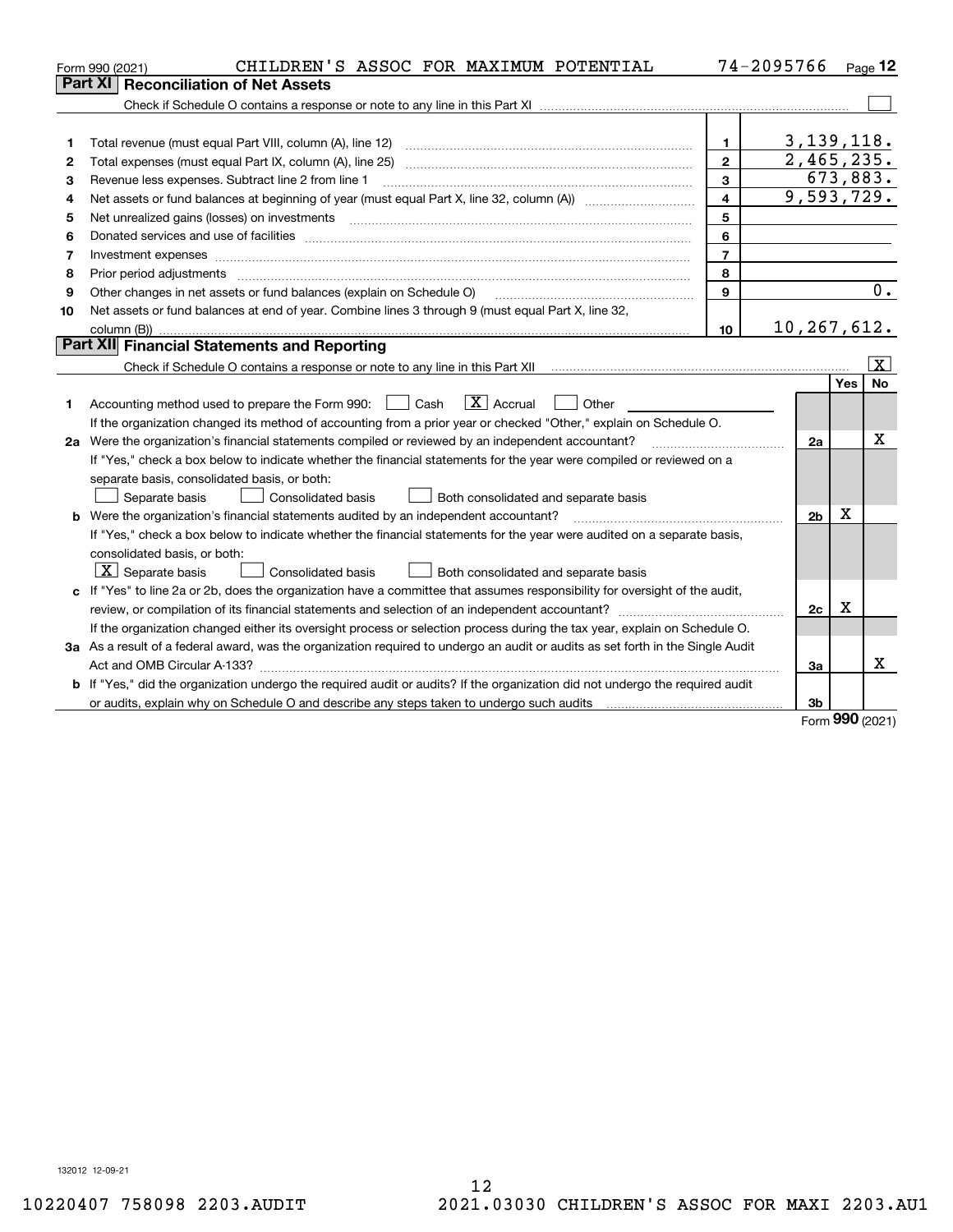Department of the Treasury Internal Revenue Service

**(Form 990)**

**Total**

## **Public Charity Status and Public Support**

**Complete if the organization is a section 501(c)(3) organization or a section 4947(a)(1) nonexempt charitable trust.**

**| Attach to Form 990 or Form 990-EZ.** 

**| Go to www.irs.gov/Form990 for instructions and the latest information.**

| OMB No. 1545-0047                   |
|-------------------------------------|
|                                     |
| <b>Open to Public</b><br>Inspection |

|  |  | Name of the organization |
|--|--|--------------------------|
|--|--|--------------------------|

| oloyer identification numbe |  |           |  |  |
|-----------------------------|--|-----------|--|--|
|                             |  | --------- |  |  |

|        |                    | Name of the organization                                                                                                                                                                                             | <b>Employer identification number</b> |                                                       |                                    |                                 |                            |  |                            |  |  |
|--------|--------------------|----------------------------------------------------------------------------------------------------------------------------------------------------------------------------------------------------------------------|---------------------------------------|-------------------------------------------------------|------------------------------------|---------------------------------|----------------------------|--|----------------------------|--|--|
| Part I |                    |                                                                                                                                                                                                                      |                                       | CHILDREN'S ASSOC FOR MAXIMUM POTENTIAL                |                                    |                                 |                            |  | 74-2095766                 |  |  |
|        |                    | Reason for Public Charity Status. (All organizations must complete this part.) See instructions.                                                                                                                     |                                       |                                                       |                                    |                                 |                            |  |                            |  |  |
|        |                    | The organization is not a private foundation because it is: (For lines 1 through 12, check only one box.)                                                                                                            |                                       |                                                       |                                    |                                 |                            |  |                            |  |  |
| 1      |                    | A church, convention of churches, or association of churches described in section 170(b)(1)(A)(i).                                                                                                                   |                                       |                                                       |                                    |                                 |                            |  |                            |  |  |
| 2      |                    | A school described in section 170(b)(1)(A)(ii). (Attach Schedule E (Form 990).)                                                                                                                                      |                                       |                                                       |                                    |                                 |                            |  |                            |  |  |
| 3      |                    | A hospital or a cooperative hospital service organization described in section 170(b)(1)(A)(iii).                                                                                                                    |                                       |                                                       |                                    |                                 |                            |  |                            |  |  |
|        |                    | A medical research organization operated in conjunction with a hospital described in section 170(b)(1)(A)(iii). Enter the hospital's name,                                                                           |                                       |                                                       |                                    |                                 |                            |  |                            |  |  |
|        |                    | city, and state:                                                                                                                                                                                                     |                                       |                                                       |                                    |                                 |                            |  |                            |  |  |
| 5      |                    | An organization operated for the benefit of a college or university owned or operated by a governmental unit described in                                                                                            |                                       |                                                       |                                    |                                 |                            |  |                            |  |  |
|        |                    | section 170(b)(1)(A)(iv). (Complete Part II.)                                                                                                                                                                        |                                       |                                                       |                                    |                                 |                            |  |                            |  |  |
| 6      |                    | A federal, state, or local government or governmental unit described in section 170(b)(1)(A)(v).                                                                                                                     |                                       |                                                       |                                    |                                 |                            |  |                            |  |  |
| 7      |                    | An organization that normally receives a substantial part of its support from a governmental unit or from the general public described in                                                                            |                                       |                                                       |                                    |                                 |                            |  |                            |  |  |
|        |                    | section 170(b)(1)(A)(vi). (Complete Part II.)                                                                                                                                                                        |                                       |                                                       |                                    |                                 |                            |  |                            |  |  |
| 8      |                    | A community trust described in section 170(b)(1)(A)(vi). (Complete Part II.)                                                                                                                                         |                                       |                                                       |                                    |                                 |                            |  |                            |  |  |
| 9      |                    | An agricultural research organization described in section 170(b)(1)(A)(ix) operated in conjunction with a land-grant college                                                                                        |                                       |                                                       |                                    |                                 |                            |  |                            |  |  |
|        |                    | or university or a non-land-grant college of agriculture (see instructions). Enter the name, city, and state of the college or                                                                                       |                                       |                                                       |                                    |                                 |                            |  |                            |  |  |
|        |                    | university:                                                                                                                                                                                                          |                                       |                                                       |                                    |                                 |                            |  |                            |  |  |
| 10     | $\boxed{\text{X}}$ | An organization that normally receives (1) more than 33 1/3% of its support from contributions, membership fees, and gross receipts from                                                                             |                                       |                                                       |                                    |                                 |                            |  |                            |  |  |
|        |                    | activities related to its exempt functions, subject to certain exceptions; and (2) no more than 33 1/3% of its support from gross investment                                                                         |                                       |                                                       |                                    |                                 |                            |  |                            |  |  |
|        |                    | income and unrelated business taxable income (less section 511 tax) from businesses acquired by the organization after June 30, 1975.                                                                                |                                       |                                                       |                                    |                                 |                            |  |                            |  |  |
|        |                    | See section 509(a)(2). (Complete Part III.)                                                                                                                                                                          |                                       |                                                       |                                    |                                 |                            |  |                            |  |  |
| 11     |                    | An organization organized and operated exclusively to test for public safety. See section 509(a)(4).                                                                                                                 |                                       |                                                       |                                    |                                 |                            |  |                            |  |  |
| 12     |                    | An organization organized and operated exclusively for the benefit of, to perform the functions of, or to carry out the purposes of one or                                                                           |                                       |                                                       |                                    |                                 |                            |  |                            |  |  |
|        |                    | more publicly supported organizations described in section 509(a)(1) or section 509(a)(2). See section 509(a)(3). Check the box on                                                                                   |                                       |                                                       |                                    |                                 |                            |  |                            |  |  |
|        |                    | lines 12a through 12d that describes the type of supporting organization and complete lines 12e, 12f, and 12g.                                                                                                       |                                       |                                                       |                                    |                                 |                            |  |                            |  |  |
| a      |                    | Type I. A supporting organization operated, supervised, or controlled by its supported organization(s), typically by giving                                                                                          |                                       |                                                       |                                    |                                 |                            |  |                            |  |  |
|        |                    | the supported organization(s) the power to regularly appoint or elect a majority of the directors or trustees of the supporting                                                                                      |                                       |                                                       |                                    |                                 |                            |  |                            |  |  |
|        |                    | organization. You must complete Part IV, Sections A and B.                                                                                                                                                           |                                       |                                                       |                                    |                                 |                            |  |                            |  |  |
| b      |                    | Type II. A supporting organization supervised or controlled in connection with its supported organization(s), by having                                                                                              |                                       |                                                       |                                    |                                 |                            |  |                            |  |  |
|        |                    | control or management of the supporting organization vested in the same persons that control or manage the supported                                                                                                 |                                       |                                                       |                                    |                                 |                            |  |                            |  |  |
|        |                    | organization(s). You must complete Part IV, Sections A and C.                                                                                                                                                        |                                       |                                                       |                                    |                                 |                            |  |                            |  |  |
| c      |                    | Type III functionally integrated. A supporting organization operated in connection with, and functionally integrated with,                                                                                           |                                       |                                                       |                                    |                                 |                            |  |                            |  |  |
|        |                    | its supported organization(s) (see instructions). You must complete Part IV, Sections A, D, and E.                                                                                                                   |                                       |                                                       |                                    |                                 |                            |  |                            |  |  |
| d      |                    | Type III non-functionally integrated. A supporting organization operated in connection with its supported organization(s)                                                                                            |                                       |                                                       |                                    |                                 |                            |  |                            |  |  |
|        |                    | that is not functionally integrated. The organization generally must satisfy a distribution requirement and an attentiveness                                                                                         |                                       |                                                       |                                    |                                 |                            |  |                            |  |  |
|        |                    | requirement (see instructions). You must complete Part IV, Sections A and D, and Part V.                                                                                                                             |                                       |                                                       |                                    |                                 |                            |  |                            |  |  |
|        |                    | Check this box if the organization received a written determination from the IRS that it is a Type I, Type II, Type III<br>functionally integrated, or Type III non-functionally integrated supporting organization. |                                       |                                                       |                                    |                                 |                            |  |                            |  |  |
|        |                    | f Enter the number of supported organizations                                                                                                                                                                        |                                       |                                                       |                                    |                                 |                            |  |                            |  |  |
|        |                    | g Provide the following information about the supported organization(s).                                                                                                                                             |                                       |                                                       |                                    |                                 |                            |  |                            |  |  |
|        |                    | (i) Name of supported                                                                                                                                                                                                | (ii) EIN                              | (iii) Type of organization                            |                                    | (iv) Is the organization listed | (v) Amount of monetary     |  | (vi) Amount of other       |  |  |
|        |                    | organization                                                                                                                                                                                                         |                                       | (described on lines 1-10<br>above (see instructions)) | in your governing document?<br>Yes | No                              | support (see instructions) |  | support (see instructions) |  |  |
|        |                    |                                                                                                                                                                                                                      |                                       |                                                       |                                    |                                 |                            |  |                            |  |  |
|        |                    |                                                                                                                                                                                                                      |                                       |                                                       |                                    |                                 |                            |  |                            |  |  |
|        |                    |                                                                                                                                                                                                                      |                                       |                                                       |                                    |                                 |                            |  |                            |  |  |
|        |                    |                                                                                                                                                                                                                      |                                       |                                                       |                                    |                                 |                            |  |                            |  |  |
|        |                    |                                                                                                                                                                                                                      |                                       |                                                       |                                    |                                 |                            |  |                            |  |  |
|        |                    |                                                                                                                                                                                                                      |                                       |                                                       |                                    |                                 |                            |  |                            |  |  |
|        |                    |                                                                                                                                                                                                                      |                                       |                                                       |                                    |                                 |                            |  |                            |  |  |
|        |                    |                                                                                                                                                                                                                      |                                       |                                                       |                                    |                                 |                            |  |                            |  |  |
|        |                    |                                                                                                                                                                                                                      |                                       |                                                       |                                    |                                 |                            |  |                            |  |  |
|        |                    |                                                                                                                                                                                                                      |                                       |                                                       |                                    |                                 |                            |  |                            |  |  |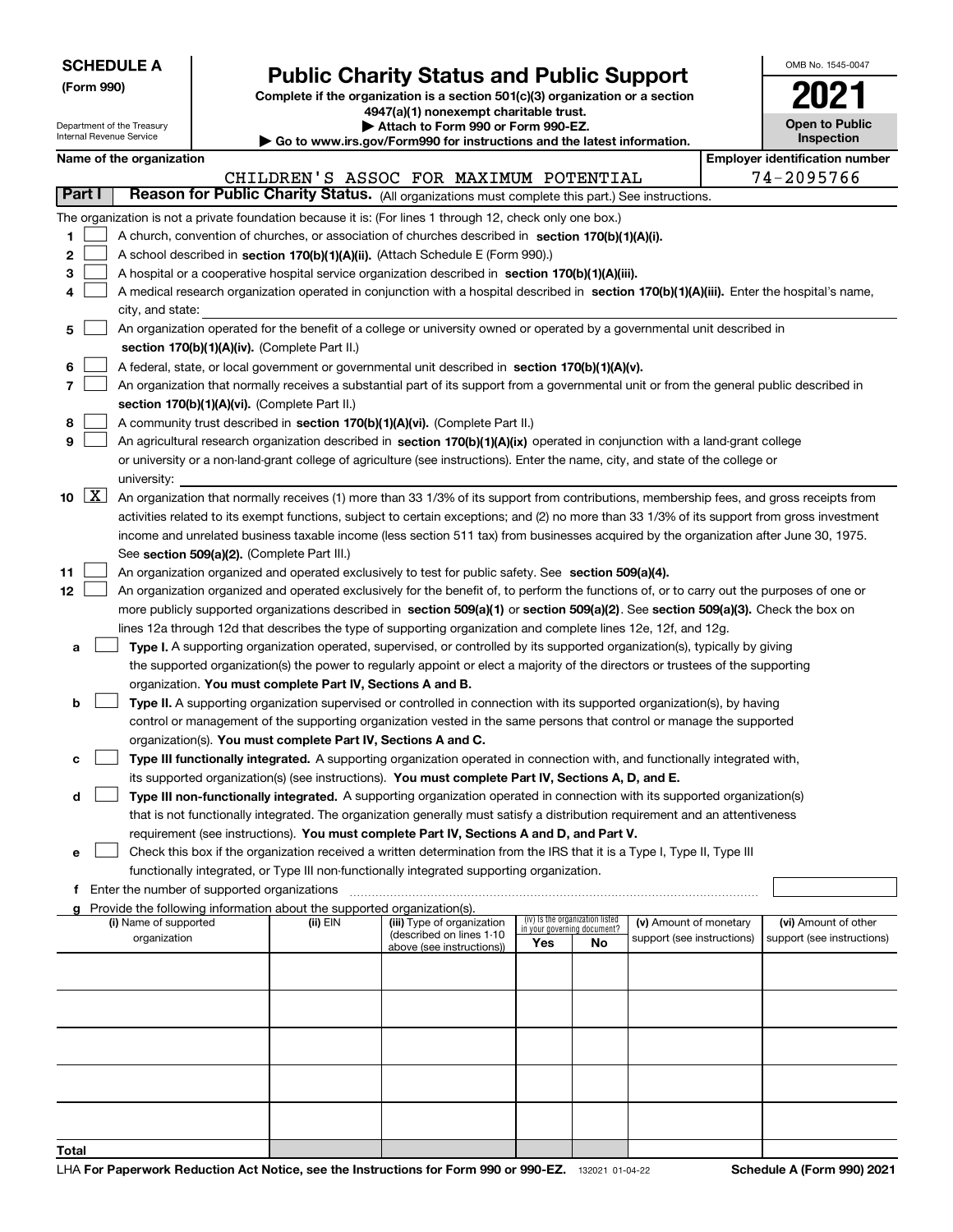### 74-2095766 Page 2 Schedule A (Form 990) 2021 CHILDREN'S ASSOC FOR MAXIMUM POTENTIAL 74-2095766 <sub>Page</sub> **Part II** Support Schedule for Organizations Described in Sections 170(b)(1)(A)(iv) and 170(b)(1)(A)(vi)

(Complete only if you checked the box on line 5, 7, or 8 of Part I or if the organization failed to qualify under Part III. If the organization fails to qualify under the tests listed below, please complete Part III.)

|    | <b>Section A. Public Support</b>                                                                                                               |          |            |            |            |          |                            |
|----|------------------------------------------------------------------------------------------------------------------------------------------------|----------|------------|------------|------------|----------|----------------------------|
|    | Calendar year (or fiscal year beginning in) $\blacktriangleright$                                                                              | (a) 2017 | $(b)$ 2018 | $(c)$ 2019 | $(d)$ 2020 | (e) 2021 | (f) Total                  |
|    | <b>1</b> Gifts, grants, contributions, and                                                                                                     |          |            |            |            |          |                            |
|    | membership fees received. (Do not                                                                                                              |          |            |            |            |          |                            |
|    | include any "unusual grants.")                                                                                                                 |          |            |            |            |          |                            |
|    | <b>2</b> Tax revenues levied for the organ-                                                                                                    |          |            |            |            |          |                            |
|    | ization's benefit and either paid to                                                                                                           |          |            |            |            |          |                            |
|    | or expended on its behalf                                                                                                                      |          |            |            |            |          |                            |
|    | 3 The value of services or facilities                                                                                                          |          |            |            |            |          |                            |
|    | furnished by a governmental unit to                                                                                                            |          |            |            |            |          |                            |
|    | the organization without charge                                                                                                                |          |            |            |            |          |                            |
|    | 4 Total. Add lines 1 through 3                                                                                                                 |          |            |            |            |          |                            |
| 5. | The portion of total contributions                                                                                                             |          |            |            |            |          |                            |
|    | by each person (other than a                                                                                                                   |          |            |            |            |          |                            |
|    | governmental unit or publicly                                                                                                                  |          |            |            |            |          |                            |
|    | supported organization) included                                                                                                               |          |            |            |            |          |                            |
|    | on line 1 that exceeds 2% of the                                                                                                               |          |            |            |            |          |                            |
|    | amount shown on line 11,                                                                                                                       |          |            |            |            |          |                            |
|    | column (f)                                                                                                                                     |          |            |            |            |          |                            |
|    | 6 Public support. Subtract line 5 from line 4.                                                                                                 |          |            |            |            |          |                            |
|    | <b>Section B. Total Support</b>                                                                                                                |          |            |            |            |          |                            |
|    | Calendar year (or fiscal year beginning in)                                                                                                    | (a) 2017 | $(b)$ 2018 | $(c)$ 2019 | $(d)$ 2020 | (e) 2021 | (f) Total                  |
|    | 7 Amounts from line 4                                                                                                                          |          |            |            |            |          |                            |
|    | 8 Gross income from interest,                                                                                                                  |          |            |            |            |          |                            |
|    | dividends, payments received on                                                                                                                |          |            |            |            |          |                            |
|    | securities loans, rents, royalties,                                                                                                            |          |            |            |            |          |                            |
|    | and income from similar sources                                                                                                                |          |            |            |            |          |                            |
| 9. | Net income from unrelated business                                                                                                             |          |            |            |            |          |                            |
|    | activities, whether or not the                                                                                                                 |          |            |            |            |          |                            |
|    | business is regularly carried on                                                                                                               |          |            |            |            |          |                            |
|    | <b>10</b> Other income. Do not include gain                                                                                                    |          |            |            |            |          |                            |
|    | or loss from the sale of capital                                                                                                               |          |            |            |            |          |                            |
|    | assets (Explain in Part VI.)                                                                                                                   |          |            |            |            |          |                            |
|    | <b>11 Total support.</b> Add lines 7 through 10                                                                                                |          |            |            |            |          |                            |
|    | <b>12</b> Gross receipts from related activities, etc. (see instructions)                                                                      |          |            |            |            | 12       |                            |
|    | 13 First 5 years. If the Form 990 is for the organization's first, second, third, fourth, or fifth tax year as a section 501(c)(3)             |          |            |            |            |          |                            |
|    | organization, check this box and <b>stop here</b> www.communication.communication.communication.communication.com                              |          |            |            |            |          |                            |
|    | <b>Section C. Computation of Public Support Percentage</b>                                                                                     |          |            |            |            |          |                            |
|    |                                                                                                                                                |          |            |            |            | 14       | %                          |
|    |                                                                                                                                                |          |            |            |            | 15       | $\%$                       |
|    | 16a 33 1/3% support test - 2021. If the organization did not check the box on line 13, and line 14 is 33 1/3% or more, check this box and      |          |            |            |            |          |                            |
|    | stop here. The organization qualifies as a publicly supported organization                                                                     |          |            |            |            |          |                            |
|    | b 33 1/3% support test - 2020. If the organization did not check a box on line 13 or 16a, and line 15 is 33 1/3% or more, check this box       |          |            |            |            |          |                            |
|    | and stop here. The organization qualifies as a publicly supported organization                                                                 |          |            |            |            |          |                            |
|    | 17a 10% -facts-and-circumstances test - 2021. If the organization did not check a box on line 13, 16a, or 16b, and line 14 is 10% or more,     |          |            |            |            |          |                            |
|    | and if the organization meets the facts-and-circumstances test, check this box and stop here. Explain in Part VI how the organization          |          |            |            |            |          |                            |
|    | meets the facts-and-circumstances test. The organization qualifies as a publicly supported organization                                        |          |            |            |            |          |                            |
|    | <b>b 10% -facts-and-circumstances test - 2020.</b> If the organization did not check a box on line 13, 16a, 16b, or 17a, and line 15 is 10% or |          |            |            |            |          |                            |
|    | more, and if the organization meets the facts-and-circumstances test, check this box and stop here. Explain in Part VI how the                 |          |            |            |            |          |                            |
|    | organization meets the facts-and-circumstances test. The organization qualifies as a publicly supported organization                           |          |            |            |            |          |                            |
|    | 18 Private foundation. If the organization did not check a box on line 13, 16a, 16b, 17a, or 17b, check this box and see instructions          |          |            |            |            |          |                            |
|    |                                                                                                                                                |          |            |            |            |          | Schedule A (Form 990) 2021 |

**Schedule A (Form 990) 2021**

132022 01-04-22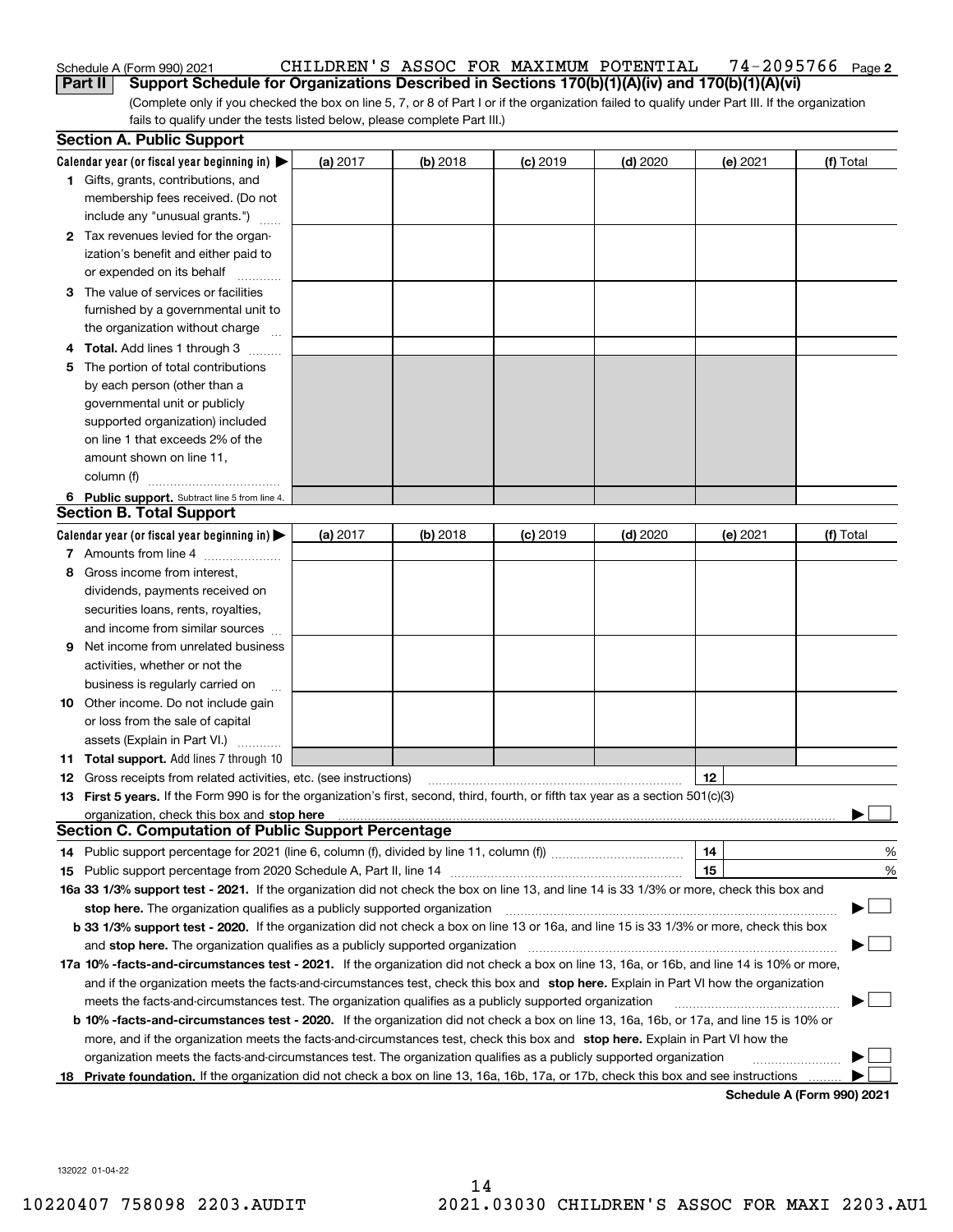### Schedule A (Form 990) 2021 CHILDREN'S ASSOC FOR MAXIMUM POTENTIAL 7 $4\texttt{-}2095766$  Page 3 **Part III Support Schedule for Organizations Described in Section 509(a)(2)**

(Complete only if you checked the box on line 10 of Part I or if the organization failed to qualify under Part II. If the organization fails to qualify under the tests listed below, please complete Part II.)

|    | <b>Section A. Public Support</b>                                                                                                                                                                             |                     |                    |                     |                     |                   |                                          |  |  |
|----|--------------------------------------------------------------------------------------------------------------------------------------------------------------------------------------------------------------|---------------------|--------------------|---------------------|---------------------|-------------------|------------------------------------------|--|--|
|    | Calendar year (or fiscal year beginning in)                                                                                                                                                                  | (a) 2017            | $(b)$ 2018         | $(c)$ 2019          | $(d)$ 2020          | (e) 2021          | (f) Total                                |  |  |
|    | 1 Gifts, grants, contributions, and                                                                                                                                                                          |                     |                    |                     |                     |                   |                                          |  |  |
|    | membership fees received. (Do not                                                                                                                                                                            |                     |                    |                     |                     |                   |                                          |  |  |
|    | include any "unusual grants.")                                                                                                                                                                               | 3124959.            | 2925942.           | 915,509.            | 970, 463.           | 1107243.          | 9044116.                                 |  |  |
|    | 2 Gross receipts from admissions,<br>merchandise sold or services per-<br>formed, or facilities furnished in<br>any activity that is related to the<br>organization's tax-exempt purpose                     | 905,576.            | 918,360.           | 925,285.            | 48,352.             | 504,683.          | 3302256.                                 |  |  |
|    | 3 Gross receipts from activities that<br>are not an unrelated trade or bus-<br>iness under section 513                                                                                                       |                     |                    |                     |                     |                   |                                          |  |  |
|    | 4 Tax revenues levied for the organ-<br>ization's benefit and either paid to<br>or expended on its behalf                                                                                                    |                     |                    |                     |                     |                   |                                          |  |  |
|    | 5 The value of services or facilities<br>furnished by a governmental unit to<br>the organization without charge                                                                                              |                     |                    |                     |                     |                   |                                          |  |  |
|    | 6 Total. Add lines 1 through 5                                                                                                                                                                               | 4030535.            | 3844302.           | 1840794.            | 1018815.            |                   | 1611926.12346372.                        |  |  |
|    | 7a Amounts included on lines 1, 2, and<br>3 received from disqualified persons                                                                                                                               |                     |                    |                     |                     |                   | 0.                                       |  |  |
|    | <b>b</b> Amounts included on lines 2 and 3 received<br>from other than disqualified persons that<br>exceed the greater of \$5,000 or 1% of the<br>amount on line 13 for the year                             |                     |                    |                     |                     |                   | 0.                                       |  |  |
|    | c Add lines 7a and 7b                                                                                                                                                                                        |                     |                    |                     |                     |                   | $\overline{0}$ .                         |  |  |
|    | 8 Public support. (Subtract line 7c from line 6.)                                                                                                                                                            |                     |                    |                     |                     |                   | 12346372.                                |  |  |
|    | <b>Section B. Total Support</b>                                                                                                                                                                              |                     |                    |                     |                     |                   |                                          |  |  |
|    | Calendar year (or fiscal year beginning in)                                                                                                                                                                  | (a) 2017            | $(b)$ 2018         | $(c)$ 2019          | $(d)$ 2020          | (e) 2021          | (f) Total                                |  |  |
|    | 9 Amounts from line 6                                                                                                                                                                                        | 4030535.            | 3844302.           | 1840794.            | 1018815.            |                   | 1611926.12346372.                        |  |  |
|    | 10a Gross income from interest,<br>dividends, payments received on<br>securities loans, rents, royalties,<br>and income from similar sources                                                                 | 7,161.              | 4,400.             | 3,428.              | 450.                | 60.               | 15,499.                                  |  |  |
|    | <b>b</b> Unrelated business taxable income<br>(less section 511 taxes) from businesses<br>acquired after June 30, 1975<br>$\mathcal{L}^{\text{max}}$                                                         |                     |                    |                     |                     |                   |                                          |  |  |
|    | c Add lines 10a and 10b                                                                                                                                                                                      | 7,161.              | 4,400.             | 3,428.              | 450.                | $\overline{60}$ . | 15,499.                                  |  |  |
|    | 11 Net income from unrelated business<br>activities not included on line 10b.<br>whether or not the business is<br>regularly carried on                                                                      |                     |                    |                     |                     |                   |                                          |  |  |
|    | <b>12</b> Other income. Do not include gain<br>or loss from the sale of capital<br>assets (Explain in Part VI.)                                                                                              | 10,341.<br>4048037. | 6,642.<br>3855344. | 21,335.<br>1865557. | 10,471.<br>1029736. | 594, 815.         | 643,604.<br>2206801.13005475.            |  |  |
|    | <b>13</b> Total support. (Add lines 9, 10c, 11, and 12.)<br>14 First 5 years. If the Form 990 is for the organization's first, second, third, fourth, or fifth tax year as a section 501(c)(3) organization, |                     |                    |                     |                     |                   |                                          |  |  |
|    | check this box and stop here                                                                                                                                                                                 |                     |                    |                     |                     |                   |                                          |  |  |
|    | <b>Section C. Computation of Public Support Percentage</b>                                                                                                                                                   |                     |                    |                     |                     |                   |                                          |  |  |
|    | 15 Public support percentage for 2021 (line 8, column (f), divided by line 13, column (f))                                                                                                                   |                     |                    |                     |                     | 15                | 94.93<br>%                               |  |  |
|    | 16 Public support percentage from 2020 Schedule A, Part III, line 15                                                                                                                                         |                     |                    |                     |                     | 16                | 99.49<br>$\%$                            |  |  |
|    | <b>Section D. Computation of Investment Income Percentage</b>                                                                                                                                                |                     |                    |                     |                     |                   |                                          |  |  |
|    | 17 Investment income percentage for 2021 (line 10c, column (f), divided by line 13, column (f))                                                                                                              |                     |                    |                     |                     | 17                | .12<br>%                                 |  |  |
|    | 18 Investment income percentage from 2020 Schedule A, Part III, line 17                                                                                                                                      |                     |                    |                     |                     | 18                | .12<br>$\%$                              |  |  |
|    | 19a 33 1/3% support tests - 2021. If the organization did not check the box on line 14, and line 15 is more than 33 1/3%, and line 17 is not                                                                 |                     |                    |                     |                     |                   |                                          |  |  |
|    | more than 33 1/3%, check this box and stop here. The organization qualifies as a publicly supported organization                                                                                             |                     |                    |                     |                     |                   | $\blacktriangleright$ $\boxed{\text{X}}$ |  |  |
|    | b 33 1/3% support tests - 2020. If the organization did not check a box on line 14 or line 19a, and line 16 is more than 33 1/3%, and                                                                        |                     |                    |                     |                     |                   |                                          |  |  |
|    | line 18 is not more than 33 1/3%, check this box and stop here. The organization qualifies as a publicly supported organization                                                                              |                     |                    |                     |                     |                   |                                          |  |  |
| 20 | Private foundation. If the organization did not check a box on line 14, 19a, or 19b, check this box and see instructions                                                                                     |                     |                    |                     |                     |                   |                                          |  |  |
|    | 132023 01-04-22                                                                                                                                                                                              |                     |                    |                     |                     |                   | Schedule A (Form 990) 2021               |  |  |

<sup>15</sup> 10220407 758098 2203.AUDIT 2021.03030 CHILDREN'S ASSOC FOR MAXI 2203.AU1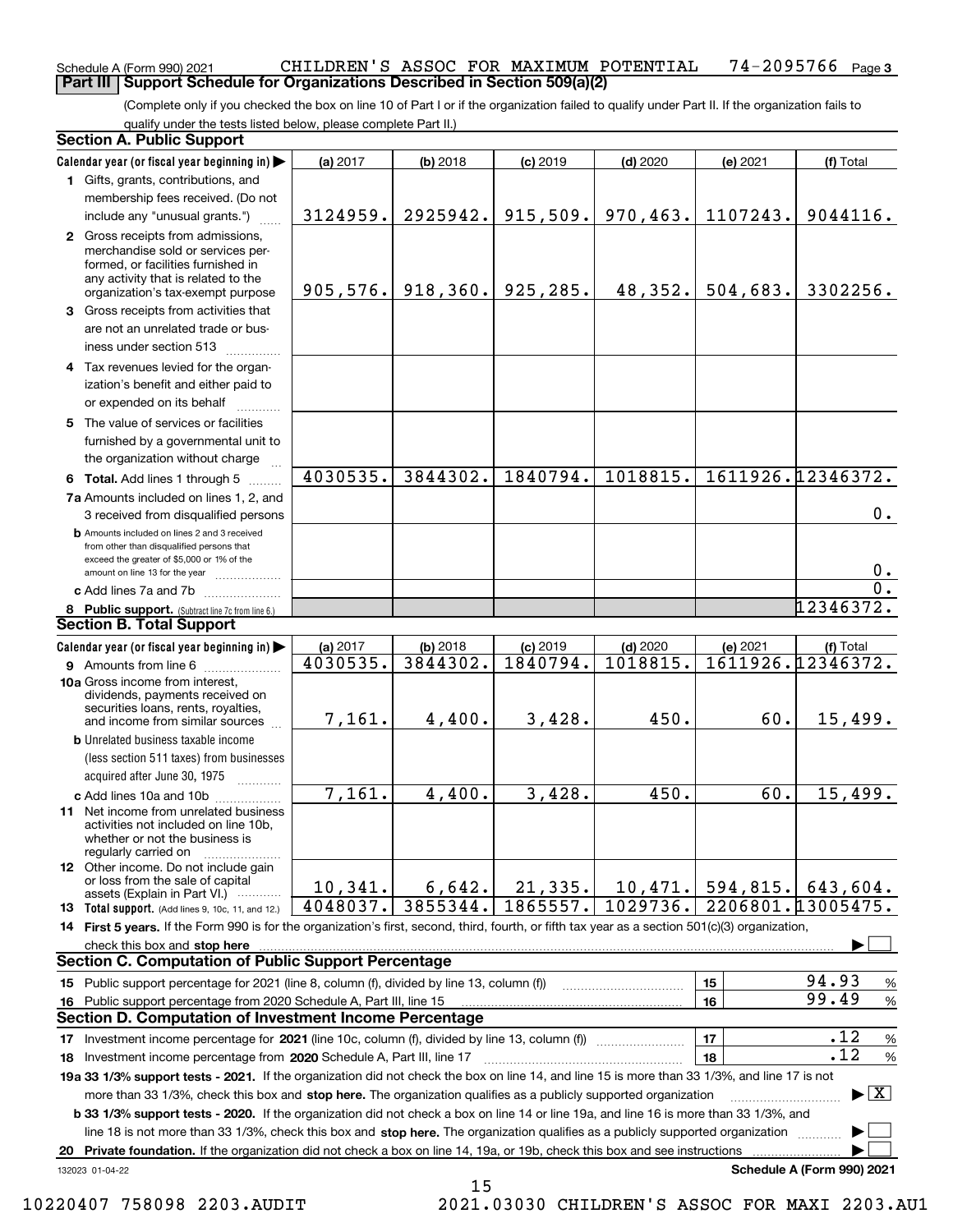## **Part IV Supporting Organizations**

(Complete only if you checked a box in line 12 on Part I. If you checked box 12a, Part I, complete Sections A and B. If you checked box 12b, Part I, complete Sections A and C. If you checked box 12c, Part I, complete Sections A, D, and E. If you checked box 12d, Part I, complete Sections A and D, and complete Part V.)

## **Section A. All Supporting Organizations**

- **1** Are all of the organization's supported organizations listed by name in the organization's governing documents? If "No," describe in **Part VI** how the supported organizations are designated. If designated by *class or purpose, describe the designation. If historic and continuing relationship, explain.*
- **2** Did the organization have any supported organization that does not have an IRS determination of status under section 509(a)(1) or (2)? If "Yes," explain in Part VI how the organization determined that the supported *organization was described in section 509(a)(1) or (2).*
- **3a** Did the organization have a supported organization described in section 501(c)(4), (5), or (6)? If "Yes," answer *lines 3b and 3c below.*
- **b** Did the organization confirm that each supported organization qualified under section 501(c)(4), (5), or (6) and satisfied the public support tests under section 509(a)(2)? If "Yes," describe in **Part VI** when and how the *organization made the determination.*
- **c**Did the organization ensure that all support to such organizations was used exclusively for section 170(c)(2)(B) purposes? If "Yes," explain in **Part VI** what controls the organization put in place to ensure such use.
- **4a***If* Was any supported organization not organized in the United States ("foreign supported organization")? *"Yes," and if you checked box 12a or 12b in Part I, answer lines 4b and 4c below.*
- **b** Did the organization have ultimate control and discretion in deciding whether to make grants to the foreign supported organization? If "Yes," describe in **Part VI** how the organization had such control and discretion *despite being controlled or supervised by or in connection with its supported organizations.*
- **c** Did the organization support any foreign supported organization that does not have an IRS determination under sections 501(c)(3) and 509(a)(1) or (2)? If "Yes," explain in **Part VI** what controls the organization used *to ensure that all support to the foreign supported organization was used exclusively for section 170(c)(2)(B) purposes.*
- **5a** Did the organization add, substitute, or remove any supported organizations during the tax year? If "Yes," answer lines 5b and 5c below (if applicable). Also, provide detail in **Part VI,** including (i) the names and EIN *numbers of the supported organizations added, substituted, or removed; (ii) the reasons for each such action; (iii) the authority under the organization's organizing document authorizing such action; and (iv) how the action was accomplished (such as by amendment to the organizing document).*
- **b** Type I or Type II only. Was any added or substituted supported organization part of a class already designated in the organization's organizing document?
- **cSubstitutions only.**  Was the substitution the result of an event beyond the organization's control?
- **6** Did the organization provide support (whether in the form of grants or the provision of services or facilities) to **Part VI.** *If "Yes," provide detail in* support or benefit one or more of the filing organization's supported organizations? anyone other than (i) its supported organizations, (ii) individuals that are part of the charitable class benefited by one or more of its supported organizations, or (iii) other supporting organizations that also
- **7**Did the organization provide a grant, loan, compensation, or other similar payment to a substantial contributor *If "Yes," complete Part I of Schedule L (Form 990).* regard to a substantial contributor? (as defined in section 4958(c)(3)(C)), a family member of a substantial contributor, or a 35% controlled entity with
- **8** Did the organization make a loan to a disqualified person (as defined in section 4958) not described on line 7? *If "Yes," complete Part I of Schedule L (Form 990).*
- **9a** Was the organization controlled directly or indirectly at any time during the tax year by one or more in section 509(a)(1) or (2))? If "Yes," *provide detail in* <code>Part VI.</code> disqualified persons, as defined in section 4946 (other than foundation managers and organizations described
- **b** Did one or more disqualified persons (as defined on line 9a) hold a controlling interest in any entity in which the supporting organization had an interest? If "Yes," provide detail in P**art VI**.
- **c**Did a disqualified person (as defined on line 9a) have an ownership interest in, or derive any personal benefit from, assets in which the supporting organization also had an interest? If "Yes," provide detail in P**art VI.**
- **10a** Was the organization subject to the excess business holdings rules of section 4943 because of section supporting organizations)? If "Yes," answer line 10b below. 4943(f) (regarding certain Type II supporting organizations, and all Type III non-functionally integrated
- **b** Did the organization have any excess business holdings in the tax year? (Use Schedule C, Form 4720, to *determine whether the organization had excess business holdings.)*

16

132024 01-04-21

**10bSchedule A (Form 990) 2021**

**YesNo**

**1**

**2**

**3a**

**3b**

**3c**

**4a**

**4b**

**4c**

**5a**

**5b5c**

**6**

**7**

**8**

**9a**

**9b**

**9c**

**10a**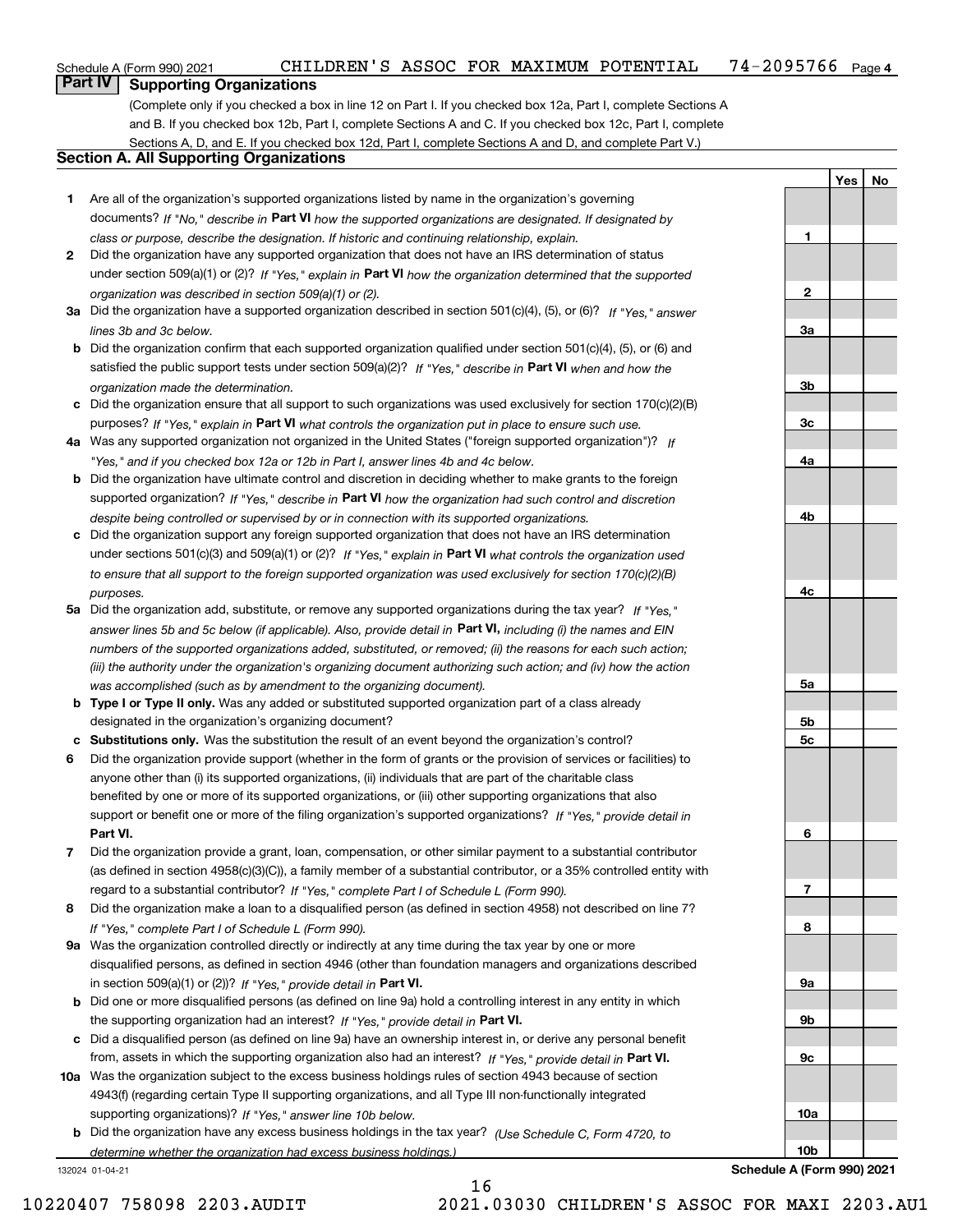### 74-2095766 Page 5 Schedule A (Form 990) 2021 CHILDREN'S ASSOC FOR MAXIMUM POTENTIAL 74-2095766 <sub>Page</sub> **Part IV Supporting Organizations** *(continued)*

|    | ----------                                                                                                                                                                                                                                                                                                                                                                                                                                                                                                               |                 |     |           |
|----|--------------------------------------------------------------------------------------------------------------------------------------------------------------------------------------------------------------------------------------------------------------------------------------------------------------------------------------------------------------------------------------------------------------------------------------------------------------------------------------------------------------------------|-----------------|-----|-----------|
|    |                                                                                                                                                                                                                                                                                                                                                                                                                                                                                                                          |                 | Yes | No.       |
| 11 | Has the organization accepted a gift or contribution from any of the following persons?                                                                                                                                                                                                                                                                                                                                                                                                                                  |                 |     |           |
|    | a A person who directly or indirectly controls, either alone or together with persons described on lines 11b and                                                                                                                                                                                                                                                                                                                                                                                                         |                 |     |           |
|    | 11c below, the governing body of a supported organization?                                                                                                                                                                                                                                                                                                                                                                                                                                                               | 11a             |     |           |
|    | <b>b</b> A family member of a person described on line 11a above?                                                                                                                                                                                                                                                                                                                                                                                                                                                        | 11 <sub>b</sub> |     |           |
|    | c A 35% controlled entity of a person described on line 11a or 11b above? If "Yes" to line 11a, 11b, or 11c, provide                                                                                                                                                                                                                                                                                                                                                                                                     |                 |     |           |
|    | detail in Part VI.                                                                                                                                                                                                                                                                                                                                                                                                                                                                                                       | 11c             |     |           |
|    | <b>Section B. Type I Supporting Organizations</b>                                                                                                                                                                                                                                                                                                                                                                                                                                                                        |                 |     |           |
|    |                                                                                                                                                                                                                                                                                                                                                                                                                                                                                                                          |                 | Yes | <b>No</b> |
|    | Did the governing body, members of the governing body, officers acting in their official capacity, or membership of one or<br>more supported organizations have the power to regularly appoint or elect at least a majority of the organization's officers,<br>directors, or trustees at all times during the tax year? If "No," describe in Part VI how the supported organization(s)<br>effectively operated, supervised, or controlled the organization's activities. If the organization had more than one supported |                 |     |           |

|              | Checavery Operated, Supervised, Or Controlled the Organization's activities. If the Organization mad more than one supporte |
|--------------|-----------------------------------------------------------------------------------------------------------------------------|
|              | organization, describe how the powers to appoint and/or remove officers, directors, or trustees were allocated among the    |
|              | supported organizations and what conditions or restrictions, if any, applied to such powers during the tax year.            |
| $\mathbf{2}$ | Did the organization operate for the benefit of any supported organization other than the supported                         |
|              | organization(s) that operated, supervised, or controlled the supporting organization? If "Yes," explain in                  |
|              |                                                                                                                             |

**Part VI**  *how providing such benefit carried out the purposes of the supported organization(s) that operated,*

| supervised, or controlled the supporting organization. |  |
|--------------------------------------------------------|--|
| <b>Section C. Type II Supporting Organizations</b>     |  |
|                                                        |  |

**1**or trustees of each of the organization's supported organization(s)? If "No," describe in **Part VI** how control **1***or management of the supporting organization was vested in the same persons that controlled or managed the supported organization(s).* Were a majority of the organization's directors or trustees during the tax year also a majority of the directors

| Section D. All Type III Supporting Organizations |  |
|--------------------------------------------------|--|
|                                                  |  |

|                |                                                                                                                        |   | Tesi No |  |
|----------------|------------------------------------------------------------------------------------------------------------------------|---|---------|--|
|                | Did the organization provide to each of its supported organizations, by the last day of the fifth month of the         |   |         |  |
|                | organization's tax year, (i) a written notice describing the type and amount of support provided during the prior tax  |   |         |  |
|                | year, (ii) a copy of the Form 990 that was most recently filed as of the date of notification, and (iii) copies of the |   |         |  |
|                | organization's governing documents in effect on the date of notification, to the extent not previously provided?       |   |         |  |
| $\overline{2}$ | Were any of the organization's officers, directors, or trustees either (i) appointed or elected by the supported       |   |         |  |
|                | organization(s) or (ii) serving on the governing body of a supported organization? If "No," explain in Part VI how     |   |         |  |
|                | the organization maintained a close and continuous working relationship with the supported organization(s).            | 2 |         |  |
| 3              | By reason of the relationship described on line 2, above, did the organization's supported organizations have a        |   |         |  |
|                | significant voice in the organization's investment policies and in directing the use of the organization's             |   |         |  |
|                | income or assets at all times during the tax year? If "Yes," describe in Part VI the role the organization's           |   |         |  |
|                | supported organizations played in this regard                                                                          | з |         |  |

## *supported organizations played in this regard.* **Section E. Type III Functionally Integrated Supporting Organizations**

- **1**Check the box next to the method that the organization used to satisfy the Integral Part Test during the year (see instructions).
- **alinupy** The organization satisfied the Activities Test. Complete line 2 below.
- **bThe organization is the parent of each of its supported organizations. Complete line 3 below.**

|  |  |  | The organization supported a governmental entity. Describe in Part VI how you supported a governmental entity (see instructions) |  |
|--|--|--|----------------------------------------------------------------------------------------------------------------------------------|--|
|--|--|--|----------------------------------------------------------------------------------------------------------------------------------|--|

17

- **2Answer lines 2a and 2b below. Yes No** Activities Test.
- **a** Did substantially all of the organization's activities during the tax year directly further the exempt purposes of the supported organization(s) to which the organization was responsive? If "Yes," then in **Part VI identify those supported organizations and explain**  *how these activities directly furthered their exempt purposes, how the organization was responsive to those supported organizations, and how the organization determined that these activities constituted substantially all of its activities.*
- **b** Did the activities described on line 2a, above, constitute activities that, but for the organization's involvement, **Part VI**  *the reasons for the organization's position that its supported organization(s) would have engaged in* one or more of the organization's supported organization(s) would have been engaged in? If "Yes," e*xplain in these activities but for the organization's involvement.*
- **3** Parent of Supported Organizations. Answer lines 3a and 3b below.

**a** Did the organization have the power to regularly appoint or elect a majority of the officers, directors, or trustees of each of the supported organizations? If "Yes" or "No" provide details in P**art VI.** 

132025 01-04-22 **b** Did the organization exercise a substantial degree of direction over the policies, programs, and activities of each of its supported organizations? If "Yes," describe in Part VI the role played by the organization in this regard.

**3bSchedule A (Form 990) 2021**

**2a**

**2b**

**3a**

**1**

**2**

**YesNo**

**Yes**

**No**

10220407 758098 2203.AUDIT 2021.03030 CHILDREN'S ASSOC FOR MAXI 2203.AU1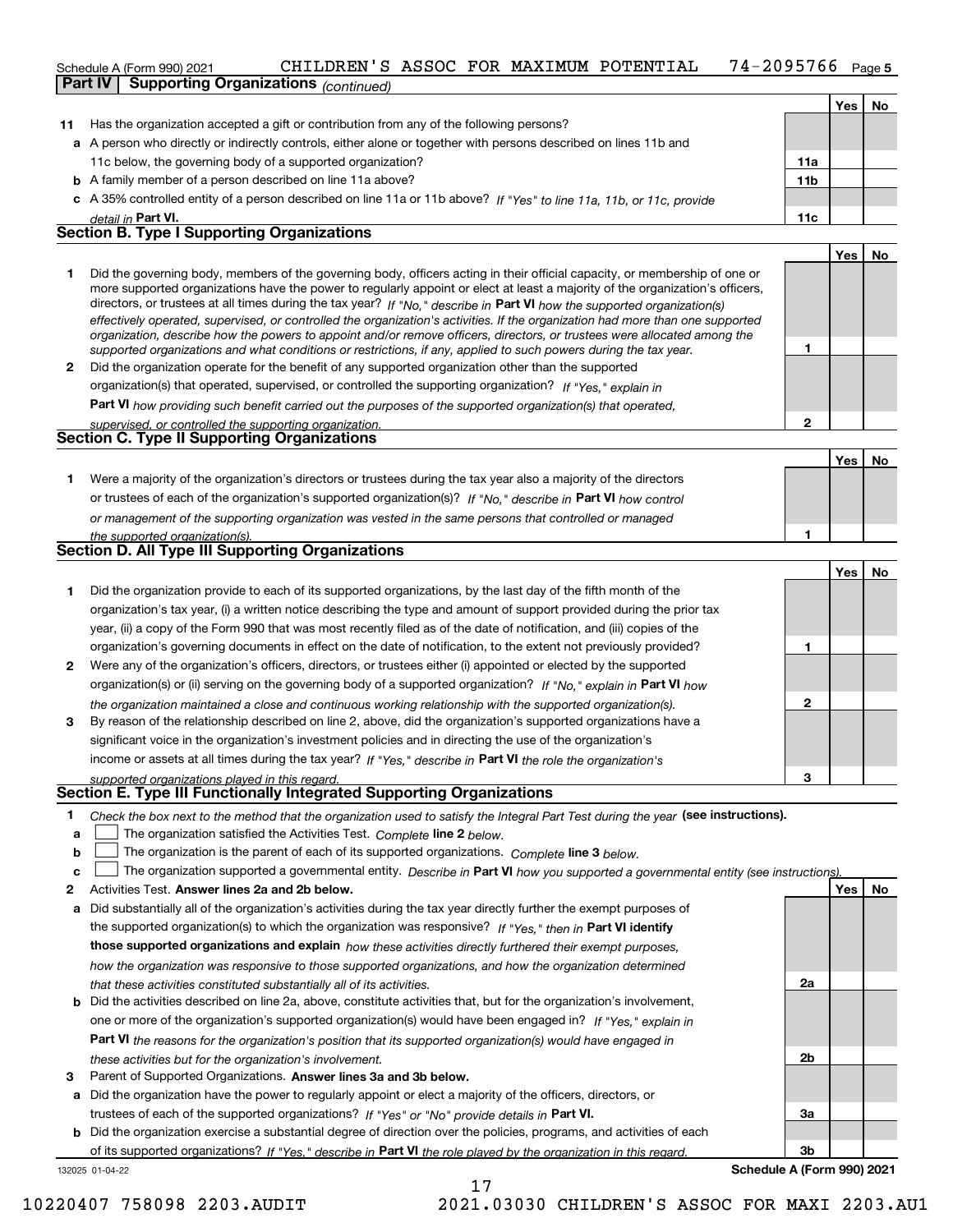|              | CHILDREN'S ASSOC FOR MAXIMUM POTENTIAL<br>Schedule A (Form 990) 2021                                                                           |                |                | $74 - 2095766$ Page 6          |
|--------------|------------------------------------------------------------------------------------------------------------------------------------------------|----------------|----------------|--------------------------------|
|              | Type III Non-Functionally Integrated 509(a)(3) Supporting Organizations<br><b>Part V</b>                                                       |                |                |                                |
| 1            | Check here if the organization satisfied the Integral Part Test as a qualifying trust on Nov. 20, 1970 (explain in Part VI). See instructions. |                |                |                                |
|              | All other Type III non-functionally integrated supporting organizations must complete Sections A through E.                                    |                |                |                                |
|              | <b>Section A - Adjusted Net Income</b>                                                                                                         |                | (A) Prior Year | (B) Current Year<br>(optional) |
| 1            | Net short-term capital gain                                                                                                                    | 1              |                |                                |
| 2            | Recoveries of prior-year distributions                                                                                                         | $\mathbf{2}$   |                |                                |
| 3            | Other gross income (see instructions)                                                                                                          | 3              |                |                                |
| 4            | Add lines 1 through 3.                                                                                                                         | 4              |                |                                |
| 5            | Depreciation and depletion                                                                                                                     | 5              |                |                                |
| 6            | Portion of operating expenses paid or incurred for production or                                                                               |                |                |                                |
|              | collection of gross income or for management, conservation, or                                                                                 |                |                |                                |
|              | maintenance of property held for production of income (see instructions)                                                                       | 6              |                |                                |
| 7            | Other expenses (see instructions)                                                                                                              | $\overline{7}$ |                |                                |
| 8            | <b>Adjusted Net Income</b> (subtract lines 5, 6, and 7 from line 4)                                                                            | 8              |                |                                |
|              | <b>Section B - Minimum Asset Amount</b>                                                                                                        |                | (A) Prior Year | (B) Current Year<br>(optional) |
| 1.           | Aggregate fair market value of all non-exempt-use assets (see                                                                                  |                |                |                                |
|              | instructions for short tax year or assets held for part of year):                                                                              |                |                |                                |
|              | <b>a</b> Average monthly value of securities                                                                                                   | 1a             |                |                                |
|              | <b>b</b> Average monthly cash balances                                                                                                         | 1b             |                |                                |
|              | c Fair market value of other non-exempt-use assets                                                                                             | 1 <sub>c</sub> |                |                                |
|              | d Total (add lines 1a, 1b, and 1c)                                                                                                             | 1d             |                |                                |
|              | e Discount claimed for blockage or other factors                                                                                               |                |                |                                |
|              | (explain in detail in <b>Part VI</b> ):                                                                                                        |                |                |                                |
| 2            | Acquisition indebtedness applicable to non-exempt-use assets                                                                                   | $\mathbf{2}$   |                |                                |
| 3            | Subtract line 2 from line 1d.                                                                                                                  | 3              |                |                                |
| 4            | Cash deemed held for exempt use. Enter 0.015 of line 3 (for greater amount,                                                                    |                |                |                                |
|              | see instructions).                                                                                                                             | 4              |                |                                |
| 5            | Net value of non-exempt-use assets (subtract line 4 from line 3)                                                                               | 5              |                |                                |
| 6            | Multiply line 5 by 0.035.                                                                                                                      | 6              |                |                                |
| 7            | Recoveries of prior-year distributions                                                                                                         | $\overline{7}$ |                |                                |
| 8            | Minimum Asset Amount (add line 7 to line 6)                                                                                                    | 8              |                |                                |
|              | <b>Section C - Distributable Amount</b>                                                                                                        |                |                | <b>Current Year</b>            |
| 1            | Adjusted net income for prior year (from Section A, line 8, column A)                                                                          | $\mathbf{1}$   |                |                                |
| $\mathbf{2}$ | Enter 0.85 of line 1.                                                                                                                          | $\mathbf{2}$   |                |                                |
| З            | Minimum asset amount for prior year (from Section B, line 8, column A)                                                                         | 3              |                |                                |
| 4            | Enter greater of line 2 or line 3.                                                                                                             | 4              |                |                                |
| 5            | Income tax imposed in prior year                                                                                                               | 5              |                |                                |
| 6            | <b>Distributable Amount.</b> Subtract line 5 from line 4, unless subject to                                                                    |                |                |                                |
|              | emergency temporary reduction (see instructions).                                                                                              | 6              |                |                                |
|              |                                                                                                                                                |                |                |                                |

**7** Check here if the current year is the organization's first as a non-functionally integrated Type III supporting organization (see instructions).

**Schedule A (Form 990) 2021**

132026 01-04-22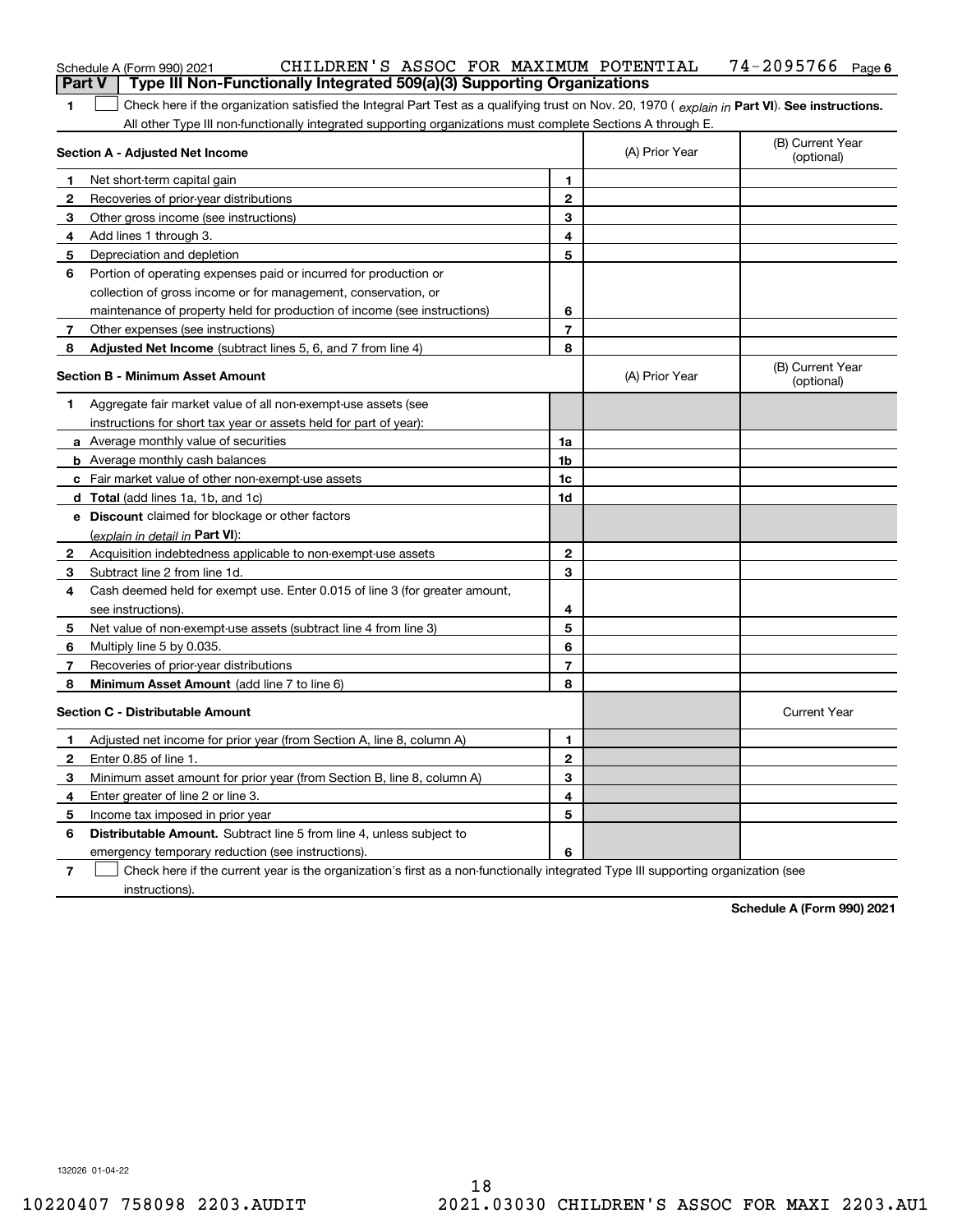| Schedule A (Form 990) 2021 |  |  |
|----------------------------|--|--|
|----------------------------|--|--|

### Schedule A (Form 990) 2021 CHILDREN'S ASSOC FOR MAXIMUM POTENTIAL 74-2095766 <sub>Page</sub>

| Part V | Type III Non-Functionally Integrated 509(a)(3) Supporting Organizations                    |                                    | (continued)                                   |                                                  |
|--------|--------------------------------------------------------------------------------------------|------------------------------------|-----------------------------------------------|--------------------------------------------------|
|        | Section D - Distributions                                                                  |                                    |                                               | <b>Current Year</b>                              |
| 1      | Amounts paid to supported organizations to accomplish exempt purposes                      |                                    |                                               |                                                  |
| 2      | Amounts paid to perform activity that directly furthers exempt purposes of supported       |                                    |                                               |                                                  |
|        | organizations, in excess of income from activity                                           | $\mathbf{2}$                       |                                               |                                                  |
| 3      | Administrative expenses paid to accomplish exempt purposes of supported organizations      |                                    | 3                                             |                                                  |
| 4      | Amounts paid to acquire exempt-use assets                                                  |                                    | 4                                             |                                                  |
| 5      | Qualified set aside amounts (prior IRS approval required - provide details in Part VI)     |                                    | 5                                             |                                                  |
| 6      | Other distributions ( <i>describe in</i> Part VI). See instructions.                       |                                    | 6                                             |                                                  |
| 7      | Total annual distributions. Add lines 1 through 6.                                         |                                    | $\overline{7}$                                |                                                  |
| 8      | Distributions to attentive supported organizations to which the organization is responsive |                                    |                                               |                                                  |
|        | (provide details in Part VI). See instructions.                                            |                                    | 8                                             |                                                  |
| 9      | Distributable amount for 2021 from Section C, line 6                                       |                                    | 9                                             |                                                  |
| 10     | Line 8 amount divided by line 9 amount                                                     |                                    | 10                                            |                                                  |
|        | <b>Section E - Distribution Allocations</b> (see instructions)                             | (i)<br><b>Excess Distributions</b> | (ii)<br><b>Underdistributions</b><br>Pre-2021 | (iii)<br><b>Distributable</b><br>Amount for 2021 |
| 1      | Distributable amount for 2021 from Section C, line 6                                       |                                    |                                               |                                                  |
| 2      | Underdistributions, if any, for years prior to 2021 (reason-                               |                                    |                                               |                                                  |
|        | able cause required - explain in Part VI). See instructions.                               |                                    |                                               |                                                  |
| 3      | Excess distributions carryover, if any, to 2021                                            |                                    |                                               |                                                  |
|        | a From 2016                                                                                |                                    |                                               |                                                  |
|        | <b>b</b> From 2017                                                                         |                                    |                                               |                                                  |
|        | $c$ From 2018                                                                              |                                    |                                               |                                                  |
|        | d From 2019                                                                                |                                    |                                               |                                                  |
|        | e From 2020                                                                                |                                    |                                               |                                                  |
|        | f Total of lines 3a through 3e                                                             |                                    |                                               |                                                  |
|        | g Applied to underdistributions of prior years                                             |                                    |                                               |                                                  |
|        | <b>h</b> Applied to 2021 distributable amount                                              |                                    |                                               |                                                  |
|        | Carryover from 2016 not applied (see instructions)                                         |                                    |                                               |                                                  |
|        | Remainder. Subtract lines 3g, 3h, and 3i from line 3f.                                     |                                    |                                               |                                                  |
| 4      | Distributions for 2021 from Section D.                                                     |                                    |                                               |                                                  |
|        | line $7:$                                                                                  |                                    |                                               |                                                  |
|        | a Applied to underdistributions of prior years                                             |                                    |                                               |                                                  |
|        | <b>b</b> Applied to 2021 distributable amount                                              |                                    |                                               |                                                  |
|        | c Remainder. Subtract lines 4a and 4b from line 4.                                         |                                    |                                               |                                                  |
| 5.     | Remaining underdistributions for years prior to 2021, if                                   |                                    |                                               |                                                  |
|        | any. Subtract lines 3g and 4a from line 2. For result greater                              |                                    |                                               |                                                  |
|        | than zero, explain in Part VI. See instructions.                                           |                                    |                                               |                                                  |
| 6      | Remaining underdistributions for 2021. Subtract lines 3h                                   |                                    |                                               |                                                  |
|        | and 4b from line 1. For result greater than zero, explain in                               |                                    |                                               |                                                  |
|        | Part VI. See instructions.                                                                 |                                    |                                               |                                                  |
| 7      | Excess distributions carryover to 2022. Add lines 3j                                       |                                    |                                               |                                                  |
|        | and 4c.                                                                                    |                                    |                                               |                                                  |
| 8      | Breakdown of line 7:                                                                       |                                    |                                               |                                                  |
|        | a Excess from 2017                                                                         |                                    |                                               |                                                  |
|        | <b>b</b> Excess from 2018                                                                  |                                    |                                               |                                                  |
|        | c Excess from 2019                                                                         |                                    |                                               |                                                  |
|        | d Excess from 2020                                                                         |                                    |                                               |                                                  |
|        | e Excess from 2021                                                                         |                                    |                                               |                                                  |
|        |                                                                                            |                                    |                                               |                                                  |

**Schedule A (Form 990) 2021**

**7**

132027 01-04-22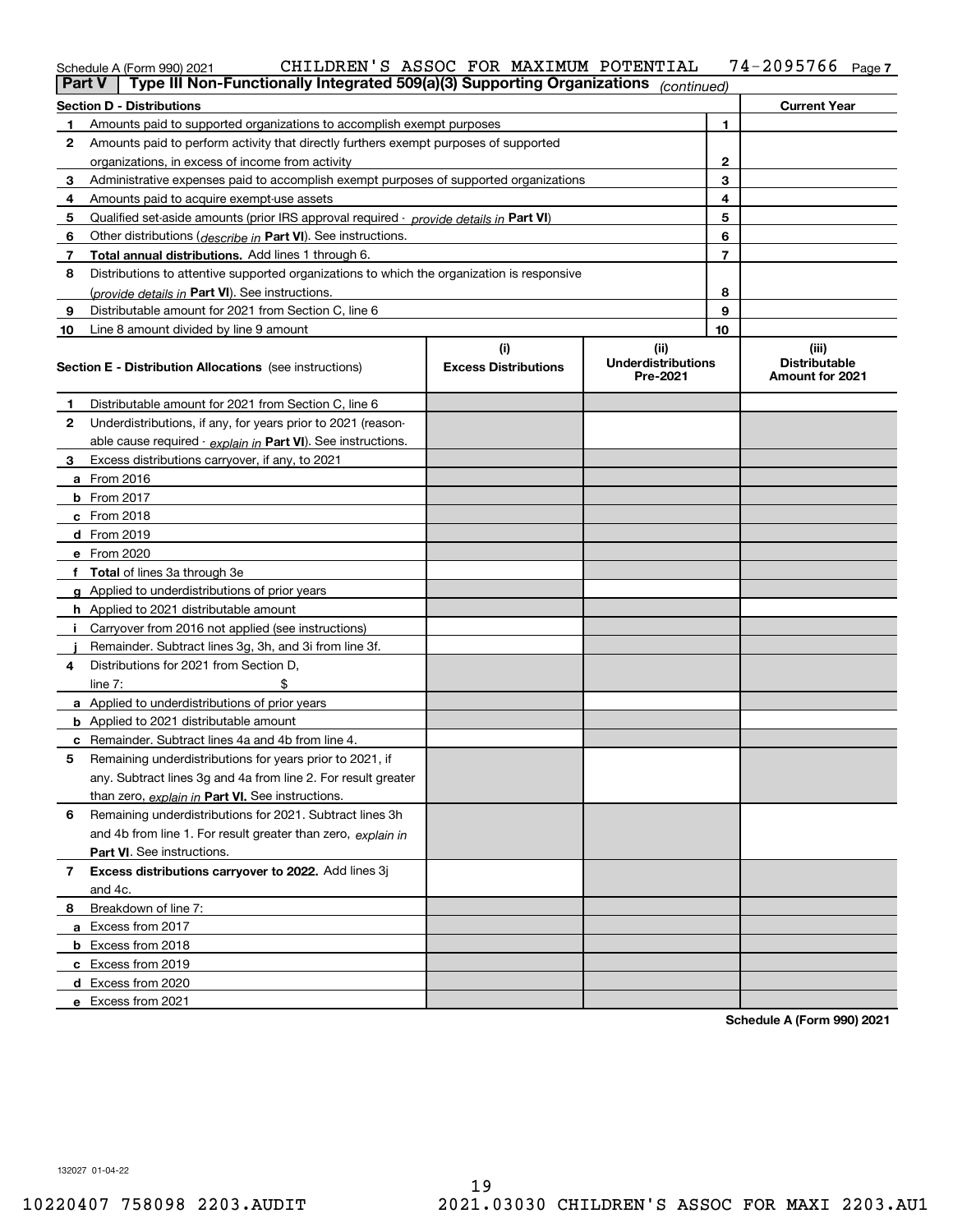|                 | Schedule A (Form 990) 2021                                                                                                                                                                                                                                                                                                                                                                                                        | CHILDREN'S ASSOC FOR MAXIMUM POTENTIAL |    |  | 74-2095766 Page 8          |  |
|-----------------|-----------------------------------------------------------------------------------------------------------------------------------------------------------------------------------------------------------------------------------------------------------------------------------------------------------------------------------------------------------------------------------------------------------------------------------|----------------------------------------|----|--|----------------------------|--|
| Part VI         | Supplemental Information. Provide the explanations required by Part II, line 10; Part II, line 17a or 17b; Part III, line 12;<br>Part IV, Section A, lines 1, 2, 3b, 3c, 4b, 4c, 5a, 6, 9a, 9b, 9c, 11a, 11b, and 11c; Part IV, Section B, lines 1 and 2; Part IV, Section C,<br>line 1; Part IV, Section D, lines 2 and 3; Part IV, Section E, lines 1c, 2a, 2b, 3a, and 3b; Part V, line 1; Part V, Section B, line 1e; Part V, |                                        |    |  |                            |  |
|                 | Section D, lines 5, 6, and 8; and Part V, Section E, lines 2, 5, and 6. Also complete this part for any additional information.<br>(See instructions.)                                                                                                                                                                                                                                                                            |                                        |    |  |                            |  |
|                 |                                                                                                                                                                                                                                                                                                                                                                                                                                   |                                        |    |  |                            |  |
|                 |                                                                                                                                                                                                                                                                                                                                                                                                                                   |                                        |    |  |                            |  |
|                 |                                                                                                                                                                                                                                                                                                                                                                                                                                   |                                        |    |  |                            |  |
|                 |                                                                                                                                                                                                                                                                                                                                                                                                                                   |                                        |    |  |                            |  |
|                 |                                                                                                                                                                                                                                                                                                                                                                                                                                   |                                        |    |  |                            |  |
|                 |                                                                                                                                                                                                                                                                                                                                                                                                                                   |                                        |    |  |                            |  |
|                 |                                                                                                                                                                                                                                                                                                                                                                                                                                   |                                        |    |  |                            |  |
|                 |                                                                                                                                                                                                                                                                                                                                                                                                                                   |                                        |    |  |                            |  |
|                 |                                                                                                                                                                                                                                                                                                                                                                                                                                   |                                        |    |  |                            |  |
|                 |                                                                                                                                                                                                                                                                                                                                                                                                                                   |                                        |    |  |                            |  |
|                 |                                                                                                                                                                                                                                                                                                                                                                                                                                   |                                        |    |  |                            |  |
|                 |                                                                                                                                                                                                                                                                                                                                                                                                                                   |                                        |    |  |                            |  |
|                 |                                                                                                                                                                                                                                                                                                                                                                                                                                   |                                        |    |  |                            |  |
|                 |                                                                                                                                                                                                                                                                                                                                                                                                                                   |                                        |    |  |                            |  |
|                 |                                                                                                                                                                                                                                                                                                                                                                                                                                   |                                        |    |  |                            |  |
|                 |                                                                                                                                                                                                                                                                                                                                                                                                                                   |                                        |    |  |                            |  |
|                 |                                                                                                                                                                                                                                                                                                                                                                                                                                   |                                        |    |  |                            |  |
|                 |                                                                                                                                                                                                                                                                                                                                                                                                                                   |                                        |    |  |                            |  |
|                 |                                                                                                                                                                                                                                                                                                                                                                                                                                   |                                        |    |  |                            |  |
|                 |                                                                                                                                                                                                                                                                                                                                                                                                                                   |                                        |    |  |                            |  |
|                 |                                                                                                                                                                                                                                                                                                                                                                                                                                   |                                        |    |  |                            |  |
|                 |                                                                                                                                                                                                                                                                                                                                                                                                                                   |                                        |    |  |                            |  |
|                 |                                                                                                                                                                                                                                                                                                                                                                                                                                   |                                        |    |  |                            |  |
|                 |                                                                                                                                                                                                                                                                                                                                                                                                                                   |                                        |    |  |                            |  |
|                 |                                                                                                                                                                                                                                                                                                                                                                                                                                   |                                        |    |  |                            |  |
|                 |                                                                                                                                                                                                                                                                                                                                                                                                                                   |                                        |    |  |                            |  |
|                 |                                                                                                                                                                                                                                                                                                                                                                                                                                   |                                        |    |  |                            |  |
|                 |                                                                                                                                                                                                                                                                                                                                                                                                                                   |                                        |    |  |                            |  |
|                 |                                                                                                                                                                                                                                                                                                                                                                                                                                   |                                        |    |  |                            |  |
|                 |                                                                                                                                                                                                                                                                                                                                                                                                                                   |                                        |    |  |                            |  |
|                 |                                                                                                                                                                                                                                                                                                                                                                                                                                   |                                        |    |  |                            |  |
|                 |                                                                                                                                                                                                                                                                                                                                                                                                                                   |                                        |    |  |                            |  |
|                 |                                                                                                                                                                                                                                                                                                                                                                                                                                   |                                        |    |  |                            |  |
|                 |                                                                                                                                                                                                                                                                                                                                                                                                                                   |                                        |    |  |                            |  |
| 132028 01-04-22 |                                                                                                                                                                                                                                                                                                                                                                                                                                   |                                        |    |  | Schedule A (Form 990) 2021 |  |
|                 |                                                                                                                                                                                                                                                                                                                                                                                                                                   |                                        | 20 |  |                            |  |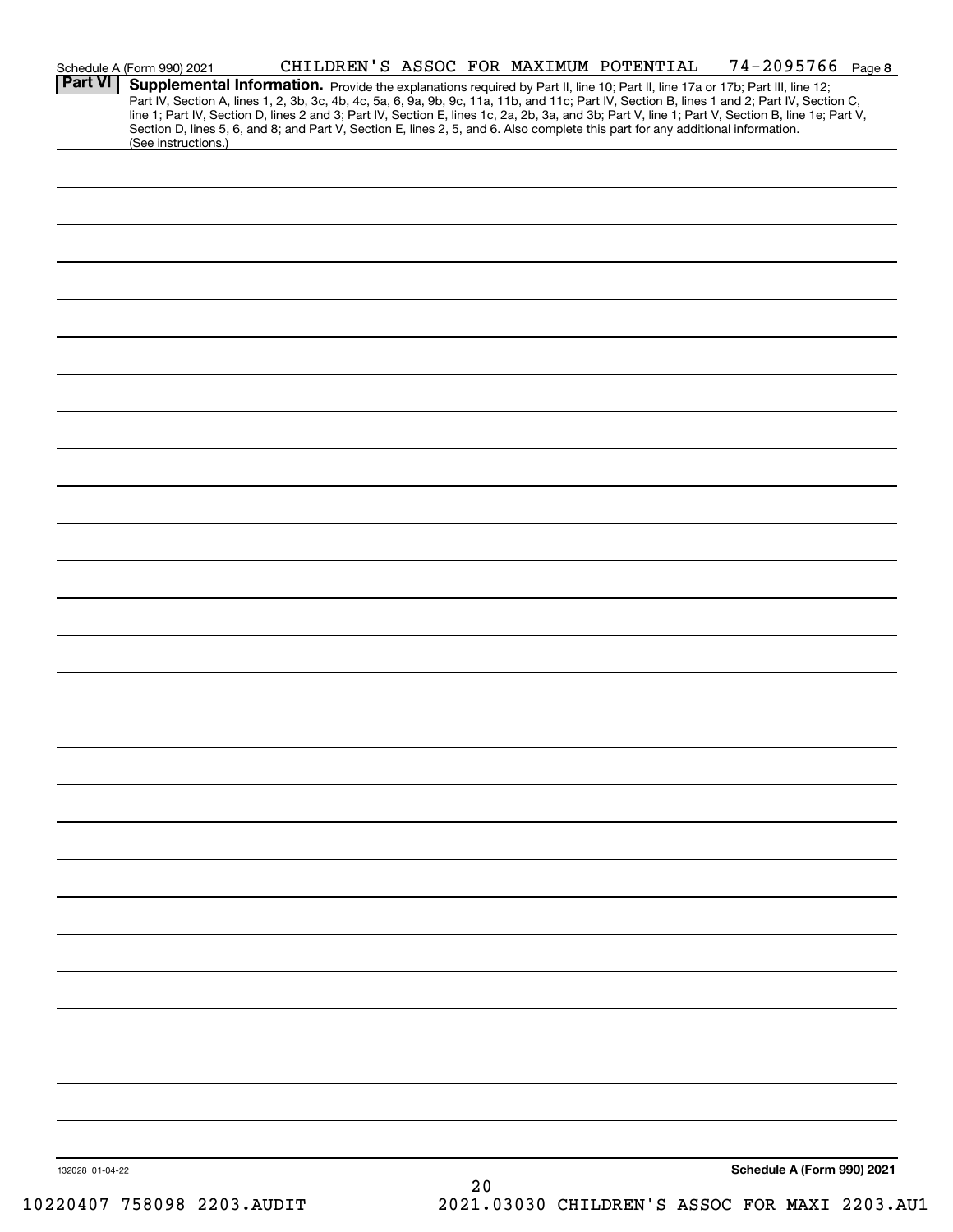Department of the Treasury Internal Revenue Service

Name of the organization

## **Schedule B Schedule of Contributors**

**(Form 990) | Attach to Form 990 or Form 990-PF. | Go to www.irs.gov/Form990 for the latest information.** OMB No. 1545-0047

**2021**

**Employer identification number**

CHILDREN'S ASSOC FOR MAXIMUM POTENTIAL 74-2095766

| <b>Organization type (check one):</b> |                                                                                    |  |  |  |  |  |
|---------------------------------------|------------------------------------------------------------------------------------|--|--|--|--|--|
| Filers of:                            | Section:                                                                           |  |  |  |  |  |
| Form 990 or 990-EZ                    | $\lfloor x \rfloor$ 501(c)( 3) (enter number) organization                         |  |  |  |  |  |
|                                       | $4947(a)(1)$ nonexempt charitable trust <b>not</b> treated as a private foundation |  |  |  |  |  |
|                                       | 527 political organization                                                         |  |  |  |  |  |
| Form 990-PF                           | 501(c)(3) exempt private foundation                                                |  |  |  |  |  |
|                                       | 4947(a)(1) nonexempt charitable trust treated as a private foundation              |  |  |  |  |  |
|                                       | 501(c)(3) taxable private foundation                                               |  |  |  |  |  |

Check if your organization is covered by the **General Rule** or a **Special Rule. Note:**  Only a section 501(c)(7), (8), or (10) organization can check boxes for both the General Rule and a Special Rule. See instructions.

### **General Rule**

 $\mathcal{L}^{\text{max}}$ 

For an organization filing Form 990, 990-EZ, or 990-PF that received, during the year, contributions totaling \$5,000 or more (in money or property) from any one contributor. Complete Parts I and II. See instructions for determining a contributor's total contributions.

### **Special Rules**

contributor, during the year, total contributions of the greater of (1**)** \$5,000; or (2) 2% of the amount on (i) Form 990, Part VIII, line 1h;  $\boxed{\textbf{X}}$  For an organization described in section 501(c)(3) filing Form 990 or 990-EZ that met the 33 1/3% support test of the regulations under sections 509(a)(1) and 170(b)(1)(A)(vi), that checked Schedule A (Form 990), Part II, line 13, 16a, or 16b, and that received from any one or (ii) Form 990-EZ, line 1. Complete Parts I and II.

For an organization described in section 501(c)(7), (8), or (10) filing Form 990 or 990-EZ that received from any one contributor, during the year, total contributions of more than \$1,000 exclusively for religious, charitable, scientific, literary, or educational purposes, or for the prevention of cruelty to children or animals. Complete Parts I (entering "N/A" in column (b) instead of the contributor name and address), II, and III.  $\mathcal{L}^{\text{max}}$ 

purpose. Don't complete any of the parts unless the **General Rule** applies to this organization because it received *nonexclusively* year, contributions <sub>exclusively</sub> for religious, charitable, etc., purposes, but no such contributions totaled more than \$1,000. If this box is checked, enter here the total contributions that were received during the year for an  $\;$ exclusively religious, charitable, etc., For an organization described in section 501(c)(7), (8), or (10) filing Form 990 or 990-EZ that received from any one contributor, during the religious, charitable, etc., contributions totaling \$5,000 or more during the year ~~~~~~~~~~~~~~~ | \$  $\mathcal{L}^{\text{max}}$ 

Caution: An organization that isn't covered by the General Rule and/or the Special Rules doesn't file Schedule B (Form 990), but it **must** answer "No" on Part IV, line 2, of its Form 990; or check the box on line H of its Form 990-EZ or on its Form 990-PF, Part I, line 2, to certify that it doesn't meet the filing requirements of Schedule B (Form 990).

LHA For Paperwork Reduction Act Notice, see the instructions for Form 990, 990-EZ, or 990-PF. **In the act and Schedule B** (Form 990) (2021)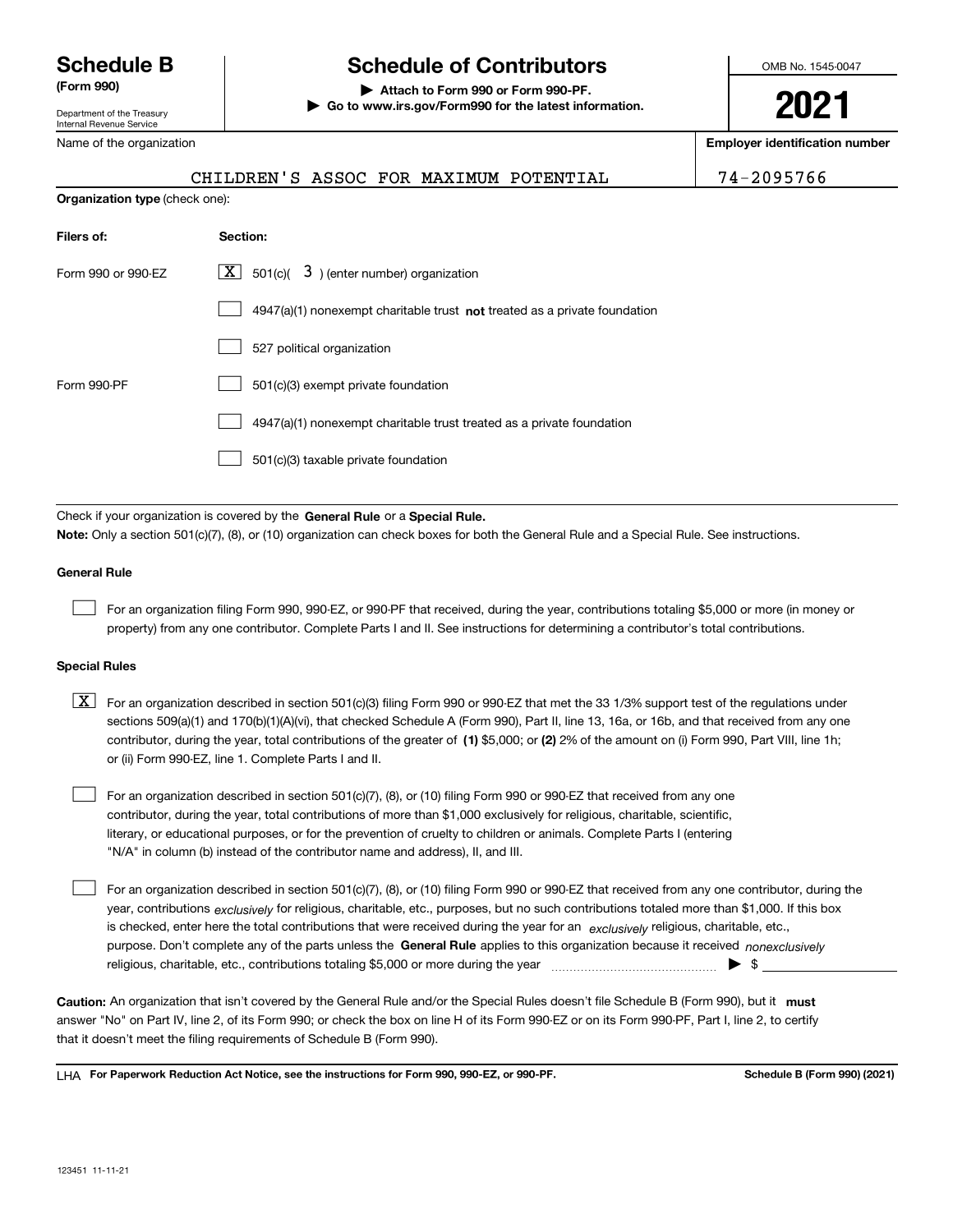|            | SAN ANTONIO, TX 78212-3107                        |    |
|------------|---------------------------------------------------|----|
| (a)<br>No. | (b)<br>Name, address, and $ZIP + 4$               |    |
| 2          | CHARITY BALL ASSOCIATION OF SAN<br><b>ANTONIO</b> |    |
|            | 500 W EL PRADO DR                                 | \$ |
|            | SAN ANTONIO, TX 78212-1724                        |    |
| (a)<br>No. | (b)<br>Name, address, and ZIP + 4                 |    |
| 3          | GREEHEY FAMILY FOUNDATION                         |    |
|            | PO BOX 780489                                     | \$ |
|            | SAN ANTONIO, TX 78278-0489                        |    |
| (a)<br>No. | (b)<br>Name, address, and $ZIP + 4$               |    |
|            |                                                   |    |

## CHILDREN'S ASSOC FOR MAXIMUM POTENTIAL | 74-2095766

(see instructions). Use duplicate copies of Part I if additional space is needed.<br> **2995766**<br> **2Part I Contributors** (see instructions). Use duplicate copies of Part I if additional space is needed.

| (a)             | (b)                                     | (c)                        | (d)                                              |
|-----------------|-----------------------------------------|----------------------------|--------------------------------------------------|
| No.             | Name, address, and $ZIP + 4$            | <b>Total contributions</b> | Type of contribution                             |
|                 | BAPTIST HEALTH FOUNDATION OF SAN        |                            |                                                  |
| 1               | <b>ANTONIO</b>                          |                            | $\mathbf{X}$<br>Person                           |
|                 |                                         |                            | Payroll                                          |
|                 | 750 E. MULBERRY AVENUE, SUITE 325       | 100,000.<br>$\frac{1}{2}$  | Noncash                                          |
|                 |                                         |                            | (Complete Part II for                            |
|                 | SAN ANTONIO, TX 78212-3107              |                            | noncash contributions.)                          |
|                 |                                         |                            |                                                  |
| (a)             | (b)                                     | (c)                        | (d)                                              |
| No.             | Name, address, and ZIP + 4              | <b>Total contributions</b> | Type of contribution                             |
|                 | CHARITY BALL ASSOCIATION OF SAN         |                            |                                                  |
| 2               | <b>ANTONIO</b>                          |                            | $\mathbf{X}$<br>Person                           |
|                 |                                         |                            | Payroll                                          |
|                 |                                         |                            | Noncash                                          |
|                 | 500 W EL PRADO DR                       | 65,000.<br>\$              |                                                  |
|                 |                                         |                            | (Complete Part II for                            |
|                 | SAN ANTONIO, TX 78212-1724              |                            | noncash contributions.)                          |
|                 |                                         |                            |                                                  |
| (a)             | (b)                                     | (c)                        | (d)                                              |
| No.             | Name, address, and ZIP + 4              | <b>Total contributions</b> | Type of contribution                             |
|                 |                                         |                            |                                                  |
| 3               | GREEHEY FAMILY FOUNDATION               |                            | X<br>Person                                      |
|                 |                                         |                            | Payroll                                          |
|                 | PO BOX 780489                           | 45,000.<br>$\frac{1}{2}$   | Noncash                                          |
|                 |                                         |                            | (Complete Part II for                            |
|                 | SAN ANTONIO, TX 78278-0489              |                            | noncash contributions.)                          |
|                 |                                         |                            |                                                  |
| (a)             | (b)                                     | (c)                        | (d)                                              |
|                 |                                         |                            |                                                  |
|                 |                                         |                            |                                                  |
| No.             | Name, address, and ZIP + 4              | <b>Total contributions</b> | Type of contribution                             |
|                 |                                         |                            |                                                  |
| 4               | KRONKOSKY CHARITABLE FOUNDATION         |                            | x<br>Person                                      |
|                 |                                         |                            | Payroll                                          |
|                 | 112 EAST PECAN STREET SUITE 830         | 107, 150.<br>$\frac{1}{2}$ | Noncash                                          |
|                 |                                         |                            | (Complete Part II for                            |
|                 | SAN ANTONIO, TX 78205-1574              |                            | noncash contributions.)                          |
|                 |                                         |                            |                                                  |
| (a)             | (b)                                     | (c)                        | (d)                                              |
| No.             | Name, address, and ZIP + 4              | <b>Total contributions</b> | Type of contribution                             |
|                 | METHODIST HEALTHCARE MINISTRIES OF      |                            |                                                  |
| 5               | SOUTH TEXAS, INC.                       |                            | x<br>Person                                      |
|                 |                                         |                            | Payroll                                          |
|                 | MEDICAL DRIVE<br>4507                   | 91,734.<br>\$              | Noncash                                          |
|                 |                                         |                            | (Complete Part II for                            |
|                 | SAN ANTONIO, TX 78229-4401              |                            | noncash contributions.)                          |
|                 |                                         |                            |                                                  |
| (a)             | (b)                                     | (c)                        | (d)                                              |
| No.             | Name, address, and ZIP + 4              | <b>Total contributions</b> | Type of contribution                             |
|                 |                                         |                            |                                                  |
| 6               | PROFESSIONAL CONTRACT SERVICES,<br>INC. |                            | х<br>Person                                      |
|                 |                                         |                            | Payroll                                          |
|                 |                                         |                            | Noncash                                          |
|                 | 718 FM 1626 WEST BUILDING 100           | 60,000.<br>\$              |                                                  |
|                 |                                         |                            | (Complete Part II for<br>noncash contributions.) |
| 123452 11-11-21 | SAN ANTONIO, TX 78748-3820              |                            | Schedule B (Form 990) (2021)                     |

 $\overline{\phantom{a}}$ 

**Employer identification number**

22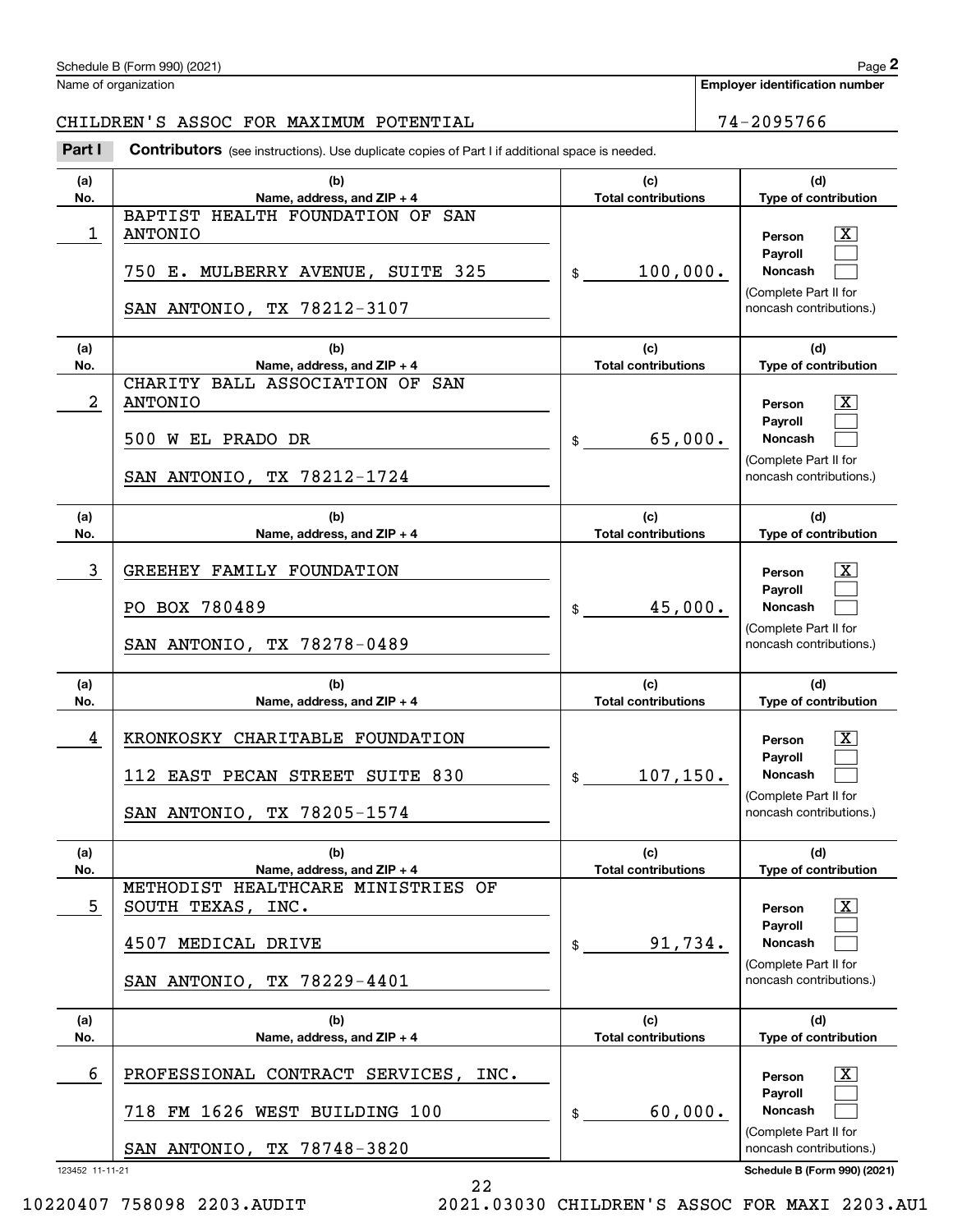noncash contributions.)

| (a)<br>No. | (b)<br>Name, address, and ZIP + 4                                                                        | (c)<br><b>Total contributions</b> | (d)<br>Type of contribution                                                           |
|------------|----------------------------------------------------------------------------------------------------------|-----------------------------------|---------------------------------------------------------------------------------------|
| 7          | THE HARVEY E. NAJIM CHARITABLE<br>FOUNDATION<br>613 NW LOOP 410, SUITE 875<br>SAN ANTONIO, TX 78216-5542 | 60,000.<br>$\frac{1}{2}$          | X<br>Person<br>Payroll<br>Noncash<br>(Complete Part II for<br>noncash contributions.) |
| (a)<br>No. | (b)<br>Name, address, and ZIP + 4                                                                        | (c)<br><b>Total contributions</b> | (d)<br>Type of contribution                                                           |
| 8          | WARM SPRINGS REHABILITATION<br>FOUNDATION, INC.<br>303 PEARL PARKWAY, SUITE 114<br>SAN ANTONIO, TX 78215 | 50,000.<br>$\frac{1}{2}$          | X<br>Person<br>Payroll<br>Noncash<br>(Complete Part II for<br>noncash contributions.) |
| (a)<br>No. | (b)<br>Name, address, and ZIP + 4                                                                        | (c)<br><b>Total contributions</b> | (d)<br>Type of contribution                                                           |
|            |                                                                                                          | \$                                | Person<br>Payroll<br>Noncash<br>(Complete Part II for<br>noncash contributions.)      |
| (a)<br>No. | (b)<br>Name, address, and $ZIP + 4$                                                                      | (c)<br><b>Total contributions</b> | (d)<br>Type of contribution                                                           |
|            |                                                                                                          | \$                                | Person<br>Payroll<br>Noncash<br>(Complete Part II for<br>noncash contributions.)      |
| (a)<br>No. | (b)<br>Name, address, and ZIP + 4                                                                        | (c)<br><b>Total contributions</b> | (d)<br><b>Type of contribution</b>                                                    |
|            |                                                                                                          | \$                                | Person<br>Payroll<br>Noncash<br>(Complete Part II for<br>noncash contributions.)      |
| (a)<br>No. | (b)<br>Name, address, and $ZIP + 4$                                                                      | (c)<br><b>Total contributions</b> | (d)<br>Type of contribution                                                           |
|            |                                                                                                          | \$                                | Person<br>Payroll<br>Noncash<br>(Complete Part II for<br>noncach contributions )      |

# (see instructions). Use duplicate copies of Part I if additional space is needed.<br> **2995766**<br> **2Part I Contributors** (see instructions). Use duplicate copies of Part I if additional space is needed. CHILDREN'S ASSOC FOR MAXIMUM POTENTIAL | 74-2095766

**Employer identification number**

Name of organization

<sup>123452 11-11-21</sup> **Schedule B (Form 990) (2021)**

e Part II for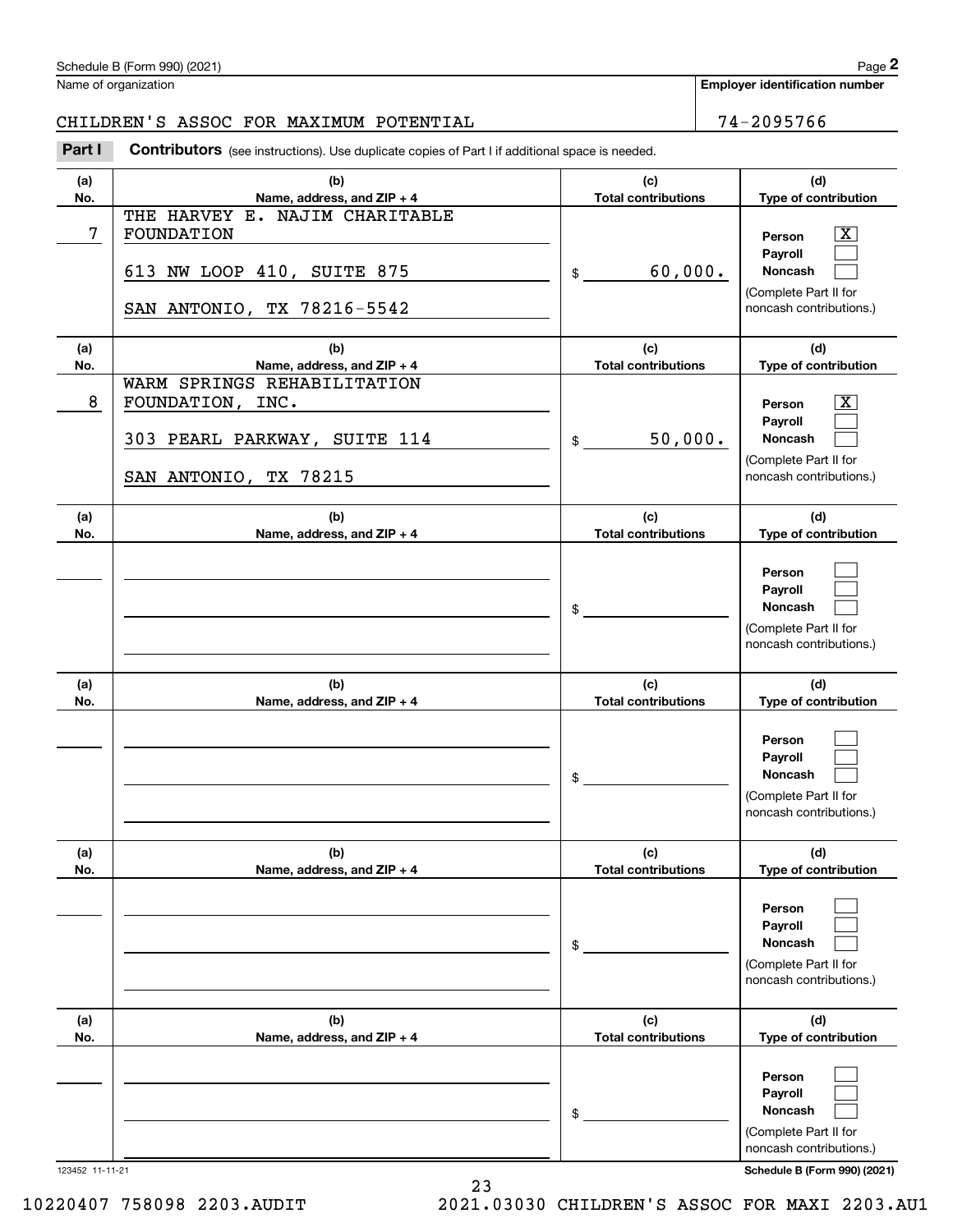|                              | Schedule B (Form 990) (2021)                                                                        |                                                 | Page 3                                |
|------------------------------|-----------------------------------------------------------------------------------------------------|-------------------------------------------------|---------------------------------------|
|                              | Name of organization                                                                                |                                                 | <b>Employer identification number</b> |
|                              | CHILDREN'S ASSOC FOR MAXIMUM POTENTIAL                                                              |                                                 | 74-2095766                            |
| Part II                      | Noncash Property (see instructions). Use duplicate copies of Part II if additional space is needed. |                                                 |                                       |
| (a)<br>No.<br>from<br>Part I | (b)<br>Description of noncash property given                                                        | (c)<br>FMV (or estimate)<br>(See instructions.) | (d)<br>Date received                  |
|                              |                                                                                                     | \$                                              |                                       |
| (a)<br>No.<br>from<br>Part I | (b)<br>Description of noncash property given                                                        | (c)<br>FMV (or estimate)<br>(See instructions.) | (d)<br>Date received                  |
|                              |                                                                                                     | \$                                              |                                       |
| (a)<br>No.<br>from<br>Part I | (b)<br>Description of noncash property given                                                        | (c)<br>FMV (or estimate)<br>(See instructions.) | (d)<br>Date received                  |
|                              |                                                                                                     | \$                                              |                                       |
| (a)<br>No.<br>from<br>Part I | (b)<br>Description of noncash property given                                                        | (c)<br>FMV (or estimate)<br>(See instructions.) | (d)<br>Date received                  |
|                              |                                                                                                     | \$                                              |                                       |
| (a)<br>No.<br>from<br>Part I | (b)<br>Description of noncash property given                                                        | (c)<br>FMV (or estimate)<br>(See instructions.) | (d)<br>Date received                  |
|                              |                                                                                                     | \$                                              |                                       |
| (a)<br>No.<br>from<br>Part I | (b)<br>Description of noncash property given                                                        | (c)<br>FMV (or estimate)<br>(See instructions.) | (d)<br>Date received                  |
|                              |                                                                                                     |                                                 |                                       |
| 123453 11-11-21              |                                                                                                     | \$                                              | Schedule B (Form 990) (2021)          |

10220407 758098 2203.AUDIT 2021.03030 CHILDREN'S ASSOC FOR MAXI 2203.AU1

24

## CHILDREN'S ASSOC FOR MAXIMUM POTENTIAL | 74-2095766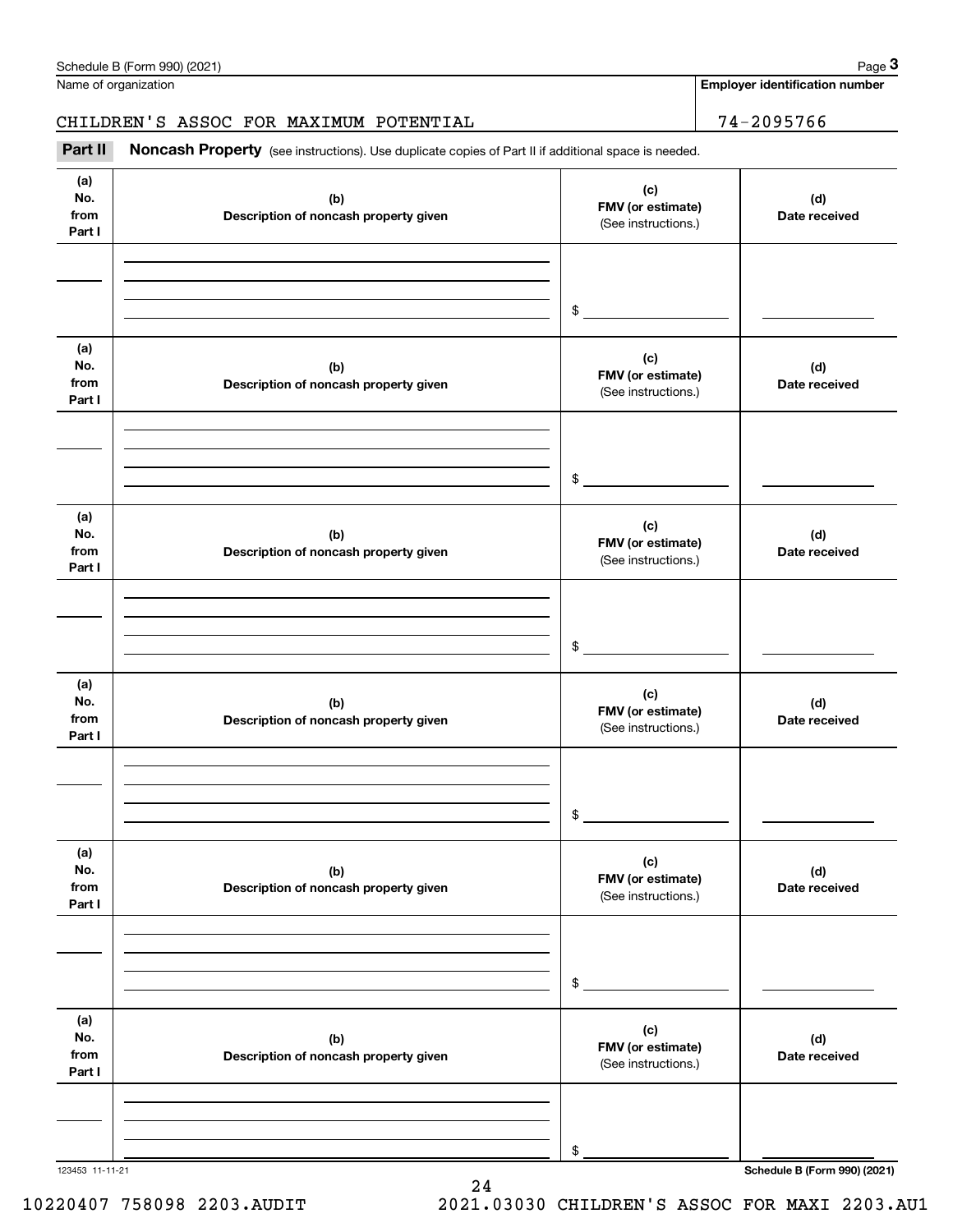|                 | Schedule B (Form 990) (2021)                                                                                                                                                                                                                                                 |                      |  | Page 4                                   |  |  |
|-----------------|------------------------------------------------------------------------------------------------------------------------------------------------------------------------------------------------------------------------------------------------------------------------------|----------------------|--|------------------------------------------|--|--|
|                 | Name of organization                                                                                                                                                                                                                                                         |                      |  | <b>Employer identification number</b>    |  |  |
|                 | CHILDREN'S ASSOC FOR MAXIMUM POTENTIAL                                                                                                                                                                                                                                       |                      |  | 74-2095766                               |  |  |
| Part III        | Exclusively religious, charitable, etc., contributions to organizations described in section 501(c)(7), (8), or (10) that total more than \$1,000 for the year<br>from any one contributor. Complete columns (a) through (e) and the following line entry. For organizations |                      |  |                                          |  |  |
|                 | completing Part III, enter the total of exclusively religious, charitable, etc., contributions of \$1,000 or less for the year. (Enter this info. once.) $\blacktriangleright$ \$                                                                                            |                      |  |                                          |  |  |
| (a) No.         | Use duplicate copies of Part III if additional space is needed.                                                                                                                                                                                                              |                      |  |                                          |  |  |
| from<br>Part I  | (b) Purpose of gift<br>(c) Use of gift                                                                                                                                                                                                                                       |                      |  | (d) Description of how gift is held      |  |  |
|                 |                                                                                                                                                                                                                                                                              |                      |  |                                          |  |  |
|                 |                                                                                                                                                                                                                                                                              |                      |  |                                          |  |  |
|                 |                                                                                                                                                                                                                                                                              |                      |  |                                          |  |  |
|                 |                                                                                                                                                                                                                                                                              | (e) Transfer of gift |  |                                          |  |  |
|                 |                                                                                                                                                                                                                                                                              |                      |  |                                          |  |  |
|                 | Transferee's name, address, and ZIP + 4                                                                                                                                                                                                                                      |                      |  | Relationship of transferor to transferee |  |  |
|                 |                                                                                                                                                                                                                                                                              |                      |  |                                          |  |  |
|                 |                                                                                                                                                                                                                                                                              |                      |  |                                          |  |  |
|                 |                                                                                                                                                                                                                                                                              |                      |  |                                          |  |  |
| (a) No.<br>from | (b) Purpose of gift                                                                                                                                                                                                                                                          | (c) Use of gift      |  | (d) Description of how gift is held      |  |  |
| Part I          |                                                                                                                                                                                                                                                                              |                      |  |                                          |  |  |
|                 |                                                                                                                                                                                                                                                                              |                      |  |                                          |  |  |
|                 |                                                                                                                                                                                                                                                                              |                      |  |                                          |  |  |
|                 |                                                                                                                                                                                                                                                                              | (e) Transfer of gift |  |                                          |  |  |
|                 |                                                                                                                                                                                                                                                                              |                      |  |                                          |  |  |
|                 | Transferee's name, address, and ZIP + 4                                                                                                                                                                                                                                      |                      |  | Relationship of transferor to transferee |  |  |
|                 |                                                                                                                                                                                                                                                                              |                      |  |                                          |  |  |
|                 |                                                                                                                                                                                                                                                                              |                      |  |                                          |  |  |
|                 |                                                                                                                                                                                                                                                                              |                      |  |                                          |  |  |
| (a) No.<br>from | (b) Purpose of gift                                                                                                                                                                                                                                                          | (c) Use of gift      |  | (d) Description of how gift is held      |  |  |
| Part I          |                                                                                                                                                                                                                                                                              |                      |  |                                          |  |  |
|                 |                                                                                                                                                                                                                                                                              |                      |  |                                          |  |  |
|                 |                                                                                                                                                                                                                                                                              |                      |  |                                          |  |  |
|                 |                                                                                                                                                                                                                                                                              | (e) Transfer of gift |  |                                          |  |  |
|                 |                                                                                                                                                                                                                                                                              |                      |  |                                          |  |  |
|                 | Transferee's name, address, and $ZIP + 4$                                                                                                                                                                                                                                    |                      |  | Relationship of transferor to transferee |  |  |
|                 |                                                                                                                                                                                                                                                                              |                      |  |                                          |  |  |
|                 |                                                                                                                                                                                                                                                                              |                      |  |                                          |  |  |
| (a) No.         |                                                                                                                                                                                                                                                                              |                      |  |                                          |  |  |
| `from<br>Part I | (b) Purpose of gift                                                                                                                                                                                                                                                          | (c) Use of gift      |  | (d) Description of how gift is held      |  |  |
|                 |                                                                                                                                                                                                                                                                              |                      |  |                                          |  |  |
|                 |                                                                                                                                                                                                                                                                              |                      |  |                                          |  |  |
|                 |                                                                                                                                                                                                                                                                              |                      |  |                                          |  |  |
|                 | (e) Transfer of gift                                                                                                                                                                                                                                                         |                      |  |                                          |  |  |
|                 |                                                                                                                                                                                                                                                                              |                      |  |                                          |  |  |
|                 | Transferee's name, address, and $ZIP + 4$                                                                                                                                                                                                                                    |                      |  | Relationship of transferor to transferee |  |  |
|                 |                                                                                                                                                                                                                                                                              |                      |  |                                          |  |  |
|                 |                                                                                                                                                                                                                                                                              |                      |  |                                          |  |  |
|                 |                                                                                                                                                                                                                                                                              |                      |  |                                          |  |  |
| 123454 11-11-21 |                                                                                                                                                                                                                                                                              |                      |  | Schedule B (Form 990) (2021)             |  |  |

25 10220407 758098 2203.AUDIT 2021.03030 CHILDREN'S ASSOC FOR MAXI 2203.AU1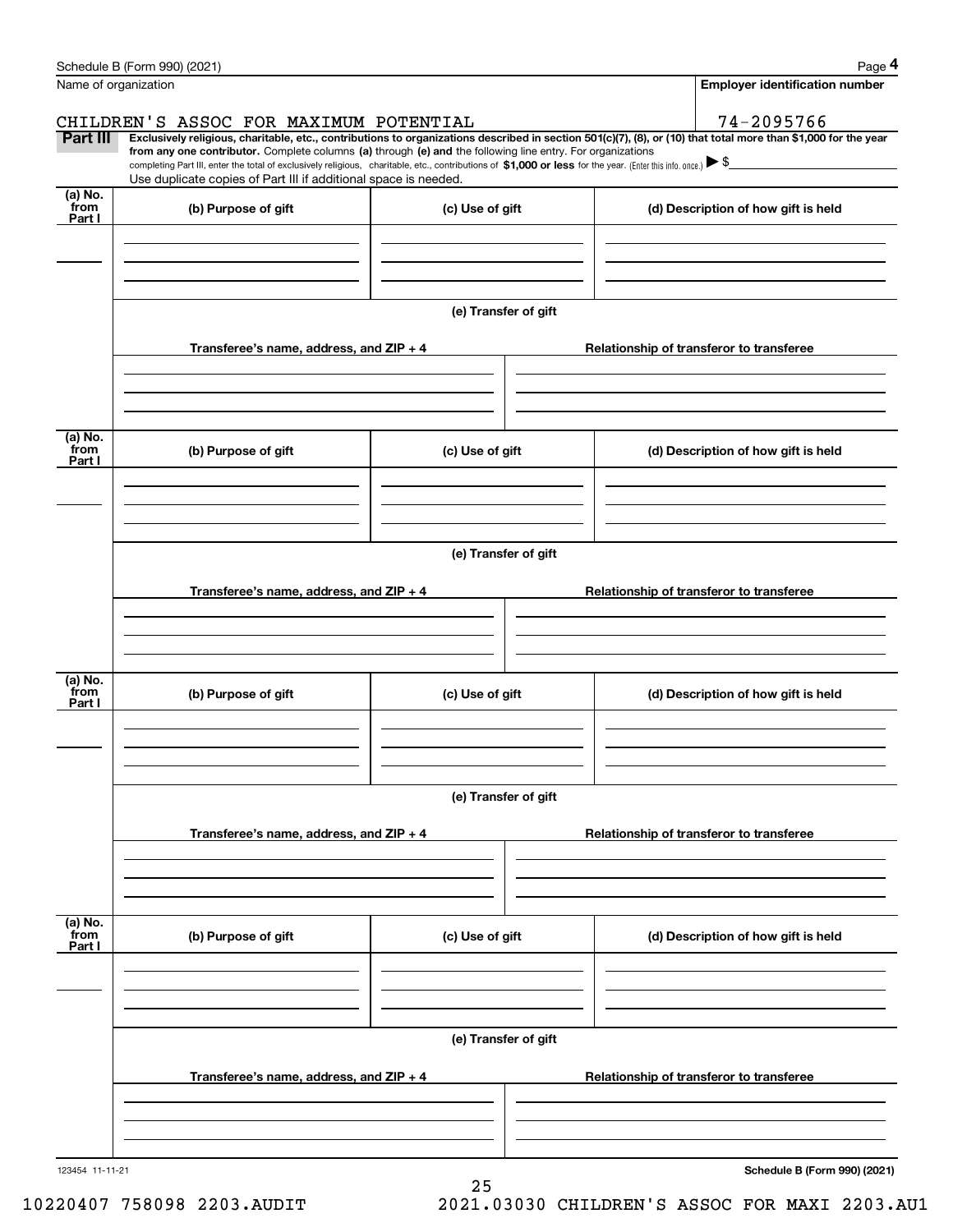| <b>SCHEDULE D</b> |
|-------------------|
|-------------------|

Department of the Treasury Internal Revenue Service

| (Form 990) |  |
|------------|--|
|------------|--|

## **Supplemental Financial Statements**

**| Complete if the organization answered "Yes" on Form 990, Part IV, line 6, 7, 8, 9, 10, 11a, 11b, 11c, 11d, 11e, 11f, 12a, or 12b. | Attach to Form 990.**

| OMB No. 1545-0047     |
|-----------------------|
|                       |
| 2021                  |
| <b>Open to Public</b> |
| Inspection            |

**|Go to www.irs.gov/Form990 for instructions and the latest information.**

**Name of the organization Employer identification number**

CHILDREN'S ASSOC FOR MAXIMUM POTENTIAL | 74-2095766

| Part I  | Organizations Maintaining Donor Advised Funds or Other Similar Funds or Accounts. Complete if the                                              |                                                |                |                                                    |
|---------|------------------------------------------------------------------------------------------------------------------------------------------------|------------------------------------------------|----------------|----------------------------------------------------|
|         | organization answered "Yes" on Form 990, Part IV, line 6.                                                                                      |                                                |                |                                                    |
|         |                                                                                                                                                | (a) Donor advised funds                        |                | (b) Funds and other accounts                       |
| 1       |                                                                                                                                                |                                                |                |                                                    |
| 2       | Aggregate value of contributions to (during year)                                                                                              |                                                |                |                                                    |
| з       |                                                                                                                                                |                                                |                |                                                    |
| 4       |                                                                                                                                                |                                                |                |                                                    |
| 5       | Did the organization inform all donors and donor advisors in writing that the assets held in donor advised funds                               |                                                |                |                                                    |
|         |                                                                                                                                                |                                                |                | Yes<br>No                                          |
| 6       | Did the organization inform all grantees, donors, and donor advisors in writing that grant funds can be used only                              |                                                |                |                                                    |
|         | for charitable purposes and not for the benefit of the donor or donor advisor, or for any other purpose conferring                             |                                                |                |                                                    |
|         |                                                                                                                                                |                                                |                | Yes<br>No                                          |
| Part II | Conservation Easements. Complete if the organization answered "Yes" on Form 990, Part IV, line 7.                                              |                                                |                |                                                    |
|         | Purpose(s) of conservation easements held by the organization (check all that apply).                                                          |                                                |                |                                                    |
|         | Preservation of land for public use (for example, recreation or education)                                                                     |                                                |                | Preservation of a historically important land area |
|         | Protection of natural habitat                                                                                                                  | Preservation of a certified historic structure |                |                                                    |
|         | Preservation of open space                                                                                                                     |                                                |                |                                                    |
| 2       | Complete lines 2a through 2d if the organization held a qualified conservation contribution in the form of a conservation easement on the last |                                                |                |                                                    |
|         | day of the tax year.                                                                                                                           |                                                |                | Held at the End of the Tax Year                    |
| а       | Total number of conservation easements                                                                                                         |                                                | 2a             |                                                    |
|         | Total acreage restricted by conservation easements                                                                                             |                                                | 2 <sub>b</sub> |                                                    |
| с       | Number of conservation easements on a certified historic structure included in (a) manufacture included in (a)                                 |                                                | 2c             |                                                    |
| d       | Number of conservation easements included in (c) acquired after 7/25/06, and not on a historic structure                                       |                                                |                |                                                    |
|         |                                                                                                                                                |                                                | 2d             |                                                    |
| 3       | Number of conservation easements modified, transferred, released, extinguished, or terminated by the organization during the tax               |                                                |                |                                                    |
|         | $year \blacktriangleright$                                                                                                                     |                                                |                |                                                    |
| 4       | Number of states where property subject to conservation easement is located >                                                                  |                                                |                |                                                    |
| 5       | Does the organization have a written policy regarding the periodic monitoring, inspection, handling of                                         |                                                |                |                                                    |
|         | violations, and enforcement of the conservation easements it holds?                                                                            |                                                |                | Yes<br>No                                          |
| 6       | Staff and volunteer hours devoted to monitoring, inspecting, handling of violations, and enforcing conservation easements during the year      |                                                |                |                                                    |
|         |                                                                                                                                                |                                                |                |                                                    |
| 7       | Amount of expenses incurred in monitoring, inspecting, handling of violations, and enforcing conservation easements during the year            |                                                |                |                                                    |
|         | $\blacktriangleright$ \$                                                                                                                       |                                                |                |                                                    |
| 8       | Does each conservation easement reported on line 2(d) above satisfy the requirements of section 170(h)(4)(B)(i)                                |                                                |                |                                                    |
|         |                                                                                                                                                |                                                |                | Yes<br>No                                          |
| 9       | In Part XIII, describe how the organization reports conservation easements in its revenue and expense statement and                            |                                                |                |                                                    |
|         | balance sheet, and include, if applicable, the text of the footnote to the organization's financial statements that describes the              |                                                |                |                                                    |
|         | organization's accounting for conservation easements.                                                                                          |                                                |                |                                                    |
|         | Organizations Maintaining Collections of Art, Historical Treasures, or Other Similar Assets.<br>Part III                                       |                                                |                |                                                    |
|         | Complete if the organization answered "Yes" on Form 990, Part IV, line 8.                                                                      |                                                |                |                                                    |
|         | 1a If the organization elected, as permitted under FASB ASC 958, not to report in its revenue statement and balance sheet works                |                                                |                |                                                    |
|         | of art, historical treasures, or other similar assets held for public exhibition, education, or research in furtherance of public              |                                                |                |                                                    |
|         | service, provide in Part XIII the text of the footnote to its financial statements that describes these items.                                 |                                                |                |                                                    |
| b       | If the organization elected, as permitted under FASB ASC 958, to report in its revenue statement and balance sheet works of                    |                                                |                |                                                    |
|         | art, historical treasures, or other similar assets held for public exhibition, education, or research in furtherance of public service,        |                                                |                |                                                    |
|         | provide the following amounts relating to these items:                                                                                         |                                                |                |                                                    |
|         |                                                                                                                                                |                                                |                |                                                    |
|         | (ii) Assets included in Form 990, Part X                                                                                                       |                                                |                |                                                    |
| 2       | If the organization received or held works of art, historical treasures, or other similar assets for financial gain, provide                   |                                                |                |                                                    |
|         | the following amounts required to be reported under FASB ASC 958 relating to these items:                                                      |                                                |                |                                                    |
| а       |                                                                                                                                                |                                                | ▶              | \$                                                 |
|         |                                                                                                                                                |                                                |                | $\blacktriangleright$ s                            |
|         | LHA For Paperwork Reduction Act Notice, see the Instructions for Form 990.                                                                     |                                                |                | Schedule D (Form 990) 2021                         |
|         | 132051 10-28-21                                                                                                                                | $\sim$                                         |                |                                                    |

10220407 758098 2203.AUDIT 2021.03030 CHILDREN'S ASSOC FOR MAXI 2203.AU1

<sup>26</sup>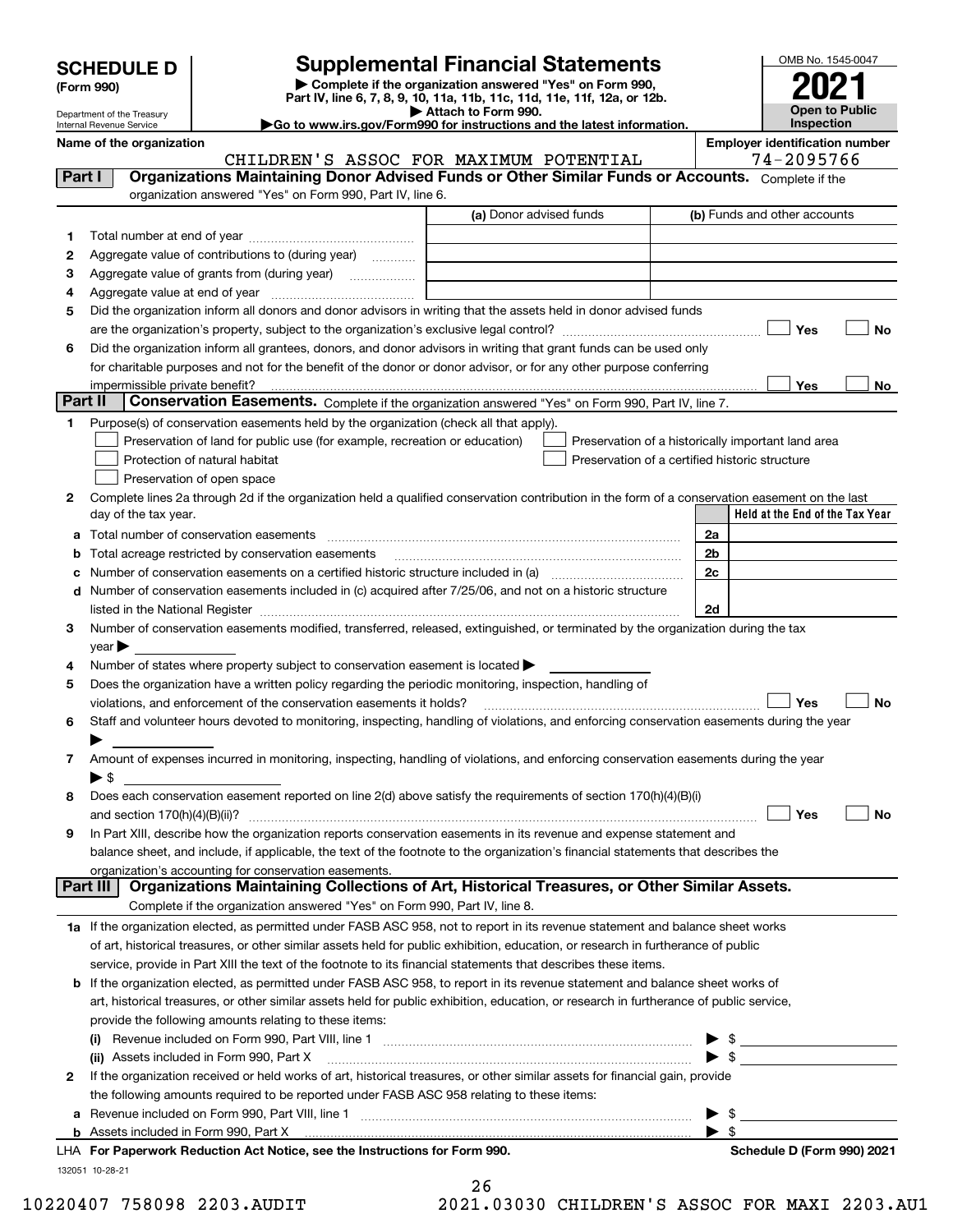|                | Schedule D (Form 990) 2021                                                                                                                                                                                                     | CHILDREN'S ASSOC FOR MAXIMUM POTENTIAL         |   |                                    |                          |                                 |                       | 74-2095766          |     | Page 2 |
|----------------|--------------------------------------------------------------------------------------------------------------------------------------------------------------------------------------------------------------------------------|------------------------------------------------|---|------------------------------------|--------------------------|---------------------------------|-----------------------|---------------------|-----|--------|
|                | Organizations Maintaining Collections of Art, Historical Treasures, or Other Similar Assets (continued)<br>Part III                                                                                                            |                                                |   |                                    |                          |                                 |                       |                     |     |        |
| 3              | Using the organization's acquisition, accession, and other records, check any of the following that make significant use of its                                                                                                |                                                |   |                                    |                          |                                 |                       |                     |     |        |
|                | collection items (check all that apply):                                                                                                                                                                                       |                                                |   |                                    |                          |                                 |                       |                     |     |        |
| a              | Public exhibition                                                                                                                                                                                                              | d                                              |   |                                    | Loan or exchange program |                                 |                       |                     |     |        |
| b              | Scholarly research                                                                                                                                                                                                             | e                                              |   |                                    |                          |                                 |                       |                     |     |        |
| c              | Preservation for future generations                                                                                                                                                                                            |                                                |   |                                    |                          |                                 |                       |                     |     |        |
| 4              | Provide a description of the organization's collections and explain how they further the organization's exempt purpose in Part XIII.                                                                                           |                                                |   |                                    |                          |                                 |                       |                     |     |        |
| 5              | During the year, did the organization solicit or receive donations of art, historical treasures, or other similar assets                                                                                                       |                                                |   |                                    |                          |                                 |                       |                     |     |        |
|                |                                                                                                                                                                                                                                |                                                |   |                                    |                          |                                 |                       | Yes                 |     | No     |
|                | <b>Part IV</b><br>Escrow and Custodial Arrangements. Complete if the organization answered "Yes" on Form 990, Part IV, line 9, or                                                                                              |                                                |   |                                    |                          |                                 |                       |                     |     |        |
|                | reported an amount on Form 990, Part X, line 21.                                                                                                                                                                               |                                                |   |                                    |                          |                                 |                       |                     |     |        |
|                | 1a Is the organization an agent, trustee, custodian or other intermediary for contributions or other assets not included                                                                                                       |                                                |   |                                    |                          |                                 |                       |                     |     |        |
|                |                                                                                                                                                                                                                                |                                                |   |                                    |                          |                                 |                       | Yes                 |     | No     |
|                | <b>b</b> If "Yes," explain the arrangement in Part XIII and complete the following table:                                                                                                                                      |                                                |   |                                    |                          |                                 |                       |                     |     |        |
|                |                                                                                                                                                                                                                                |                                                |   |                                    |                          |                                 |                       | Amount              |     |        |
|                | c Beginning balance measurements and the contract of the contract of the contract of the contract of the contract of the contract of the contract of the contract of the contract of the contract of the contract of the contr |                                                |   |                                    |                          |                                 | 1c                    |                     |     |        |
|                | d Additions during the year measurements are all an according to the year measurement of the year measurement                                                                                                                  |                                                |   |                                    |                          |                                 | 1d                    |                     |     |        |
|                | e Distributions during the year manufactured and contain an account of the state of the state of the state of the state of the state of the state of the state of the state of the state of the state of the state of the stat |                                                |   |                                    |                          |                                 | 1e<br>1f              |                     |     |        |
| f              | 2a Did the organization include an amount on Form 990, Part X, line 21, for escrow or custodial account liability?                                                                                                             |                                                |   |                                    |                          |                                 |                       | Yes                 |     | No     |
|                | <b>b</b> If "Yes," explain the arrangement in Part XIII. Check here if the explanation has been provided on Part XIII                                                                                                          |                                                |   |                                    |                          |                                 |                       |                     |     |        |
| <b>Part V</b>  | Endowment Funds. Complete if the organization answered "Yes" on Form 990, Part IV, line 10.                                                                                                                                    |                                                |   |                                    |                          |                                 |                       |                     |     |        |
|                |                                                                                                                                                                                                                                | (a) Current year                               |   | (b) Prior year                     | (c) Two years back       |                                 | (d) Three years back  | (e) Four years back |     |        |
|                | 1a Beginning of year balance                                                                                                                                                                                                   |                                                |   |                                    |                          |                                 |                       |                     |     |        |
|                |                                                                                                                                                                                                                                |                                                |   |                                    |                          |                                 |                       |                     |     |        |
|                | c Net investment earnings, gains, and losses                                                                                                                                                                                   |                                                |   |                                    |                          |                                 |                       |                     |     |        |
|                |                                                                                                                                                                                                                                |                                                |   |                                    |                          |                                 |                       |                     |     |        |
|                | <b>e</b> Other expenditures for facilities                                                                                                                                                                                     |                                                |   |                                    |                          |                                 |                       |                     |     |        |
|                |                                                                                                                                                                                                                                |                                                |   |                                    |                          |                                 |                       |                     |     |        |
|                |                                                                                                                                                                                                                                | <u>and the state of the state of the state</u> |   |                                    |                          |                                 |                       |                     |     |        |
| g              |                                                                                                                                                                                                                                |                                                |   |                                    |                          |                                 |                       |                     |     |        |
| 2              | Provide the estimated percentage of the current year end balance (line 1g, column (a)) held as:                                                                                                                                |                                                |   |                                    |                          |                                 |                       |                     |     |        |
|                | a Board designated or quasi-endowment > _____                                                                                                                                                                                  |                                                | % |                                    |                          |                                 |                       |                     |     |        |
|                | <b>b</b> Permanent endowment <b>D</b>                                                                                                                                                                                          | %                                              |   |                                    |                          |                                 |                       |                     |     |        |
|                | $\text{c}$ Term endowment $\blacktriangleright$                                                                                                                                                                                | $\%$                                           |   |                                    |                          |                                 |                       |                     |     |        |
|                | The percentages on lines 2a, 2b, and 2c should equal 100%.                                                                                                                                                                     |                                                |   |                                    |                          |                                 |                       |                     |     |        |
|                | 3a Are there endowment funds not in the possession of the organization that are held and administered for the organization                                                                                                     |                                                |   |                                    |                          |                                 |                       |                     |     |        |
|                | by:                                                                                                                                                                                                                            |                                                |   |                                    |                          |                                 |                       |                     | Yes | No     |
|                | (i)                                                                                                                                                                                                                            |                                                |   |                                    |                          |                                 |                       | 3a(i)               |     |        |
|                |                                                                                                                                                                                                                                |                                                |   |                                    |                          |                                 |                       | 3a(ii)              |     |        |
|                |                                                                                                                                                                                                                                |                                                |   |                                    |                          |                                 |                       | 3b                  |     |        |
| 4              | Describe in Part XIII the intended uses of the organization's endowment funds.                                                                                                                                                 |                                                |   |                                    |                          |                                 |                       |                     |     |        |
| <b>Part VI</b> | Land, Buildings, and Equipment.                                                                                                                                                                                                |                                                |   |                                    |                          |                                 |                       |                     |     |        |
|                | Complete if the organization answered "Yes" on Form 990, Part IV, line 11a. See Form 990, Part X, line 10.                                                                                                                     |                                                |   |                                    |                          |                                 |                       |                     |     |        |
|                | Description of property                                                                                                                                                                                                        | (a) Cost or other<br>basis (investment)        |   | (b) Cost or other<br>basis (other) |                          | (c) Accumulated<br>depreciation |                       | (d) Book value      |     |        |
|                |                                                                                                                                                                                                                                |                                                |   |                                    | 191,735.                 |                                 |                       | 191,735.            |     |        |
|                |                                                                                                                                                                                                                                |                                                |   |                                    | 11,765,528.              | 4,109,394.                      |                       | 7,656,134.          |     |        |
|                |                                                                                                                                                                                                                                |                                                |   |                                    |                          |                                 |                       |                     |     |        |
|                |                                                                                                                                                                                                                                |                                                |   |                                    |                          |                                 |                       |                     |     |        |
|                |                                                                                                                                                                                                                                |                                                |   |                                    |                          |                                 |                       |                     |     |        |
|                |                                                                                                                                                                                                                                |                                                |   |                                    |                          |                                 | $\blacktriangleright$ | 7,847,869.          |     |        |

**Schedule D (Form 990) 2021**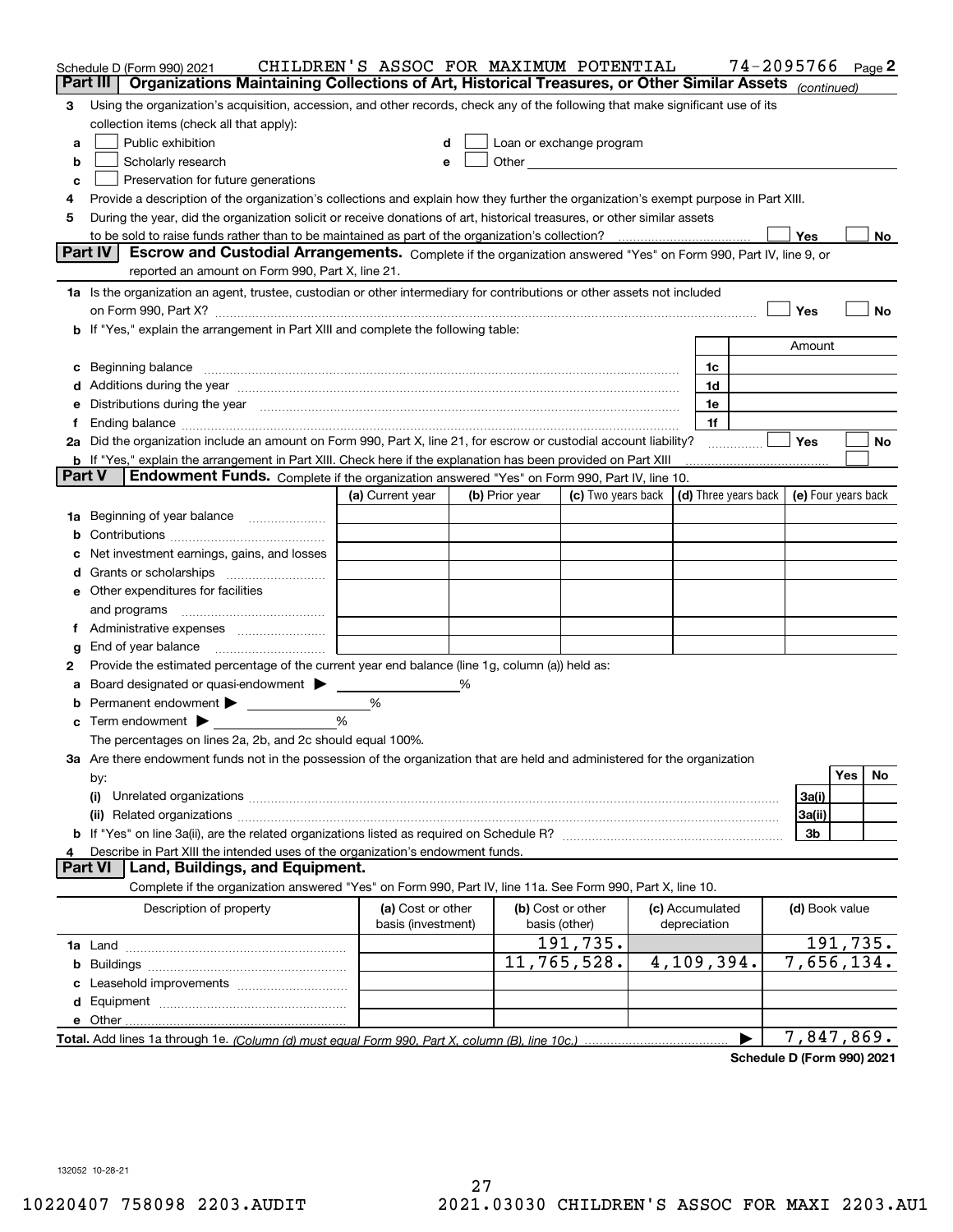| Schedule D (Form 990) 2021                                                                                                                           |                 | CHILDREN'S ASSOC FOR MAXIMUM POTENTIAL                    | 74-2095766<br>Page <sup>3</sup> |
|------------------------------------------------------------------------------------------------------------------------------------------------------|-----------------|-----------------------------------------------------------|---------------------------------|
| Part VII Investments - Other Securities.                                                                                                             |                 |                                                           |                                 |
| Complete if the organization answered "Yes" on Form 990, Part IV, line 11b. See Form 990, Part X, line 12.                                           |                 |                                                           |                                 |
| (a) Description of security or category (including name of security)                                                                                 | (b) Book value  | (c) Method of valuation: Cost or end-of-year market value |                                 |
|                                                                                                                                                      |                 |                                                           |                                 |
| (2) Closely held equity interests                                                                                                                    |                 |                                                           |                                 |
| $(3)$ Other                                                                                                                                          |                 |                                                           |                                 |
| (A)                                                                                                                                                  |                 |                                                           |                                 |
| (B)                                                                                                                                                  |                 |                                                           |                                 |
| (C)<br>(D)                                                                                                                                           |                 |                                                           |                                 |
| (E)                                                                                                                                                  |                 |                                                           |                                 |
| (F)                                                                                                                                                  |                 |                                                           |                                 |
| (G)                                                                                                                                                  |                 |                                                           |                                 |
| (H)                                                                                                                                                  |                 |                                                           |                                 |
| Total. (Col. (b) must equal Form 990, Part X, col. (B) line 12.)                                                                                     |                 |                                                           |                                 |
| Part VIII Investments - Program Related.                                                                                                             |                 |                                                           |                                 |
| Complete if the organization answered "Yes" on Form 990, Part IV, line 11c. See Form 990, Part X, line 13.                                           |                 |                                                           |                                 |
| (a) Description of investment                                                                                                                        | (b) Book value  | (c) Method of valuation: Cost or end-of-year market value |                                 |
| (1)                                                                                                                                                  |                 |                                                           |                                 |
| (2)                                                                                                                                                  |                 |                                                           |                                 |
| (3)                                                                                                                                                  |                 |                                                           |                                 |
| (4)                                                                                                                                                  |                 |                                                           |                                 |
| (5)                                                                                                                                                  |                 |                                                           |                                 |
| (6)                                                                                                                                                  |                 |                                                           |                                 |
| (7)                                                                                                                                                  |                 |                                                           |                                 |
| (8)                                                                                                                                                  |                 |                                                           |                                 |
| (9)                                                                                                                                                  |                 |                                                           |                                 |
| Total. (Col. (b) must equal Form 990, Part X, col. (B) line 13.)                                                                                     |                 |                                                           |                                 |
| <b>Other Assets.</b><br>Part IX                                                                                                                      |                 |                                                           |                                 |
| Complete if the organization answered "Yes" on Form 990, Part IV, line 11d. See Form 990, Part X, line 15.                                           |                 |                                                           |                                 |
|                                                                                                                                                      | (a) Description |                                                           | (b) Book value                  |
| (1)                                                                                                                                                  |                 |                                                           |                                 |
| (2)                                                                                                                                                  |                 |                                                           |                                 |
| (3)                                                                                                                                                  |                 |                                                           |                                 |
| (4)                                                                                                                                                  |                 |                                                           |                                 |
| (5)                                                                                                                                                  |                 |                                                           |                                 |
| (6)                                                                                                                                                  |                 |                                                           |                                 |
| (7)                                                                                                                                                  |                 |                                                           |                                 |
| (8)<br>(9)                                                                                                                                           |                 |                                                           |                                 |
|                                                                                                                                                      |                 |                                                           |                                 |
| <b>Other Liabilities.</b><br>Part X                                                                                                                  |                 |                                                           |                                 |
| Complete if the organization answered "Yes" on Form 990, Part IV, line 11e or 11f. See Form 990, Part X, line 25.                                    |                 |                                                           |                                 |
| (a) Description of liability<br>1.                                                                                                                   |                 |                                                           | (b) Book value                  |
| (1)<br>Federal income taxes                                                                                                                          |                 |                                                           |                                 |
| (2)                                                                                                                                                  |                 |                                                           |                                 |
| (3)                                                                                                                                                  |                 |                                                           |                                 |
| (4)                                                                                                                                                  |                 |                                                           |                                 |
| (5)                                                                                                                                                  |                 |                                                           |                                 |
| (6)                                                                                                                                                  |                 |                                                           |                                 |
| (7)                                                                                                                                                  |                 |                                                           |                                 |
| (8)                                                                                                                                                  |                 |                                                           |                                 |
| (9)                                                                                                                                                  |                 |                                                           |                                 |
|                                                                                                                                                      |                 |                                                           |                                 |
| 2. Liability for uncertain tax positions. In Part XIII, provide the text of the footnote to the organization's financial statements that reports the |                 |                                                           |                                 |
| organization's liability for uncertain tax positions under FASB ASC 740. Check here if the text of the footnote has been provided in Part XIII       |                 |                                                           |                                 |

132053 10-28-21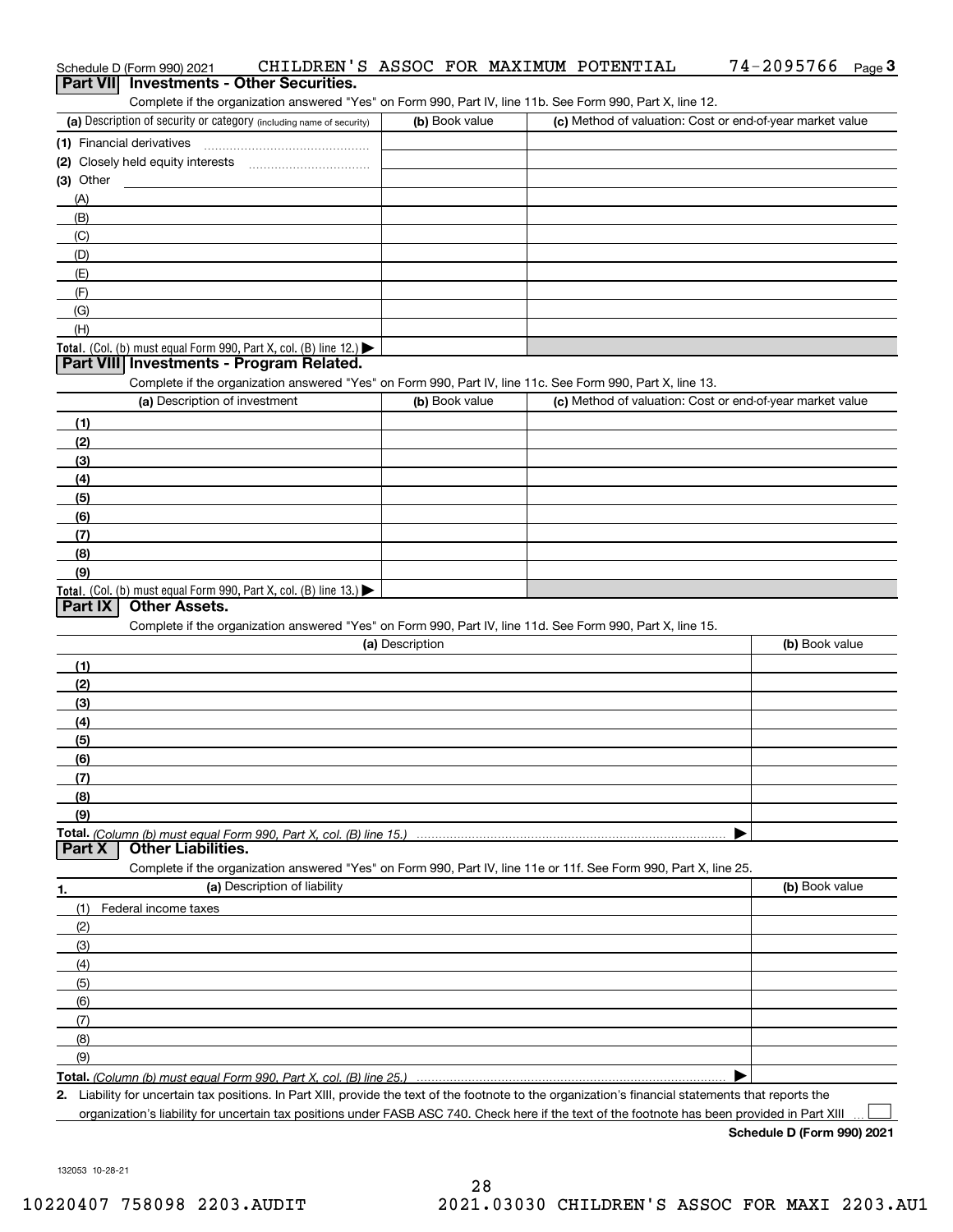|                                                                                                | CHILDREN'S ASSOC FOR MAXIMUM POTENTIAL<br>Schedule D (Form 990) 2021                                                                                                                                                                |                |          |                | 74-2095766<br>Page $4$  |  |
|------------------------------------------------------------------------------------------------|-------------------------------------------------------------------------------------------------------------------------------------------------------------------------------------------------------------------------------------|----------------|----------|----------------|-------------------------|--|
| Part XI<br>Reconciliation of Revenue per Audited Financial Statements With Revenue per Return. |                                                                                                                                                                                                                                     |                |          |                |                         |  |
|                                                                                                | Complete if the organization answered "Yes" on Form 990, Part IV, line 12a.                                                                                                                                                         |                |          |                |                         |  |
| 1                                                                                              | Total revenue, gains, and other support per audited financial statements                                                                                                                                                            |                |          | $\blacksquare$ | 3,783,196.              |  |
| 2                                                                                              | Amounts included on line 1 but not on Form 990, Part VIII, line 12:                                                                                                                                                                 |                |          |                |                         |  |
| a                                                                                              |                                                                                                                                                                                                                                     | 2a             |          |                |                         |  |
| b                                                                                              |                                                                                                                                                                                                                                     | 2 <sub>b</sub> | 644,078. |                |                         |  |
|                                                                                                |                                                                                                                                                                                                                                     | 2c             |          |                |                         |  |
| d                                                                                              |                                                                                                                                                                                                                                     | 2d             |          |                |                         |  |
| е                                                                                              | Add lines 2a through 2d                                                                                                                                                                                                             |                |          | 2e             | 644,078.                |  |
| з                                                                                              |                                                                                                                                                                                                                                     |                |          | $\overline{3}$ | 3,139,118.              |  |
| 4                                                                                              | Amounts included on Form 990, Part VIII, line 12, but not on line 1:                                                                                                                                                                |                |          |                |                         |  |
| a                                                                                              |                                                                                                                                                                                                                                     | 4a             |          |                |                         |  |
|                                                                                                | Other (Describe in Part XIII.) <b>Construction Construction</b> Chern Construction Chern Chern Chern Chern Chern Chern                                                                                                              | 4b             |          |                |                         |  |
|                                                                                                | c Add lines 4a and 4b                                                                                                                                                                                                               |                |          | 4c             | 0.                      |  |
| 5.                                                                                             |                                                                                                                                                                                                                                     |                |          | 5              | 3, 139, 118.            |  |
|                                                                                                | Part XII   Reconciliation of Expenses per Audited Financial Statements With Expenses per Return.                                                                                                                                    |                |          |                |                         |  |
|                                                                                                | Complete if the organization answered "Yes" on Form 990, Part IV, line 12a.                                                                                                                                                         |                |          |                |                         |  |
| 1                                                                                              | Total expenses and losses per audited financial statements [11] [12] contain the control of the statements [11] [12] and the statements [12] and the statements [12] and the statements [12] and the statements [12] and the s      |                |          | $\mathbf{1}$   | $\overline{3,109,313.}$ |  |
| 2                                                                                              | Amounts included on line 1 but not on Form 990, Part IX, line 25:                                                                                                                                                                   |                |          |                |                         |  |
| a                                                                                              |                                                                                                                                                                                                                                     | 2a             | 644,078. |                |                         |  |
| b                                                                                              |                                                                                                                                                                                                                                     | 2 <sub>b</sub> |          |                |                         |  |
|                                                                                                |                                                                                                                                                                                                                                     | 2c             |          |                |                         |  |
|                                                                                                |                                                                                                                                                                                                                                     | 2d             |          |                |                         |  |
| e                                                                                              | Add lines 2a through 2d <b>contained a contained a contained a contained a</b> contained a contact the set of the set of the set of the set of the set of the set of the set of the set of the set of the set of the set of the set |                |          | 2e             | 644,078.                |  |
| з                                                                                              |                                                                                                                                                                                                                                     |                |          | 3              | 2,465,235.              |  |
|                                                                                                | Amounts included on Form 990, Part IX, line 25, but not on line 1:                                                                                                                                                                  |                |          |                |                         |  |
| a                                                                                              | Investment expenses not included on Form 990, Part VIII, line 7b [11, 111, 111, 111]                                                                                                                                                | 4a             |          |                |                         |  |
| b                                                                                              | Other (Describe in Part XIII.)                                                                                                                                                                                                      | 4 <sub>b</sub> |          |                |                         |  |
|                                                                                                | Add lines 4a and 4b                                                                                                                                                                                                                 |                |          | 4с             | 0.                      |  |
| 5                                                                                              |                                                                                                                                                                                                                                     |                |          | 5              | 2,465,235.              |  |
|                                                                                                | Part XIII Supplemental Information.                                                                                                                                                                                                 |                |          |                |                         |  |
|                                                                                                |                                                                                                                                                                                                                                     |                |          |                |                         |  |

Provide the descriptions required for Part II, lines 3, 5, and 9; Part III, lines 1a and 4; Part IV, lines 1b and 2b; Part V, line 4; Part X, line 2; Part XI, lines 2d and 4b; and Part XII, lines 2d and 4b. Also complete this part to provide any additional information.

132054 10-28-21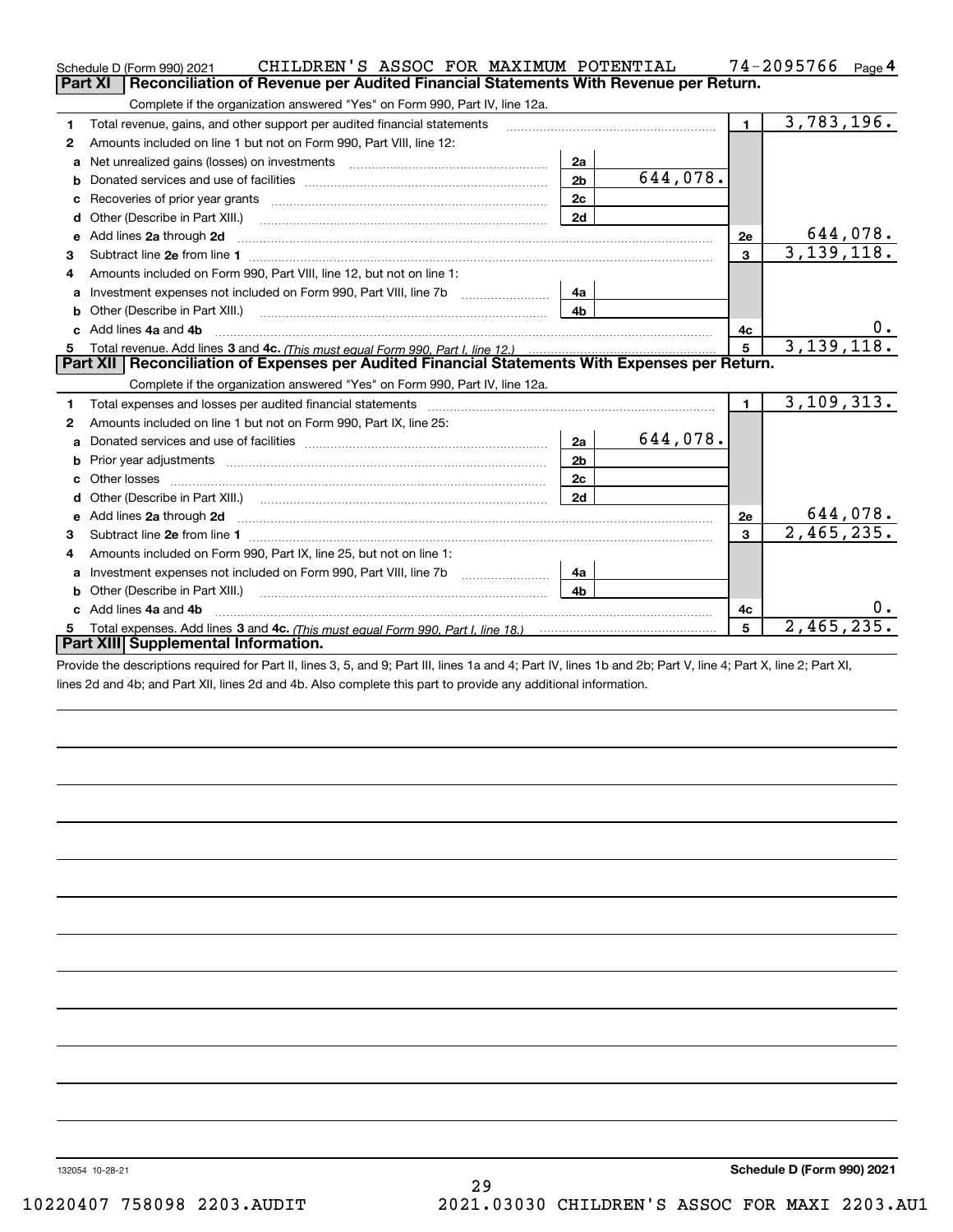| Supplemental Information Regarding Fundraising or Gaming Activities<br><b>SCHEDULE G</b>                                                                                                 |  |  |                                    |     |                                                 | OMB No. 1545-0047                                                                                           |  |                                        |                                       |  |
|------------------------------------------------------------------------------------------------------------------------------------------------------------------------------------------|--|--|------------------------------------|-----|-------------------------------------------------|-------------------------------------------------------------------------------------------------------------|--|----------------------------------------|---------------------------------------|--|
| (Form 990)<br>Complete if the organization answered "Yes" on Form 990, Part IV, line 17, 18, or 19, or if the<br>organization entered more than \$15,000 on Form 990-EZ, line 6a.        |  |  |                                    |     |                                                 |                                                                                                             |  | 2021                                   |                                       |  |
|                                                                                                                                                                                          |  |  | Attach to Form 990 or Form 990-EZ. |     |                                                 |                                                                                                             |  |                                        | <b>Open to Public</b>                 |  |
| Department of the Treasury<br>Internal Revenue Service                                                                                                                                   |  |  |                                    |     |                                                 | ► Go to www.irs.gov/Form990 for instructions and the latest information.                                    |  |                                        | Inspection                            |  |
| Name of the organization                                                                                                                                                                 |  |  |                                    |     |                                                 |                                                                                                             |  | 74-2095766                             | <b>Employer identification number</b> |  |
| CHILDREN'S ASSOC FOR MAXIMUM POTENTIAL<br>Part I<br>Fundraising Activities. Complete if the organization answered "Yes" on Form 990, Part IV, line 17. Form 990-EZ filers are not        |  |  |                                    |     |                                                 |                                                                                                             |  |                                        |                                       |  |
| required to complete this part.                                                                                                                                                          |  |  |                                    |     |                                                 |                                                                                                             |  |                                        |                                       |  |
| 1 Indicate whether the organization raised funds through any of the following activities. Check all that apply.<br>Mail solicitations<br>Solicitation of non-government grants<br>e<br>a |  |  |                                    |     |                                                 |                                                                                                             |  |                                        |                                       |  |
| Solicitation of government grants<br>Internet and email solicitations<br>f<br>b                                                                                                          |  |  |                                    |     |                                                 |                                                                                                             |  |                                        |                                       |  |
| Phone solicitations<br>с                                                                                                                                                                 |  |  | Special fundraising events<br>g    |     |                                                 |                                                                                                             |  |                                        |                                       |  |
| In-person solicitations<br>d                                                                                                                                                             |  |  |                                    |     |                                                 |                                                                                                             |  |                                        |                                       |  |
| 2 a Did the organization have a written or oral agreement with any individual (including officers, directors, trustees, or                                                               |  |  |                                    |     |                                                 | key employees listed in Form 990, Part VII) or entity in connection with professional fundraising services? |  | <b>Yes</b>                             | No                                    |  |
| b If "Yes," list the 10 highest paid individuals or entities (fundraisers) pursuant to agreements under which the fundraiser is to be                                                    |  |  |                                    |     |                                                 |                                                                                                             |  |                                        |                                       |  |
| compensated at least \$5,000 by the organization.                                                                                                                                        |  |  |                                    |     |                                                 |                                                                                                             |  |                                        |                                       |  |
| (i) Name and address of individual                                                                                                                                                       |  |  |                                    |     | (iii) Did<br>fundraiser                         | (iv) Gross receipts                                                                                         |  | (v) Amount paid<br>to (or retained by) | (vi) Amount paid                      |  |
| or entity (fundraiser)                                                                                                                                                                   |  |  | (ii) Activity                      |     | have custody<br>or control of<br>contributions? | from activity                                                                                               |  | fundraiser<br>listed in col. (i)       | to (or retained by)<br>organization   |  |
|                                                                                                                                                                                          |  |  |                                    | Yes | No.                                             |                                                                                                             |  |                                        |                                       |  |
|                                                                                                                                                                                          |  |  |                                    |     |                                                 |                                                                                                             |  |                                        |                                       |  |
|                                                                                                                                                                                          |  |  |                                    |     |                                                 |                                                                                                             |  |                                        |                                       |  |
|                                                                                                                                                                                          |  |  |                                    |     |                                                 |                                                                                                             |  |                                        |                                       |  |
|                                                                                                                                                                                          |  |  |                                    |     |                                                 |                                                                                                             |  |                                        |                                       |  |
|                                                                                                                                                                                          |  |  |                                    |     |                                                 |                                                                                                             |  |                                        |                                       |  |
|                                                                                                                                                                                          |  |  |                                    |     |                                                 |                                                                                                             |  |                                        |                                       |  |
|                                                                                                                                                                                          |  |  |                                    |     |                                                 |                                                                                                             |  |                                        |                                       |  |
|                                                                                                                                                                                          |  |  |                                    |     |                                                 |                                                                                                             |  |                                        |                                       |  |
|                                                                                                                                                                                          |  |  |                                    |     |                                                 |                                                                                                             |  |                                        |                                       |  |
|                                                                                                                                                                                          |  |  |                                    |     |                                                 |                                                                                                             |  |                                        |                                       |  |
|                                                                                                                                                                                          |  |  |                                    |     |                                                 |                                                                                                             |  |                                        |                                       |  |
|                                                                                                                                                                                          |  |  |                                    |     |                                                 |                                                                                                             |  |                                        |                                       |  |
|                                                                                                                                                                                          |  |  |                                    |     |                                                 |                                                                                                             |  |                                        |                                       |  |
|                                                                                                                                                                                          |  |  |                                    |     |                                                 |                                                                                                             |  |                                        |                                       |  |
| Total                                                                                                                                                                                    |  |  |                                    |     |                                                 |                                                                                                             |  |                                        |                                       |  |
| 3 List all states in which the organization is registered or licensed to solicit contributions or has been notified it is exempt from registration                                       |  |  |                                    |     |                                                 |                                                                                                             |  |                                        |                                       |  |
| or licensing.                                                                                                                                                                            |  |  |                                    |     |                                                 |                                                                                                             |  |                                        |                                       |  |
|                                                                                                                                                                                          |  |  |                                    |     |                                                 |                                                                                                             |  |                                        |                                       |  |
|                                                                                                                                                                                          |  |  |                                    |     |                                                 |                                                                                                             |  |                                        |                                       |  |
|                                                                                                                                                                                          |  |  |                                    |     |                                                 |                                                                                                             |  |                                        |                                       |  |
|                                                                                                                                                                                          |  |  |                                    |     |                                                 |                                                                                                             |  |                                        |                                       |  |
|                                                                                                                                                                                          |  |  |                                    |     |                                                 |                                                                                                             |  |                                        |                                       |  |
|                                                                                                                                                                                          |  |  |                                    |     |                                                 |                                                                                                             |  |                                        |                                       |  |
|                                                                                                                                                                                          |  |  |                                    |     |                                                 |                                                                                                             |  |                                        |                                       |  |
| LHA For Paperwork Reduction Act Notice, see the Instructions for Form 990 or 990-EZ.                                                                                                     |  |  |                                    |     |                                                 |                                                                                                             |  |                                        | Schedule G (Form 990) 2021            |  |
|                                                                                                                                                                                          |  |  |                                    |     |                                                 |                                                                                                             |  |                                        |                                       |  |

132081 10-21-21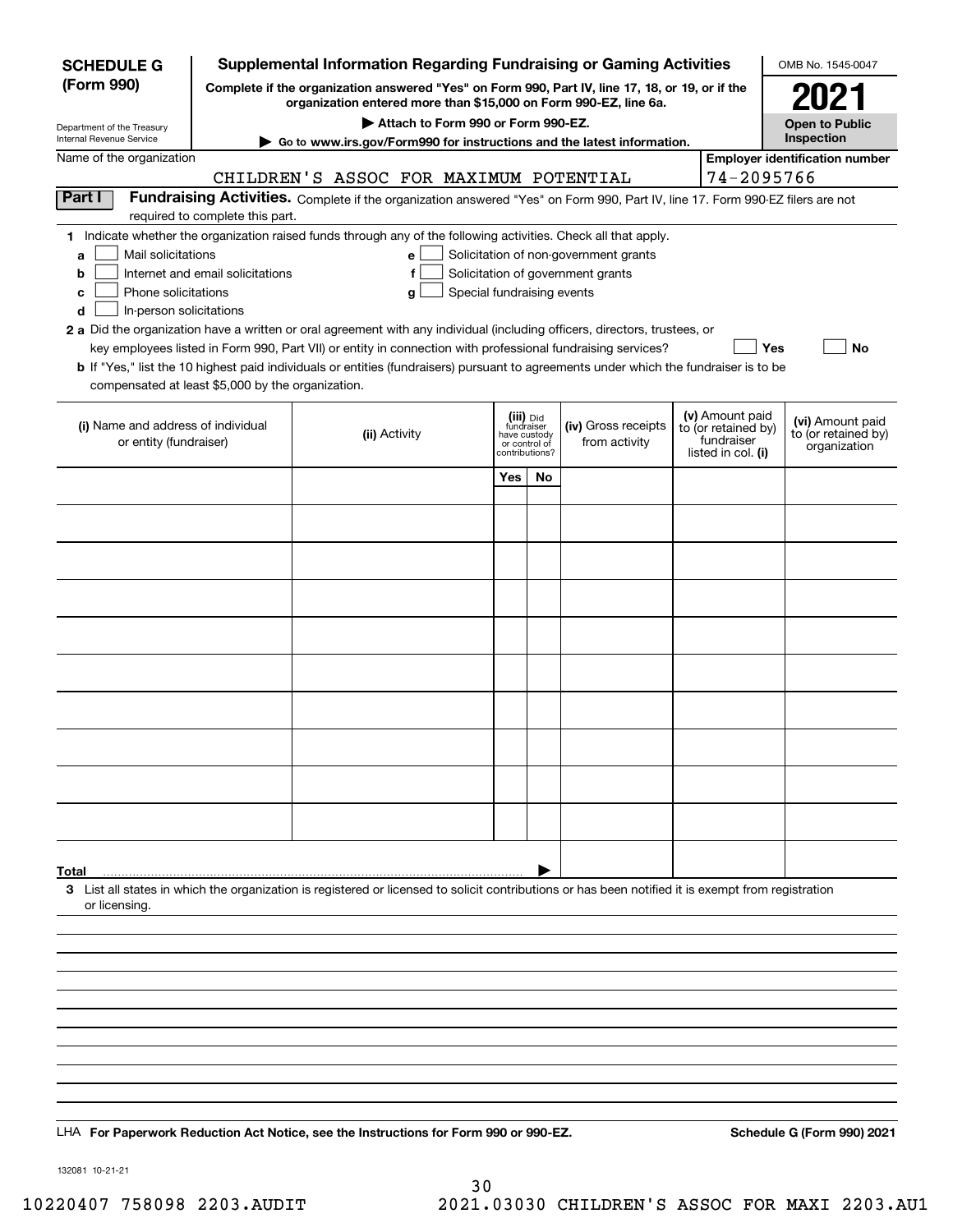**Part II** | Fundraising Events. Complete if the organization answered "Yes" on Form 990, Part IV, line 18, or reported more than \$15,000 of fundraising event contributions and gross income on Form 990-EZ, lines 1 and 6b. List events with gross receipts greater than \$5,000.

| Revenue         |                                                                  |                                                                                                          | (a) Event #1<br>GALA | (b) Event #2                                     | (c) Other events<br><b>NONE</b> | (d) Total events<br>(add col. (a) through           |  |  |
|-----------------|------------------------------------------------------------------|----------------------------------------------------------------------------------------------------------|----------------------|--------------------------------------------------|---------------------------------|-----------------------------------------------------|--|--|
|                 |                                                                  |                                                                                                          | (event type)         | (event type)                                     | (total number)                  | col. (c)                                            |  |  |
|                 |                                                                  |                                                                                                          |                      |                                                  |                                 |                                                     |  |  |
|                 | 1                                                                |                                                                                                          | 272,096.             |                                                  |                                 | 272,096.                                            |  |  |
|                 |                                                                  |                                                                                                          |                      |                                                  |                                 |                                                     |  |  |
|                 |                                                                  |                                                                                                          |                      |                                                  |                                 |                                                     |  |  |
|                 | 3                                                                | Gross income (line 1 minus line 2)                                                                       | 272,096.             |                                                  |                                 | 272,096.                                            |  |  |
|                 | 4                                                                |                                                                                                          |                      |                                                  |                                 |                                                     |  |  |
|                 | 5                                                                |                                                                                                          |                      |                                                  |                                 |                                                     |  |  |
|                 | 6                                                                |                                                                                                          |                      |                                                  |                                 |                                                     |  |  |
| Direct Expenses | 7                                                                | Food and beverages                                                                                       |                      |                                                  |                                 |                                                     |  |  |
|                 | 8                                                                |                                                                                                          |                      |                                                  |                                 |                                                     |  |  |
|                 | 9                                                                |                                                                                                          | 43,891.              |                                                  |                                 | 43,891.                                             |  |  |
|                 | 10                                                               | Direct expense summary. Add lines 4 through 9 in column (d)                                              |                      |                                                  |                                 | 43,891.                                             |  |  |
|                 | 11                                                               | Net income summary. Subtract line 10 from line 3, column (d)                                             |                      |                                                  |                                 | 228, 205.                                           |  |  |
|                 | Part III                                                         | Gaming. Complete if the organization answered "Yes" on Form 990, Part IV, line 19, or reported more than |                      |                                                  |                                 |                                                     |  |  |
|                 |                                                                  | \$15,000 on Form 990-EZ, line 6a.                                                                        |                      |                                                  |                                 |                                                     |  |  |
| Revenue         |                                                                  |                                                                                                          | (a) Bingo            | (b) Pull tabs/instant<br>bingo/progressive bingo | (c) Other gaming                | (d) Total gaming (add<br>col. (a) through col. (c)) |  |  |
|                 | 1.                                                               |                                                                                                          |                      |                                                  |                                 |                                                     |  |  |
|                 |                                                                  |                                                                                                          |                      |                                                  |                                 |                                                     |  |  |
|                 | 2                                                                |                                                                                                          |                      |                                                  |                                 |                                                     |  |  |
| Direct Expenses | 3                                                                |                                                                                                          |                      |                                                  |                                 |                                                     |  |  |
|                 | 4                                                                |                                                                                                          |                      |                                                  |                                 |                                                     |  |  |
|                 | 5                                                                |                                                                                                          |                      |                                                  |                                 |                                                     |  |  |
|                 |                                                                  |                                                                                                          | Yes<br>%             | Yes<br>%                                         | Yes<br>%                        |                                                     |  |  |
|                 | 6                                                                | Volunteer labor                                                                                          | No                   | No                                               | No                              |                                                     |  |  |
|                 | Direct expense summary. Add lines 2 through 5 in column (d)<br>7 |                                                                                                          |                      |                                                  |                                 |                                                     |  |  |
|                 |                                                                  |                                                                                                          |                      |                                                  |                                 |                                                     |  |  |
|                 | 8                                                                |                                                                                                          |                      |                                                  |                                 |                                                     |  |  |
|                 |                                                                  |                                                                                                          |                      |                                                  |                                 |                                                     |  |  |
| 9               |                                                                  | Enter the state(s) in which the organization conducts gaming activities:                                 |                      |                                                  |                                 |                                                     |  |  |
|                 |                                                                  |                                                                                                          |                      |                                                  |                                 | Yes                                                 |  |  |
|                 |                                                                  | <b>b</b> If "No," explain:                                                                               |                      |                                                  |                                 |                                                     |  |  |
|                 |                                                                  |                                                                                                          |                      |                                                  |                                 |                                                     |  |  |
|                 |                                                                  |                                                                                                          |                      |                                                  |                                 | Yes<br>No                                           |  |  |
|                 |                                                                  | <b>b</b> If "Yes," explain:                                                                              |                      |                                                  |                                 |                                                     |  |  |
|                 |                                                                  |                                                                                                          |                      |                                                  |                                 |                                                     |  |  |
|                 |                                                                  |                                                                                                          |                      |                                                  |                                 | <b>No</b>                                           |  |  |
|                 |                                                                  | 132082 10-21-21                                                                                          |                      |                                                  |                                 | Schedule G (Form 990) 2021                          |  |  |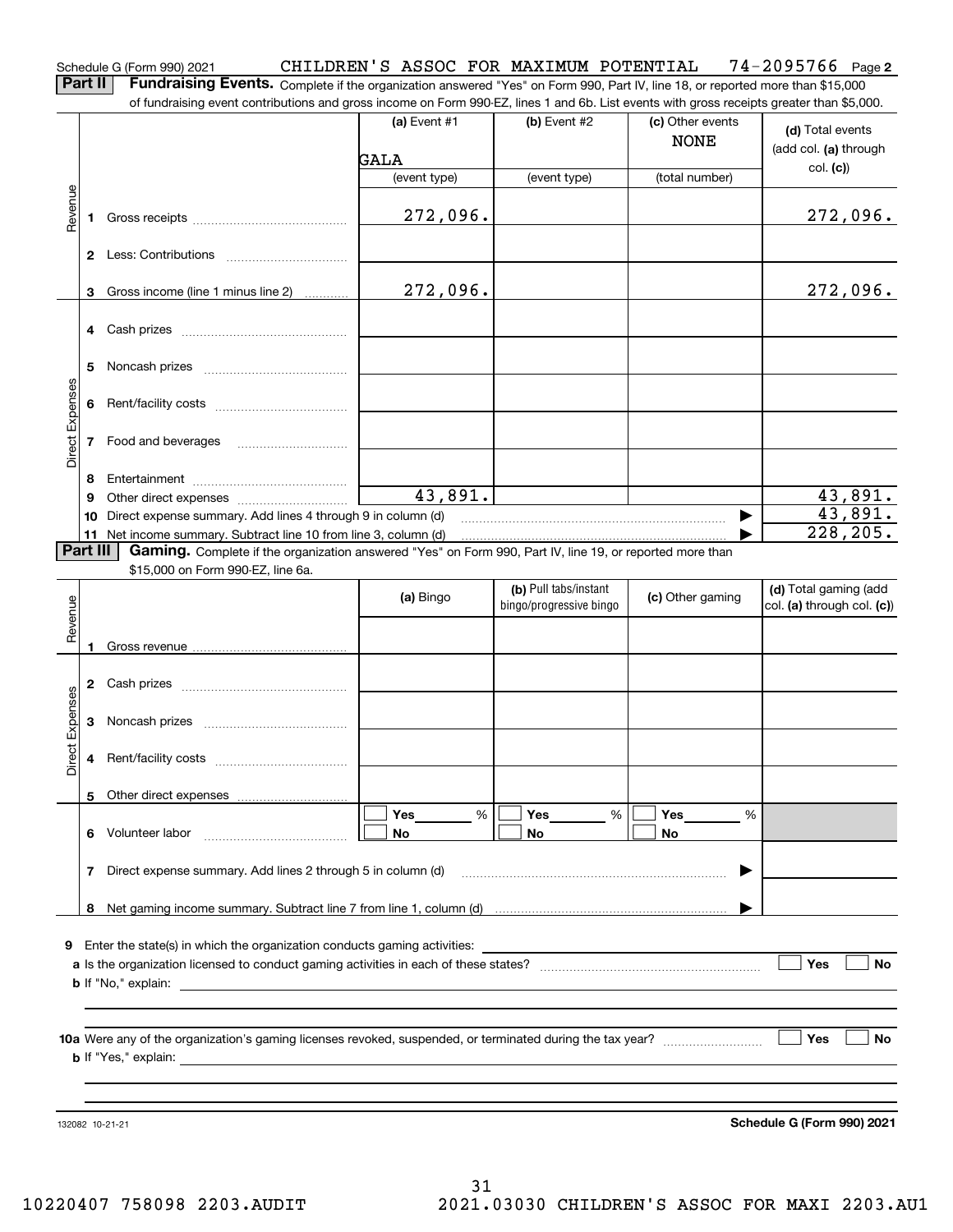| Schedule G (Form 990) 2021                                                                                                                         | CHILDREN'S ASSOC FOR MAXIMUM POTENTIAL |    |                        |  | 74-2095766                        | Page 3    |
|----------------------------------------------------------------------------------------------------------------------------------------------------|----------------------------------------|----|------------------------|--|-----------------------------------|-----------|
|                                                                                                                                                    |                                        |    |                        |  | Yes                               | No        |
| 12 Is the organization a grantor, beneficiary or trustee of a trust, or a member of a partnership or other entity formed                           |                                        |    |                        |  |                                   |           |
|                                                                                                                                                    |                                        |    |                        |  | $\Box$ Yes                        | No        |
| 13 Indicate the percentage of gaming activity conducted in:                                                                                        |                                        |    |                        |  |                                   |           |
|                                                                                                                                                    |                                        |    |                        |  | 13а                               | %         |
| <b>b</b> An outside facility <i>www.communicality www.communicality.communicality www.communicality www.communicality.com</i>                      |                                        |    |                        |  | 13 <sub>b</sub>                   | %         |
| 14 Enter the name and address of the person who prepares the organization's gaming/special events books and records:                               |                                        |    |                        |  |                                   |           |
|                                                                                                                                                    |                                        |    |                        |  |                                   |           |
|                                                                                                                                                    |                                        |    |                        |  |                                   |           |
|                                                                                                                                                    |                                        |    |                        |  |                                   | <b>No</b> |
|                                                                                                                                                    |                                        |    |                        |  |                                   |           |
|                                                                                                                                                    |                                        |    |                        |  |                                   |           |
| c If "Yes," enter name and address of the third party:                                                                                             |                                        |    |                        |  |                                   |           |
|                                                                                                                                                    |                                        |    |                        |  |                                   |           |
|                                                                                                                                                    |                                        |    |                        |  |                                   |           |
|                                                                                                                                                    |                                        |    |                        |  |                                   |           |
|                                                                                                                                                    |                                        |    |                        |  |                                   |           |
| 16 Gaming manager information:                                                                                                                     |                                        |    |                        |  |                                   |           |
|                                                                                                                                                    |                                        |    |                        |  |                                   |           |
| Name $\triangleright$ $\square$                                                                                                                    |                                        |    |                        |  |                                   |           |
| Gaming manager compensation > \$                                                                                                                   |                                        |    |                        |  |                                   |           |
| Description of services provided $\blacktriangleright$ $\_\_\_\_\_\_\_\_\_\_\_\_\_\_\_$                                                            |                                        |    |                        |  |                                   |           |
|                                                                                                                                                    |                                        |    |                        |  |                                   |           |
|                                                                                                                                                    |                                        |    |                        |  |                                   |           |
|                                                                                                                                                    |                                        |    |                        |  |                                   |           |
| Director/officer                                                                                                                                   | Employee                               |    | Independent contractor |  |                                   |           |
|                                                                                                                                                    |                                        |    |                        |  |                                   |           |
| 17 Mandatory distributions:                                                                                                                        |                                        |    |                        |  |                                   |           |
| a Is the organization required under state law to make charitable distributions from the gaming proceeds to<br>retain the state gaming license?    |                                        |    |                        |  | $\Box$ Yes                        | $\Box$ No |
| <b>b</b> Enter the amount of distributions required under state law to be distributed to other exempt organizations or spent in the                |                                        |    |                        |  |                                   |           |
| organization's own exempt activities during the tax year $\triangleright$ \$                                                                       |                                        |    |                        |  |                                   |           |
| Supplemental Information. Provide the explanations required by Part I, line 2b, columns (iii) and (v); and Part III, lines 9, 9b, 10b,<br> Part IV |                                        |    |                        |  |                                   |           |
| 15b, 15c, 16, and 17b, as applicable. Also provide any additional information. See instructions.                                                   |                                        |    |                        |  |                                   |           |
|                                                                                                                                                    |                                        |    |                        |  |                                   |           |
|                                                                                                                                                    |                                        |    |                        |  |                                   |           |
|                                                                                                                                                    |                                        |    |                        |  |                                   |           |
|                                                                                                                                                    |                                        |    |                        |  |                                   |           |
|                                                                                                                                                    |                                        |    |                        |  |                                   |           |
|                                                                                                                                                    |                                        |    |                        |  |                                   |           |
|                                                                                                                                                    |                                        |    |                        |  |                                   |           |
|                                                                                                                                                    |                                        |    |                        |  |                                   |           |
|                                                                                                                                                    |                                        |    |                        |  |                                   |           |
|                                                                                                                                                    |                                        |    |                        |  |                                   |           |
|                                                                                                                                                    |                                        |    |                        |  |                                   |           |
|                                                                                                                                                    |                                        |    |                        |  |                                   |           |
|                                                                                                                                                    |                                        |    |                        |  |                                   |           |
|                                                                                                                                                    |                                        |    |                        |  |                                   |           |
| 132083 10-21-21                                                                                                                                    |                                        |    |                        |  | <b>Schedule G (Form 990) 2021</b> |           |
|                                                                                                                                                    |                                        | 32 |                        |  |                                   |           |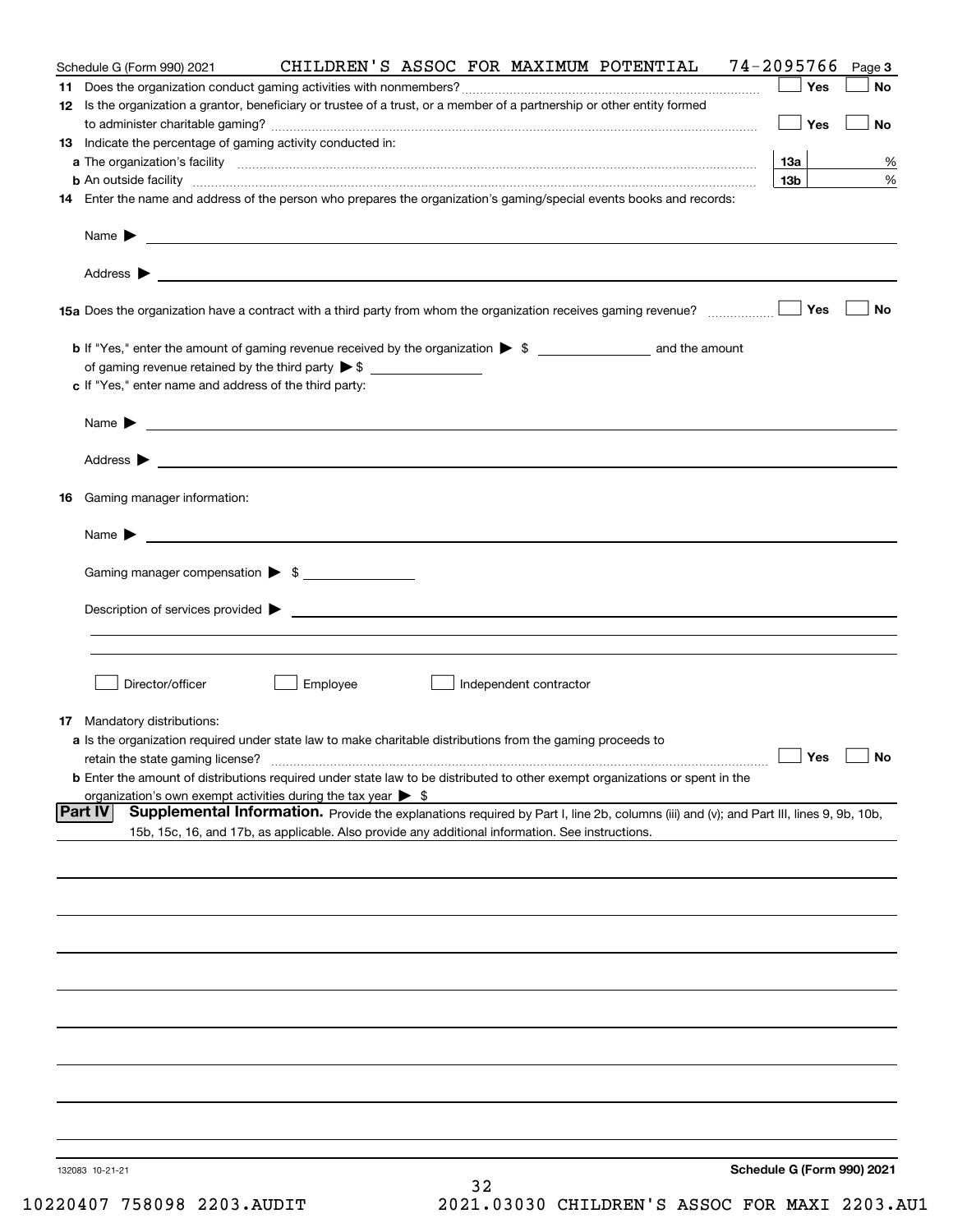|                 | Schedule G (Form 990) CHILDREN'S ASSOC FOR MAXIMUM POTENTIAL 74-2095766 Page 4<br>Part IV Supplemental Information (continued) |  |  |                       |  |
|-----------------|--------------------------------------------------------------------------------------------------------------------------------|--|--|-----------------------|--|
|                 |                                                                                                                                |  |  |                       |  |
|                 |                                                                                                                                |  |  |                       |  |
|                 |                                                                                                                                |  |  |                       |  |
|                 |                                                                                                                                |  |  |                       |  |
|                 |                                                                                                                                |  |  |                       |  |
|                 |                                                                                                                                |  |  |                       |  |
|                 |                                                                                                                                |  |  |                       |  |
|                 |                                                                                                                                |  |  |                       |  |
|                 |                                                                                                                                |  |  |                       |  |
|                 |                                                                                                                                |  |  |                       |  |
|                 |                                                                                                                                |  |  |                       |  |
|                 |                                                                                                                                |  |  |                       |  |
|                 |                                                                                                                                |  |  |                       |  |
|                 |                                                                                                                                |  |  |                       |  |
|                 |                                                                                                                                |  |  |                       |  |
|                 |                                                                                                                                |  |  |                       |  |
|                 |                                                                                                                                |  |  |                       |  |
|                 |                                                                                                                                |  |  |                       |  |
|                 |                                                                                                                                |  |  |                       |  |
|                 |                                                                                                                                |  |  |                       |  |
|                 |                                                                                                                                |  |  |                       |  |
|                 |                                                                                                                                |  |  |                       |  |
|                 |                                                                                                                                |  |  |                       |  |
|                 |                                                                                                                                |  |  |                       |  |
|                 |                                                                                                                                |  |  |                       |  |
|                 |                                                                                                                                |  |  |                       |  |
|                 |                                                                                                                                |  |  |                       |  |
|                 |                                                                                                                                |  |  |                       |  |
|                 |                                                                                                                                |  |  |                       |  |
|                 |                                                                                                                                |  |  |                       |  |
|                 |                                                                                                                                |  |  |                       |  |
|                 |                                                                                                                                |  |  |                       |  |
|                 |                                                                                                                                |  |  |                       |  |
|                 |                                                                                                                                |  |  |                       |  |
|                 |                                                                                                                                |  |  |                       |  |
|                 |                                                                                                                                |  |  |                       |  |
|                 |                                                                                                                                |  |  |                       |  |
|                 |                                                                                                                                |  |  |                       |  |
|                 |                                                                                                                                |  |  |                       |  |
|                 |                                                                                                                                |  |  |                       |  |
|                 |                                                                                                                                |  |  |                       |  |
|                 |                                                                                                                                |  |  | Schedule G (Form 990) |  |
| 132084 11-18-21 |                                                                                                                                |  |  |                       |  |